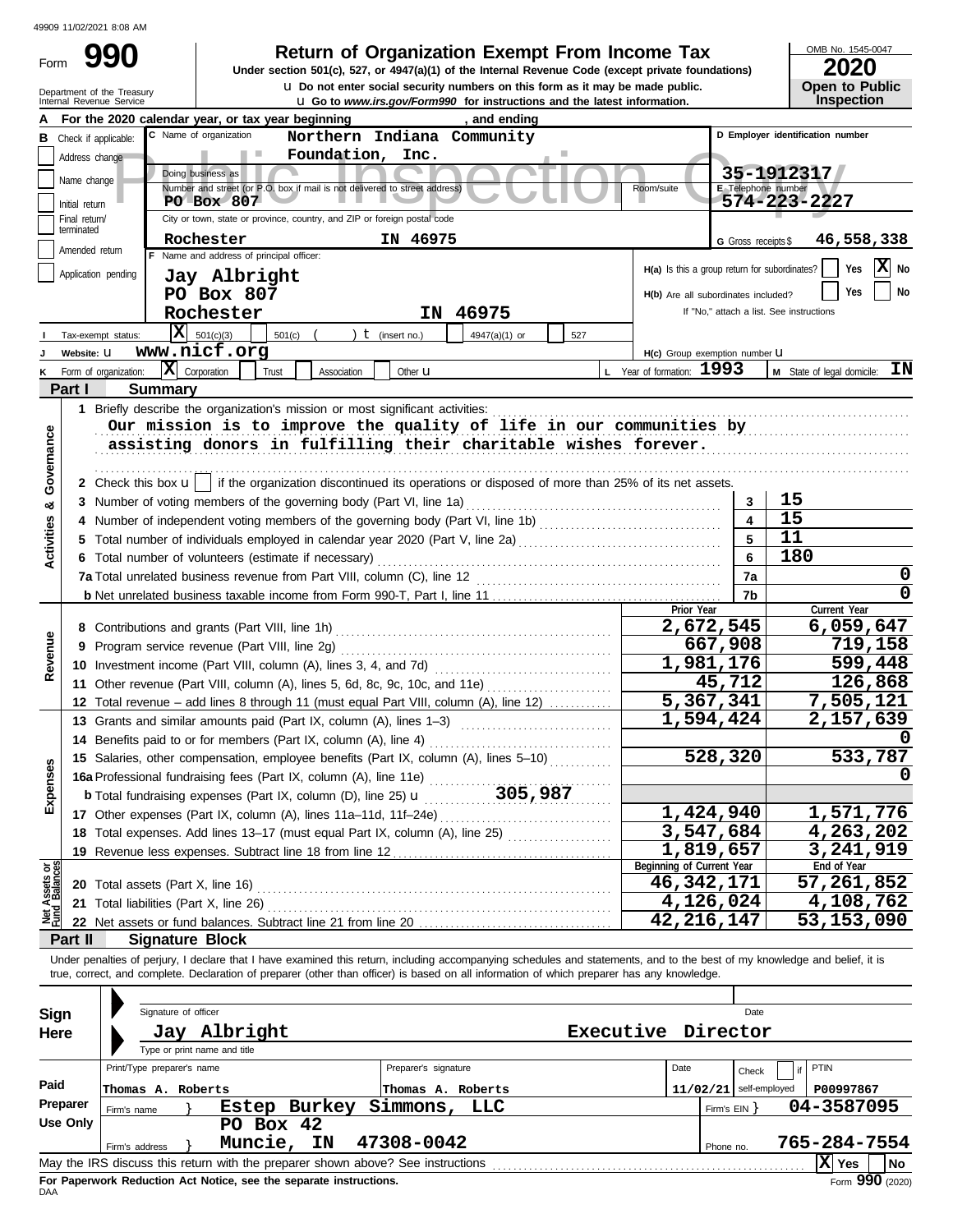| Form 990 (2020) Northern Indiana Community                                                                                   |                                                     | 35-1912317                                                                                                                                                                                                                                                                                             | Page 2                |
|------------------------------------------------------------------------------------------------------------------------------|-----------------------------------------------------|--------------------------------------------------------------------------------------------------------------------------------------------------------------------------------------------------------------------------------------------------------------------------------------------------------|-----------------------|
| Part III                                                                                                                     | <b>Statement of Program Service Accomplishments</b> |                                                                                                                                                                                                                                                                                                        |                       |
|                                                                                                                              |                                                     | Check if Schedule O contains a response or note to any line in this Part III                                                                                                                                                                                                                           |                       |
| Briefly describe the organization's mission:<br>1                                                                            |                                                     |                                                                                                                                                                                                                                                                                                        |                       |
|                                                                                                                              | 55. <b>.</b> .                                      | Our mission is to improve the quality of life in our communities by<br>assisting donors in fulfilling their charitable wishes forever.                                                                                                                                                                 |                       |
| Did the organization undertake any significant program services during the year which were not listed on the<br>$\mathbf{2}$ |                                                     |                                                                                                                                                                                                                                                                                                        |                       |
| prior Form 990 or 990-EZ?                                                                                                    |                                                     |                                                                                                                                                                                                                                                                                                        | Yes $\overline{X}$ No |
| If "Yes," describe these new services on Schedule O.                                                                         |                                                     |                                                                                                                                                                                                                                                                                                        |                       |
| Did the organization cease conducting, or make significant changes in how it conducts, any program<br>3<br>services?         |                                                     |                                                                                                                                                                                                                                                                                                        | Yes $ \mathbf{X} $ No |
| If "Yes," describe these changes on Schedule O.                                                                              |                                                     |                                                                                                                                                                                                                                                                                                        |                       |
| 4                                                                                                                            |                                                     | Describe the organization's program service accomplishments for each of its three largest program services, as measured by                                                                                                                                                                             |                       |
| the total expenses, and revenue, if any, for each program service reported.                                                  |                                                     | expenses. Section 501(c)(3) and 501(c)(4) organizations are required to report the amount of grants and allocations to others,                                                                                                                                                                         |                       |
| human services, community development and youth.                                                                             |                                                     | The Foundation is dedicated to educating, communicating and celebrating<br>community spirit through the generousity of our donors. In 2020, 61<br>scholarships were awarded along with grants to many not-for-profits. The<br>purpose of the grants were arts/culture, education, health, environment, |                       |
|                                                                                                                              |                                                     |                                                                                                                                                                                                                                                                                                        |                       |
|                                                                                                                              |                                                     |                                                                                                                                                                                                                                                                                                        |                       |
|                                                                                                                              |                                                     |                                                                                                                                                                                                                                                                                                        |                       |
|                                                                                                                              |                                                     |                                                                                                                                                                                                                                                                                                        |                       |
| ) (Expenses \$<br>4b (Code:<br>donors.                                                                                       |                                                     | 502,586 including grants of \$ 380,029 ) (Revenue \$<br>The Foundation holds several non-permanent funds for local agencies and<br>projects. This gives the agencies and projects accountability to their                                                                                              | 126,666               |
| 4c (Code:<br>) (Expenses \$<br>N/A                                                                                           | including grants of \$                              | ) (Revenue \$                                                                                                                                                                                                                                                                                          |                       |
|                                                                                                                              |                                                     |                                                                                                                                                                                                                                                                                                        |                       |
|                                                                                                                              |                                                     |                                                                                                                                                                                                                                                                                                        |                       |
|                                                                                                                              |                                                     |                                                                                                                                                                                                                                                                                                        |                       |
|                                                                                                                              |                                                     |                                                                                                                                                                                                                                                                                                        |                       |
|                                                                                                                              |                                                     |                                                                                                                                                                                                                                                                                                        |                       |
|                                                                                                                              |                                                     |                                                                                                                                                                                                                                                                                                        |                       |
|                                                                                                                              |                                                     |                                                                                                                                                                                                                                                                                                        |                       |
|                                                                                                                              |                                                     |                                                                                                                                                                                                                                                                                                        |                       |
|                                                                                                                              |                                                     |                                                                                                                                                                                                                                                                                                        |                       |
|                                                                                                                              |                                                     |                                                                                                                                                                                                                                                                                                        |                       |
| 4d Other program services (Describe on Schedule O.)                                                                          |                                                     |                                                                                                                                                                                                                                                                                                        |                       |
| (Expenses \$                                                                                                                 | including grants of \$                              | (Revenue \$                                                                                                                                                                                                                                                                                            |                       |
| 4e Total program service expenses u                                                                                          | 2,853,466                                           |                                                                                                                                                                                                                                                                                                        |                       |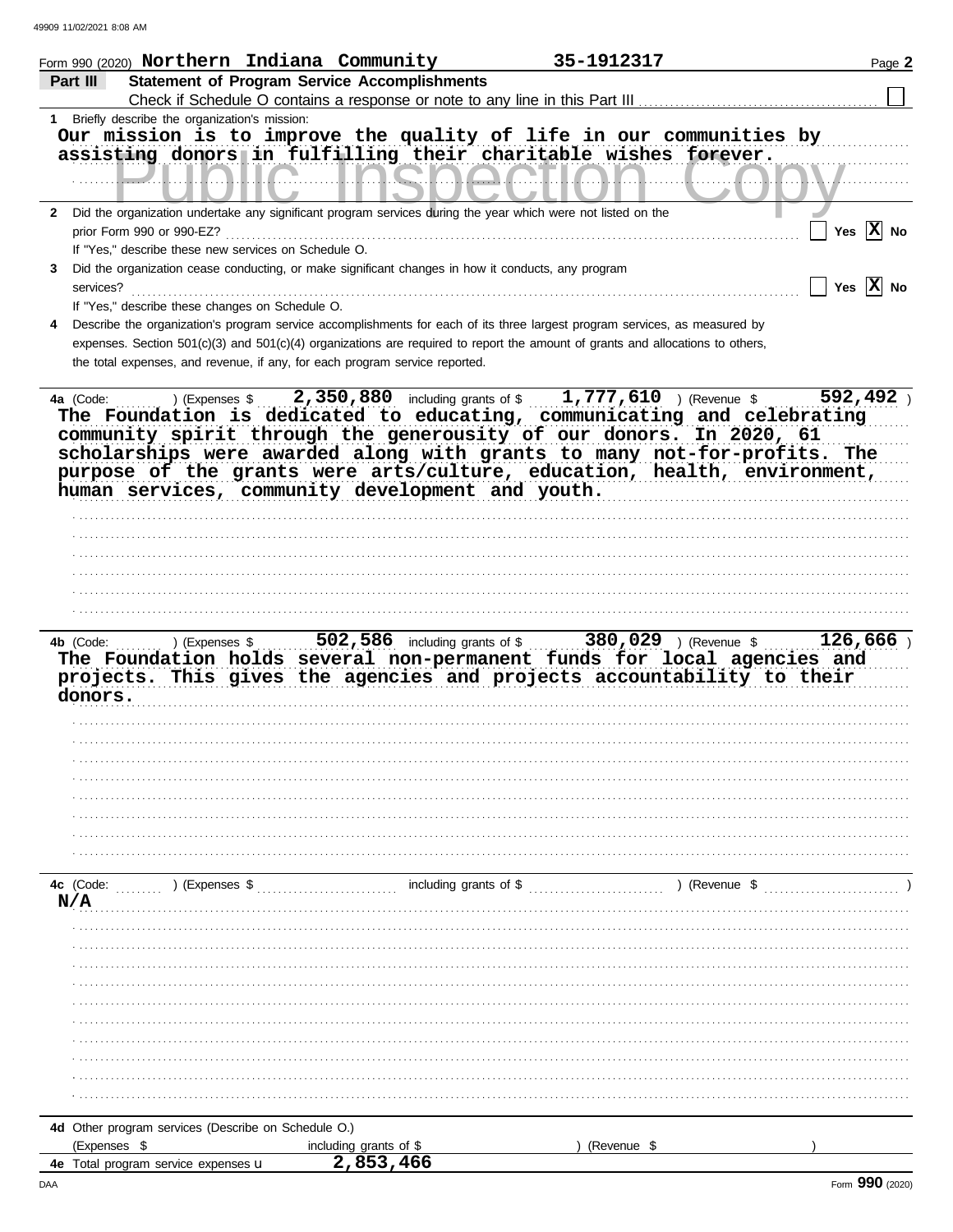|                | Form 990 (2020) Northern               | Indiana | Community | 1912317<br>--- | Page J |
|----------------|----------------------------------------|---------|-----------|----------------|--------|
| <b>Part IV</b> | <b>Checklist of Required Schedules</b> |         |           |                |        |

|     |                                                                                                                                               |             | Yes         | No     |
|-----|-----------------------------------------------------------------------------------------------------------------------------------------------|-------------|-------------|--------|
| 1   | Is the organization described in section $501(c)(3)$ or $4947(a)(1)$ (other than a private foundation)? If "Yes,"                             |             |             |        |
|     | complete Schedule A                                                                                                                           | 1           | х           |        |
| 2   | Is the organization required to complete Schedule B, Schedule of Contributors (see instructions)?                                             | $\mathbf 2$ | $\mathbf x$ |        |
| 3   | Did the organization engage in direct or indirect political campaign activities on behalf of or in opposition to                              |             |             |        |
|     | candidates for public office? If "Yes," complete Schedule C, Part I                                                                           | 3           |             | x      |
| 4   | Section 501(c)(3) organizations. Did the organization engage in lobbying activities, or have a section 501(h)                                 |             |             |        |
|     | election in effect during the tax year? If "Yes," complete Schedule C, Part II                                                                | 4           |             | x      |
| 5   | Is the organization a section $501(c)(4)$ , $501(c)(5)$ , or $501(c)(6)$ organization that receives membership dues,                          |             |             |        |
|     | assessments, or similar amounts as defined in Revenue Procedure 98-19? If "Yes," complete Schedule C, Part III                                | 5           |             | x      |
| 6   | Did the organization maintain any donor advised funds or any similar funds or accounts for which donors                                       |             |             |        |
|     | have the right to provide advice on the distribution or investment of amounts in such funds or accounts? If                                   |             |             |        |
|     | "Yes," complete Schedule D, Part I                                                                                                            | 6           | х           |        |
| 7   | Did the organization receive or hold a conservation easement, including easements to preserve open space,                                     |             |             |        |
|     | the environment, historic land areas, or historic structures? If "Yes," complete Schedule D, Part II                                          | 7           |             | x      |
| 8   | Did the organization maintain collections of works of art, historical treasures, or other similar assets? If "Yes,"                           |             |             |        |
|     | complete Schedule D, Part III                                                                                                                 | 8           |             | x      |
| 9   | Did the organization report an amount in Part X, line 21, for escrow or custodial account liability, serve as a                               |             |             |        |
|     | custodian for amounts not listed in Part X; or provide credit counseling, debt management, credit repair, or                                  |             |             |        |
|     | debt negotiation services? If "Yes," complete Schedule D, Part IV                                                                             | 9           |             | x      |
| 10  | Did the organization, directly or through a related organization, hold assets in donor-restricted endowments                                  |             |             |        |
|     | or in quasi endowments? If "Yes," complete Schedule D, Part V                                                                                 | 10          | x           |        |
| 11  | If the organization's answer to any of the following questions is "Yes," then complete Schedule D, Parts VI,                                  |             |             |        |
|     | VII, VIII, IX, or X as applicable.                                                                                                            |             |             |        |
| a   | Did the organization report an amount for land, buildings, and equipment in Part X, line 10? If "Yes,"                                        | 11a         | х           |        |
| b   | complete Schedule D, Part VI<br>Did the organization report an amount for investments-other securities in Part X, line 12, that is 5% or more |             |             |        |
|     | of its total assets reported in Part X, line 16? If "Yes," complete Schedule D, Part VII                                                      | 11b         |             | x      |
| c   | Did the organization report an amount for investments—program related in Part X, line 13, that is 5% or more                                  |             |             |        |
|     | of its total assets reported in Part X, line 16? If "Yes," complete Schedule D, Part VIII [[[[[[[[[[[[[[[[[[[[                                | 11c         |             | x      |
| d   | Did the organization report an amount for other assets in Part X, line 15, that is 5% or more of its total assets                             |             |             |        |
|     | reported in Part X, line 16? If "Yes," complete Schedule D, Part IX                                                                           | 11d         |             | x      |
| е   | Did the organization report an amount for other liabilities in Part X, line 25? If "Yes," complete Schedule D, Part X                         | 11e         | х           |        |
| f.  | Did the organization's separate or consolidated financial statements for the tax year include a footnote that addresses                       |             |             |        |
|     | the organization's liability for uncertain tax positions under FIN 48 (ASC 740)? If "Yes," complete Schedule D, Part X                        | 11f         | х           |        |
| 12a | Did the organization obtain separate, independent audited financial statements for the tax year? If "Yes," complete                           |             |             |        |
|     |                                                                                                                                               | 12a         | x           |        |
| b   | Was the organization included in consolidated, independent audited financial statements for the tax year? If                                  |             |             |        |
|     | "Yes," and if the organization answered "No" to line 12a, then completing Schedule D, Parts XI and XII is optional <i>manimining</i>          | 12b         |             | X      |
| 13  |                                                                                                                                               | 13          |             | X      |
| 14a |                                                                                                                                               | 14a         |             | X      |
| b   | Did the organization have aggregate revenues or expenses of more than \$10,000 from grantmaking,                                              |             |             |        |
|     | fundraising, business, investment, and program service activities outside the United States, or aggregate                                     |             |             |        |
|     |                                                                                                                                               | 14b         |             | X      |
| 15  | Did the organization report on Part IX, column (A), line 3, more than \$5,000 of grants or other assistance to or                             |             |             |        |
|     | for any foreign organization? If "Yes," complete Schedule F, Parts II and IV                                                                  | 15          |             | X      |
| 16  | Did the organization report on Part IX, column (A), line 3, more than \$5,000 of aggregate grants or other                                    |             |             |        |
|     |                                                                                                                                               | 16          |             | X      |
| 17  | Did the organization report a total of more than \$15,000 of expenses for professional fundraising services on                                |             |             |        |
|     |                                                                                                                                               | 17          |             | X      |
| 18  | Did the organization report more than \$15,000 total of fundraising event gross income and contributions on                                   |             |             |        |
|     | Part VIII, lines 1c and 8a? If "Yes," complete Schedule G, Part II                                                                            | 18          |             | X      |
| 19  | Did the organization report more than \$15,000 of gross income from gaming activities on Part VIII, line 9a?                                  |             |             |        |
|     |                                                                                                                                               | 19          |             | x<br>X |
| 20a |                                                                                                                                               | <b>20a</b>  |             |        |
| b   |                                                                                                                                               | 20b         |             |        |
| 21  | Did the organization report more than \$5,000 of grants or other assistance to any domestic organization or                                   | 21          | X           |        |
|     |                                                                                                                                               |             |             |        |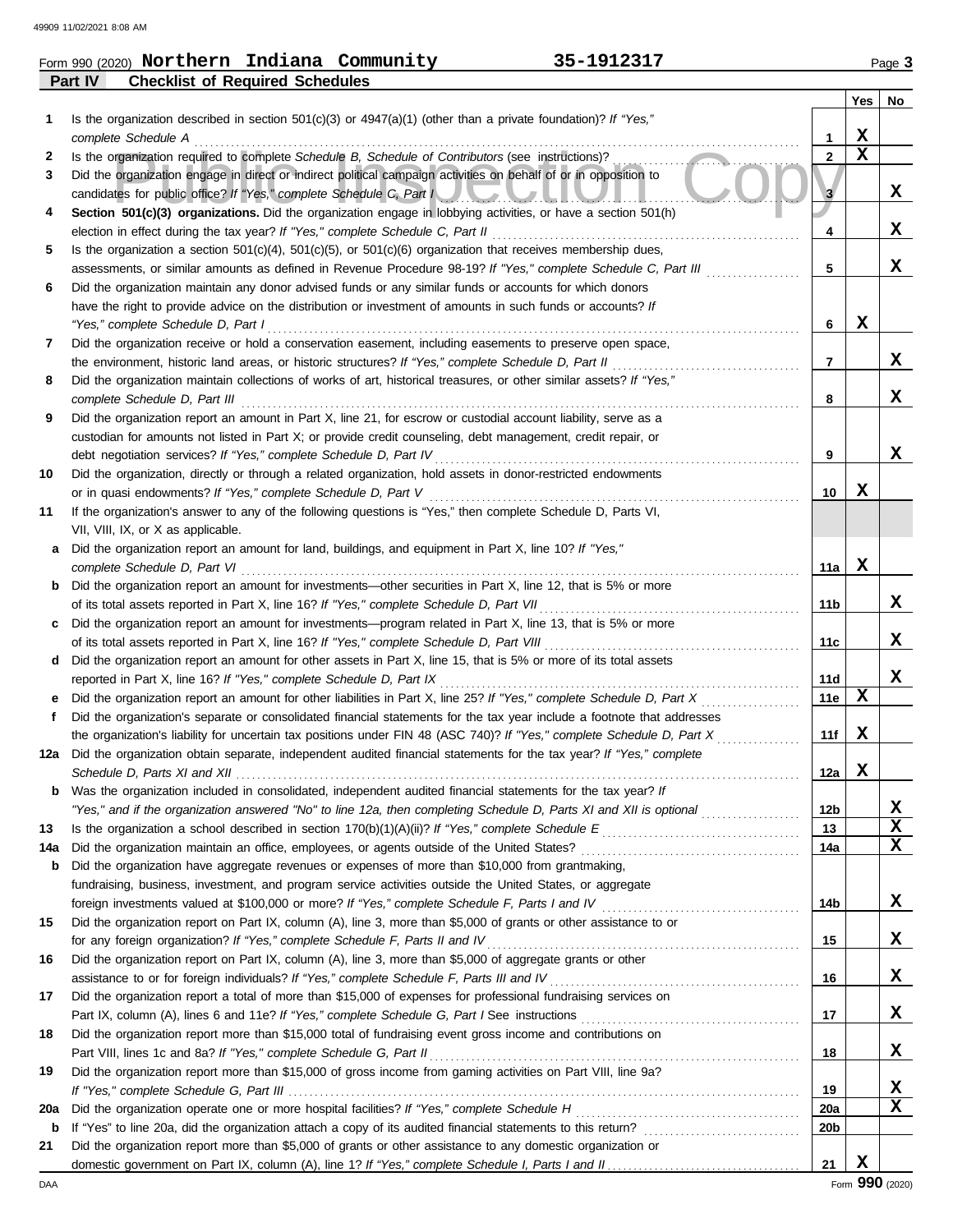|     | <b>Checklist of Required Schedules (continued)</b><br>Part IV                                                      |                |             |                 |     |                 |
|-----|--------------------------------------------------------------------------------------------------------------------|----------------|-------------|-----------------|-----|-----------------|
|     |                                                                                                                    |                |             |                 | Yes | No              |
| 22  | Did the organization report more than \$5,000 of grants or other assistance to or for domestic individuals on      |                |             |                 |     |                 |
|     | Part IX, column (A), line 2? If "Yes," complete Schedule I, Parts I and III                                        |                |             | 22              | X   |                 |
| 23  | Did the organization answer "Yes" to Part VII, Section A, line 3, 4, or 5 about compensation of the                |                |             |                 |     |                 |
|     | organization's current and former officers, directors, trustees, key employees, and highest compensated            |                |             |                 |     |                 |
|     | employees? If "Yes," complete Schedule J<br><u>LIQMUA</u>                                                          |                |             | 23              |     | х               |
| 24a | Did the organization have a tax-exempt bond issue with an outstanding principal amount of more than                |                |             |                 |     |                 |
|     | \$100,000 as of the last day of the year, that was issued after December 31, 2002? If "Yes," answer lines 24b      |                |             |                 |     |                 |
|     | through 24d and complete Schedule K. If "No," go to line 25a                                                       |                |             | 24a             |     | X               |
| b   | Did the organization invest any proceeds of tax-exempt bonds beyond a temporary period exception?                  |                |             | 24b             |     |                 |
| c   | Did the organization maintain an escrow account other than a refunding escrow at any time during the year          |                |             |                 |     |                 |
|     | to defease any tax-exempt bonds?                                                                                   |                |             | 24c             |     |                 |
| d   | Did the organization act as an "on behalf of" issuer for bonds outstanding at any time during the year?            |                |             | 24d             |     |                 |
| 25а | Section 501(c)(3), 501(c)(4), and 501(c)(29) organizations. Did the organization engage in an excess benefit       |                |             |                 |     |                 |
|     | transaction with a disqualified person during the year? If "Yes," complete Schedule L, Part I                      |                |             | 25a             |     | X               |
| b   | Is the organization aware that it engaged in an excess benefit transaction with a disqualified person in a prior   |                |             |                 |     |                 |
|     | year, and that the transaction has not been reported on any of the organization's prior Forms 990 or 990-EZ?       |                |             |                 |     |                 |
|     | If "Yes," complete Schedule L, Part I                                                                              |                |             | 25 <sub>b</sub> |     | X               |
|     |                                                                                                                    |                |             |                 |     |                 |
| 26  | Did the organization report any amount on Part X, line 5 or 22, for receivables from or payables to any current    |                |             |                 |     |                 |
|     | or former officer, director, trustee, key employee, creator or founder, substantial contributor, or 35%            |                |             |                 |     | X               |
|     | controlled entity or family member of any of these persons? If "Yes," complete Schedule L, Part II                 |                |             | 26              |     |                 |
| 27  | Did the organization provide a grant or other assistance to any current or former officer, director, trustee, key  |                |             |                 |     |                 |
|     | employee, creator or founder, substantial contributor or employee thereof, a grant selection committee             |                |             |                 |     |                 |
|     | member, or to a 35% controlled entity (including an employee thereof) or family member of any of these             |                |             |                 |     | х               |
|     | persons? If "Yes," complete Schedule L, Part III                                                                   |                |             | 27              |     |                 |
| 28  | Was the organization a party to a business transaction with one of the following parties (see Schedule L, Part     |                |             |                 |     |                 |
|     | IV instructions, for applicable filing thresholds, conditions, and exceptions):                                    |                |             |                 |     |                 |
| а   | A current or former officer, director, trustee, key employee, creator or founder, or substantial contributor? If   |                |             |                 |     |                 |
|     | "Yes," complete Schedule L, Part IV                                                                                |                |             | 28a             |     | x               |
| b   |                                                                                                                    |                |             | 28b             |     | X               |
| c   | A 35% controlled entity of one or more individuals and/or organizations described in lines 28a or 28b? If          |                |             |                 |     |                 |
|     | "Yes," complete Schedule L, Part IV                                                                                |                |             | 28c             |     | х               |
| 29  | Did the organization receive more than \$25,000 in non-cash contributions? If "Yes," complete Schedule M           |                |             | 29              | X   |                 |
| 30  | Did the organization receive contributions of art, historical treasures, or other similar assets, or qualified     |                |             |                 |     |                 |
|     | conservation contributions? If "Yes," complete Schedule M                                                          |                |             | 30              |     | x               |
| 31  | Did the organization liquidate, terminate, or dissolve and cease operations? If "Yes," complete Schedule N, Part I |                |             | 31              |     | X               |
|     | Did the organization sell, exchange, dispose of, or transfer more than 25% of its net assets? If "Yes,"            |                |             |                 |     |                 |
|     | complete Schedule N, Part II                                                                                       |                |             | 32              |     | X               |
| 33  | Did the organization own 100% of an entity disregarded as separate from the organization under Regulations         |                |             |                 |     |                 |
|     | sections 301.7701-2 and 301.7701-3? If "Yes," complete Schedule R, Part I                                          |                |             | 33              |     | x               |
| 34  | Was the organization related to any tax-exempt or taxable entity? If "Yes," complete Schedule R, Part II, III,     |                |             |                 |     |                 |
|     | or IV, and Part V, line 1                                                                                          |                |             | 34              |     | X               |
| 35a | Did the organization have a controlled entity within the meaning of section 512(b)(13)?                            |                |             | 35a             |     | X               |
| b   | If "Yes" to line 35a, did the organization receive any payment from or engage in any transaction with a            |                |             |                 |     |                 |
|     | controlled entity within the meaning of section 512(b)(13)? If "Yes," complete Schedule R, Part V, line 2          |                |             | 35b             |     |                 |
| 36  | Section 501(c)(3) organizations. Did the organization make any transfers to an exempt non-charitable               |                |             |                 |     |                 |
|     | related organization? If "Yes," complete Schedule R, Part V, line 2                                                |                |             | 36              |     | X               |
| 37  | Did the organization conduct more than 5% of its activities through an entity that is not a related organization   |                |             |                 |     |                 |
|     | and that is treated as a partnership for federal income tax purposes? If "Yes," complete Schedule R, Part VI       |                |             | 37              |     | х               |
| 38  | Did the organization complete Schedule O and provide explanations in Schedule O for Part VI, lines 11b and         |                |             |                 |     |                 |
|     | 19? Note: All Form 990 filers are required to complete Schedule O.                                                 |                |             | 38              | X   |                 |
|     | Part V<br>Statements Regarding Other IRS Filings and Tax Compliance                                                |                |             |                 |     |                 |
|     |                                                                                                                    |                |             |                 |     |                 |
|     |                                                                                                                    |                |             |                 | Yes | No              |
| 1a  | Enter the number reported in Box 3 of Form 1096. Enter -0- if not applicable                                       | 1a             | 11          |                 |     |                 |
| b   | Enter the number of Forms W-2G included in line 1a. Enter -0- if not applicable                                    | 1 <sub>b</sub> | $\mathbf 0$ |                 |     |                 |
| c   | Did the organization comply with backup withholding rules for reportable payments to vendors and                   |                |             |                 |     |                 |
|     |                                                                                                                    |                |             | 1c              | X   |                 |
| DAA |                                                                                                                    |                |             |                 |     | Form 990 (2020) |

|         |  | Form 990 (2020) Northern Indiana Community         | 35-1912317 | Page 4 |
|---------|--|----------------------------------------------------|------------|--------|
| Part IV |  | <b>Checklist of Required Schedules (continued)</b> |            |        |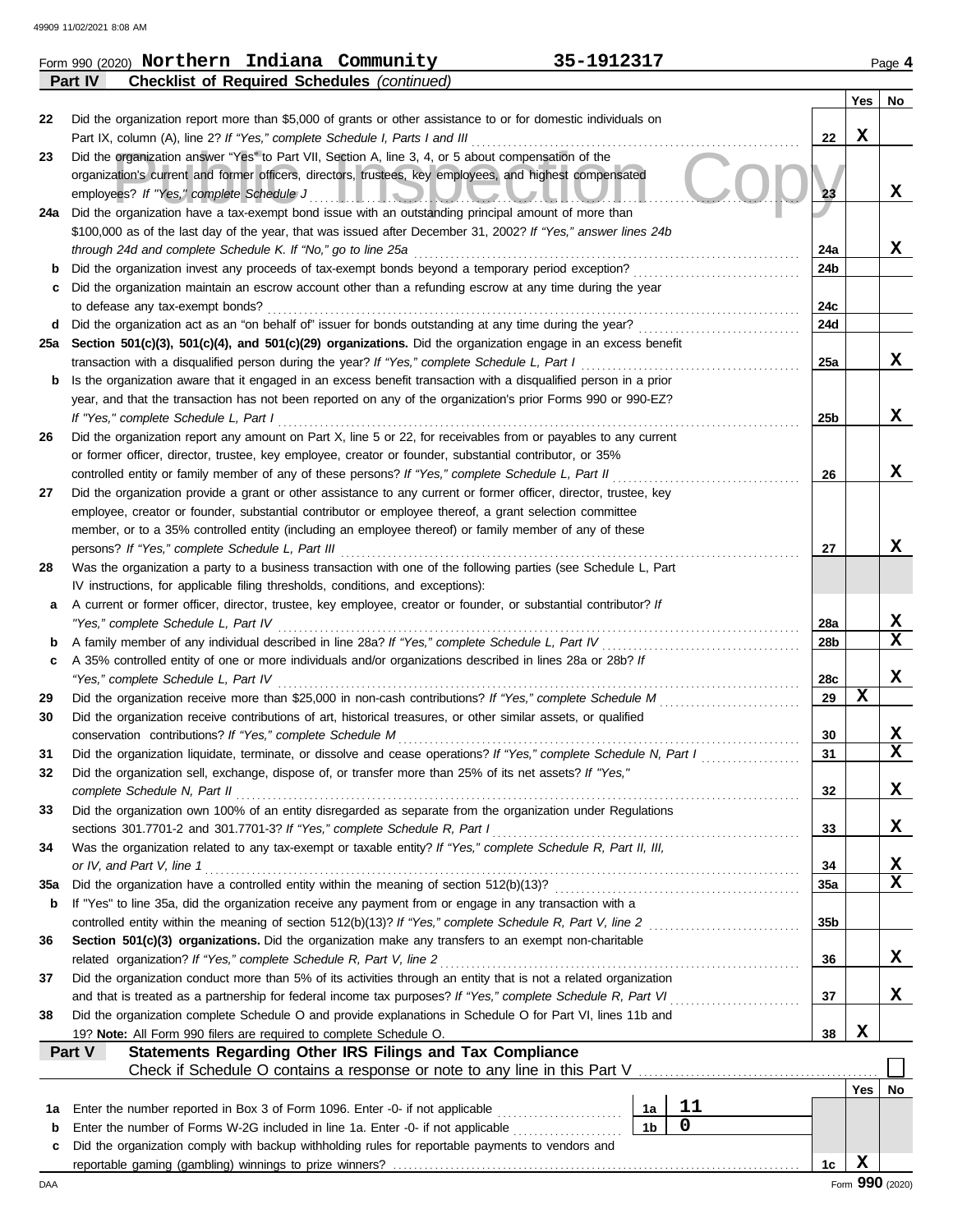|     | 35-1912317<br>Form 990 (2020) Northern Indiana Community                                                                                                                                                                                      |                 |                |             |                  |  |  |  |
|-----|-----------------------------------------------------------------------------------------------------------------------------------------------------------------------------------------------------------------------------------------------|-----------------|----------------|-------------|------------------|--|--|--|
|     | Statements Regarding Other IRS Filings and Tax Compliance (continued)<br>Part V                                                                                                                                                               |                 |                |             |                  |  |  |  |
|     |                                                                                                                                                                                                                                               |                 |                | Yes         | No               |  |  |  |
|     | 2a Enter the number of employees reported on Form W-3, Transmittal of Wage and Tax                                                                                                                                                            |                 |                |             |                  |  |  |  |
|     | Statements, filed for the calendar year ending with or within the year covered by this return                                                                                                                                                 | 11<br>2a        |                |             |                  |  |  |  |
| b   | If at least one is reported on line 2a, did the organization file all required federal employment tax returns?                                                                                                                                |                 | 2 <sub>b</sub> | $\mathbf x$ |                  |  |  |  |
|     | Note: If the sum of lines 1a and 2a is greater than 250, you may be required to e-file (see instructions)                                                                                                                                     |                 |                |             |                  |  |  |  |
| За  | Did the organization have unrelated business gross income of \$1,000 or more during the year?                                                                                                                                                 |                 | 3a             |             | X                |  |  |  |
| b   | If "Yes," has it filed a Form 990-T for this year? If "No" to line 3b, provide an explanation on Schedule O                                                                                                                                   |                 | 3 <sub>b</sub> |             |                  |  |  |  |
| 4a  | At any time during the calendar year, did the organization have an interest in, or a signature or other authority over,<br>a financial account in a foreign country (such as a bank account, securities account, or other financial account)? |                 | 4a             |             | x                |  |  |  |
| b   | If "Yes," enter the name of the foreign country <b>u</b>                                                                                                                                                                                      |                 |                |             |                  |  |  |  |
|     | See instructions for filing requirements for FinCEN Form 114, Report of Foreign Bank and Financial Accounts (FBAR).                                                                                                                           |                 |                |             |                  |  |  |  |
| 5a  | Was the organization a party to a prohibited tax shelter transaction at any time during the tax year?                                                                                                                                         |                 | 5a             |             | X                |  |  |  |
| b   | Did any taxable party notify the organization that it was or is a party to a prohibited tax shelter transaction?                                                                                                                              |                 | 5 <sub>b</sub> |             | $\mathbf x$      |  |  |  |
| c   | If "Yes" to line 5a or 5b, did the organization file Form 8886-T?                                                                                                                                                                             |                 | 5c             |             |                  |  |  |  |
| 6а  | Does the organization have annual gross receipts that are normally greater than \$100,000, and did the                                                                                                                                        |                 |                |             |                  |  |  |  |
|     | organization solicit any contributions that were not tax deductible as charitable contributions?                                                                                                                                              |                 | 6a             |             | x                |  |  |  |
| b   | If "Yes," did the organization include with every solicitation an express statement that such contributions or                                                                                                                                |                 |                |             |                  |  |  |  |
|     | gifts were not tax deductible?                                                                                                                                                                                                                |                 | 6b             |             |                  |  |  |  |
| 7   | Organizations that may receive deductible contributions under section 170(c).                                                                                                                                                                 |                 |                |             |                  |  |  |  |
| а   | Did the organization receive a payment in excess of \$75 made partly as a contribution and partly for goods                                                                                                                                   |                 |                |             |                  |  |  |  |
|     | and services provided to the payor?                                                                                                                                                                                                           |                 | 7a             | X           |                  |  |  |  |
| b   | If "Yes," did the organization notify the donor of the value of the goods or services provided?<br>If "Yes," did the organization notify the donor of the value of the goods or services provided?                                            |                 | 7b             | $\mathbf x$ |                  |  |  |  |
| c   | Did the organization sell, exchange, or otherwise dispose of tangible personal property for which it was                                                                                                                                      |                 |                |             |                  |  |  |  |
|     | required to file Form 8282?                                                                                                                                                                                                                   |                 | 7c             |             | X                |  |  |  |
| d   |                                                                                                                                                                                                                                               | 7d              |                |             |                  |  |  |  |
| е   | Did the organization receive any funds, directly or indirectly, to pay premiums on a personal benefit contract?                                                                                                                               |                 | 7e             |             | X                |  |  |  |
|     | Did the organization, during the year, pay premiums, directly or indirectly, on a personal benefit contract?                                                                                                                                  |                 | 7f             |             | X                |  |  |  |
| g   | If the organization received a contribution of qualified intellectual property, did the organization file Form 8899 as required?                                                                                                              |                 | 7g             |             |                  |  |  |  |
| h   | If the organization received a contribution of cars, boats, airplanes, or other vehicles, did the organization file a Form 1098-C?                                                                                                            |                 | 7h             |             |                  |  |  |  |
| 8   | Sponsoring organizations maintaining donor advised funds. Did a donor advised fund maintained by the                                                                                                                                          |                 |                |             |                  |  |  |  |
|     | sponsoring organization have excess business holdings at any time during the year?                                                                                                                                                            |                 | 8              |             | X                |  |  |  |
| 9   | Sponsoring organizations maintaining donor advised funds.                                                                                                                                                                                     |                 |                |             |                  |  |  |  |
| а   | Did the sponsoring organization make any taxable distributions under section 4966?                                                                                                                                                            |                 | 9a<br>9b       |             | X<br>$\mathbf x$ |  |  |  |
| b   | Section 501(c)(7) organizations. Enter:                                                                                                                                                                                                       |                 |                |             |                  |  |  |  |
| 10  |                                                                                                                                                                                                                                               | 10a             |                |             |                  |  |  |  |
| b   | Gross receipts, included on Form 990, Part VIII, line 12, for public use of club facilities                                                                                                                                                   | 10 <sub>b</sub> |                |             |                  |  |  |  |
| 11  | Section 501(c)(12) organizations. Enter:                                                                                                                                                                                                      |                 |                |             |                  |  |  |  |
| а   | Gross income from members or shareholders                                                                                                                                                                                                     | 11a             |                |             |                  |  |  |  |
| b   | Gross income from other sources (Do not net amounts due or paid to other sources                                                                                                                                                              |                 |                |             |                  |  |  |  |
|     | against amounts due or received from them.)                                                                                                                                                                                                   | 11 <sub>b</sub> |                |             |                  |  |  |  |
| 12a | Section 4947(a)(1) non-exempt charitable trusts. Is the organization filing Form 990 in lieu of Form 1041?                                                                                                                                    |                 | 12a            |             |                  |  |  |  |
| b   | If "Yes," enter the amount of tax-exempt interest received or accrued during the year <i>minimizion</i> .                                                                                                                                     | 12b             |                |             |                  |  |  |  |
| 13  | Section 501(c)(29) qualified nonprofit health insurance issuers.                                                                                                                                                                              |                 |                |             |                  |  |  |  |
| a   | Is the organization licensed to issue qualified health plans in more than one state?                                                                                                                                                          |                 | 13a            |             |                  |  |  |  |
|     | Note: See the instructions for additional information the organization must report on Schedule O.                                                                                                                                             |                 |                |             |                  |  |  |  |
| b   | Enter the amount of reserves the organization is required to maintain by the states in which                                                                                                                                                  |                 |                |             |                  |  |  |  |
|     |                                                                                                                                                                                                                                               | 13 <sub>b</sub> |                |             |                  |  |  |  |
| c   | Enter the amount of reserves on hand                                                                                                                                                                                                          | 13 <sub>c</sub> |                |             |                  |  |  |  |
| 14a | Did the organization receive any payments for indoor tanning services during the tax year?                                                                                                                                                    |                 | 14a            |             | X                |  |  |  |
| b   | If "Yes," has it filed a Form 720 to report these payments? If "No," provide an explanation on Schedule O                                                                                                                                     |                 | 14b            |             |                  |  |  |  |
| 15  | Is the organization subject to the section 4960 tax on payment(s) of more than \$1,000,000 in remuneration or                                                                                                                                 |                 |                |             |                  |  |  |  |
|     | excess parachute payment(s) during the year?                                                                                                                                                                                                  |                 | 15             |             | X                |  |  |  |
|     | If "Yes," see instructions and file Form 4720, Schedule N.                                                                                                                                                                                    |                 |                |             |                  |  |  |  |
| 16  | Is the organization an educational institution subject to the section 4968 excise tax on net investment income?                                                                                                                               |                 | 16             |             | X                |  |  |  |
|     | If "Yes," complete Form 4720, Schedule O.                                                                                                                                                                                                     |                 |                |             |                  |  |  |  |

Form **990** (2020)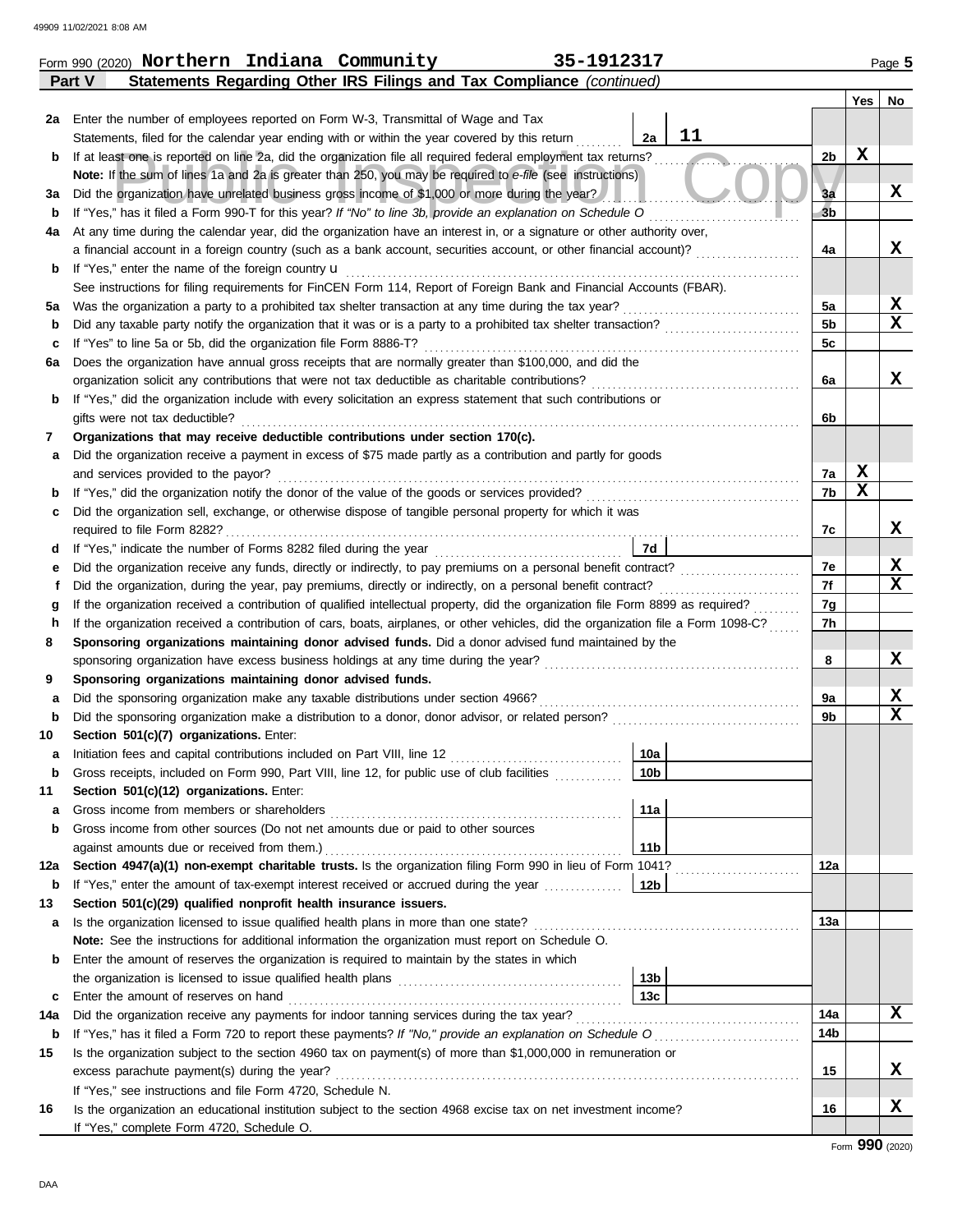|     | 35-1912317<br>Form 990 (2020) Northern Indiana Community                                                                            |                 |     | Page 6          |
|-----|-------------------------------------------------------------------------------------------------------------------------------------|-----------------|-----|-----------------|
|     | Part VI<br>Governance, Management, and Disclosure For each "Yes" response to lines 2 through 7b below, and for a "No"               |                 |     |                 |
|     | response to line 8a, 8b, or 10b below, describe the circumstances, processes, or changes on Schedule O. See instructions.           |                 |     |                 |
|     |                                                                                                                                     |                 |     |                 |
|     | Section A. Governing Body and Management                                                                                            |                 |     |                 |
|     |                                                                                                                                     |                 | Yes | No              |
| 1а  | 1a<br>Enter the number of voting members of the governing body at the end of the tax year                                           |                 |     |                 |
|     | If there are material differences in voting rights among members of the governing body, or                                          |                 |     |                 |
|     | if the governing body delegated broad authority to an executive committee or similar                                                |                 |     |                 |
|     | committee, explain on Schedule O.                                                                                                   |                 |     |                 |
| b   | 15<br>1 <sub>b</sub><br>Enter the number of voting members included on line 1a, above, who are independent                          |                 |     |                 |
| 2   | Did any officer, director, trustee, or key employee have a family relationship or a business relationship with                      |                 |     |                 |
|     | any other officer, director, trustee, or key employee?                                                                              | 2               |     | X               |
| 3   | Did the organization delegate control over management duties customarily performed by or under the direct                           |                 |     |                 |
|     | supervision of officers, directors, trustees, or key employees to a management company or other person?                             | 3               |     | x               |
| 4   | Did the organization make any significant changes to its governing documents since the prior Form 990 was filed?                    | 4               |     | $\mathbf x$     |
| 5   | Did the organization become aware during the year of a significant diversion of the organization's assets?                          | 5               |     | $\mathbf x$     |
| 6   | Did the organization have members or stockholders?                                                                                  | 6               |     | $\mathbf x$     |
| 7a  | Did the organization have members, stockholders, or other persons who had the power to elect or appoint                             |                 |     |                 |
|     | one or more members of the governing body?                                                                                          | 7a              |     | X               |
| b   | Are any governance decisions of the organization reserved to (or subject to approval by) members,                                   |                 |     |                 |
|     | stockholders, or persons other than the governing body?                                                                             | 7b              |     | x               |
| 8   | Did the organization contemporaneously document the meetings held or written actions undertaken during the year by the following:   |                 |     |                 |
| а   | The governing body?                                                                                                                 | 8a              | X   |                 |
| b   | Each committee with authority to act on behalf of the governing body?                                                               | 8b              | X   |                 |
| 9   | Is there any officer, director, trustee, or key employee listed in Part VII, Section A, who cannot be reached at                    |                 |     |                 |
|     |                                                                                                                                     | 9               |     | x               |
|     | <b>Section B. Policies</b> (This Section B requests information about policies not required by the Internal Revenue Code.)          |                 |     |                 |
|     |                                                                                                                                     |                 | Yes | No              |
|     |                                                                                                                                     |                 |     | X               |
| 10a | Did the organization have local chapters, branches, or affiliates?                                                                  | 10a             |     |                 |
| b   | If "Yes," did the organization have written policies and procedures governing the activities of such chapters,                      |                 |     |                 |
|     | affiliates, and branches to ensure their operations are consistent with the organization's exempt purposes?                         | 10b             | X   |                 |
| 11a | Has the organization provided a complete copy of this Form 990 to all members of its governing body before filing the form?         | 11a             |     |                 |
| b   | Describe in Schedule O the process, if any, used by the organization to review this Form 990.                                       |                 |     |                 |
| 12a | Did the organization have a written conflict of interest policy? If "No," go to line 13                                             | 12a             | X   |                 |
| b   | Were officers, directors, or trustees, and key employees required to disclose annually interests that could give rise to conflicts? | 12 <sub>b</sub> | X   |                 |
| c   | Did the organization regularly and consistently monitor and enforce compliance with the policy? If "Yes,"                           |                 |     |                 |
|     | describe in Schedule O how this was done                                                                                            | 12 <sub>c</sub> | X   |                 |
| 13  | Did the organization have a written whistleblower policy?                                                                           | 13              | X   |                 |
| 14  | Did the organization have a written document retention and destruction policy?                                                      | 14              | x   |                 |
| 15  | Did the process for determining compensation of the following persons include a review and approval by                              |                 |     |                 |
|     | independent persons, comparability data, and contemporaneous substantiation of the deliberation and decision?                       |                 |     |                 |
| a   | The organization's CEO, Executive Director, or top management official                                                              | 15a             | X   |                 |
| b   | Other officers or key employees of the organization                                                                                 | 15 <sub>b</sub> | X   |                 |
|     | If "Yes" to line 15a or 15b, describe the process in Schedule O (see instructions).                                                 |                 |     |                 |
| 16a | Did the organization invest in, contribute assets to, or participate in a joint venture or similar arrangement                      |                 |     |                 |
|     | with a taxable entity during the year?                                                                                              | 16a             |     | х               |
|     | If "Yes," did the organization follow a written policy or procedure requiring the organization to evaluate its                      |                 |     |                 |
|     | participation in joint venture arrangements under applicable federal tax law, and take steps to safeguard the                       |                 |     |                 |
|     |                                                                                                                                     | 16b             |     |                 |
|     | <b>Section C. Disclosure</b>                                                                                                        |                 |     |                 |
| 17  | List the states with which a copy of this Form 990 is required to be filed u<br>ΙN                                                  |                 |     |                 |
| 18  | Section 6104 requires an organization to make its Forms 1023 (1024 or 1024-A, if applicable), 990, and 990-T (Section 501(c)        |                 |     |                 |
|     | (3)s only) available for public inspection. Indicate how you made these available. Check all that apply.                            |                 |     |                 |
|     | $\vert$ Another's website $\vert X \vert$ Upon request<br>Own website<br>Other (explain on Schedule O)                              |                 |     |                 |
| 19  | Describe on Schedule O whether (and if so, how) the organization made its governing documents, conflict of interest policy, and     |                 |     |                 |
|     | financial statements available to the public during the tax year.                                                                   |                 |     |                 |
| 20  | State the name, address, and telephone number of the person who possesses the organization's books and records u                    |                 |     |                 |
|     | Jay Albright<br>227 E 9th St                                                                                                        |                 |     |                 |
|     | 46975<br>Rochester<br>IΝ                                                                                                            | 574-223-2227    |     |                 |
| DAA |                                                                                                                                     |                 |     | Form 990 (2020) |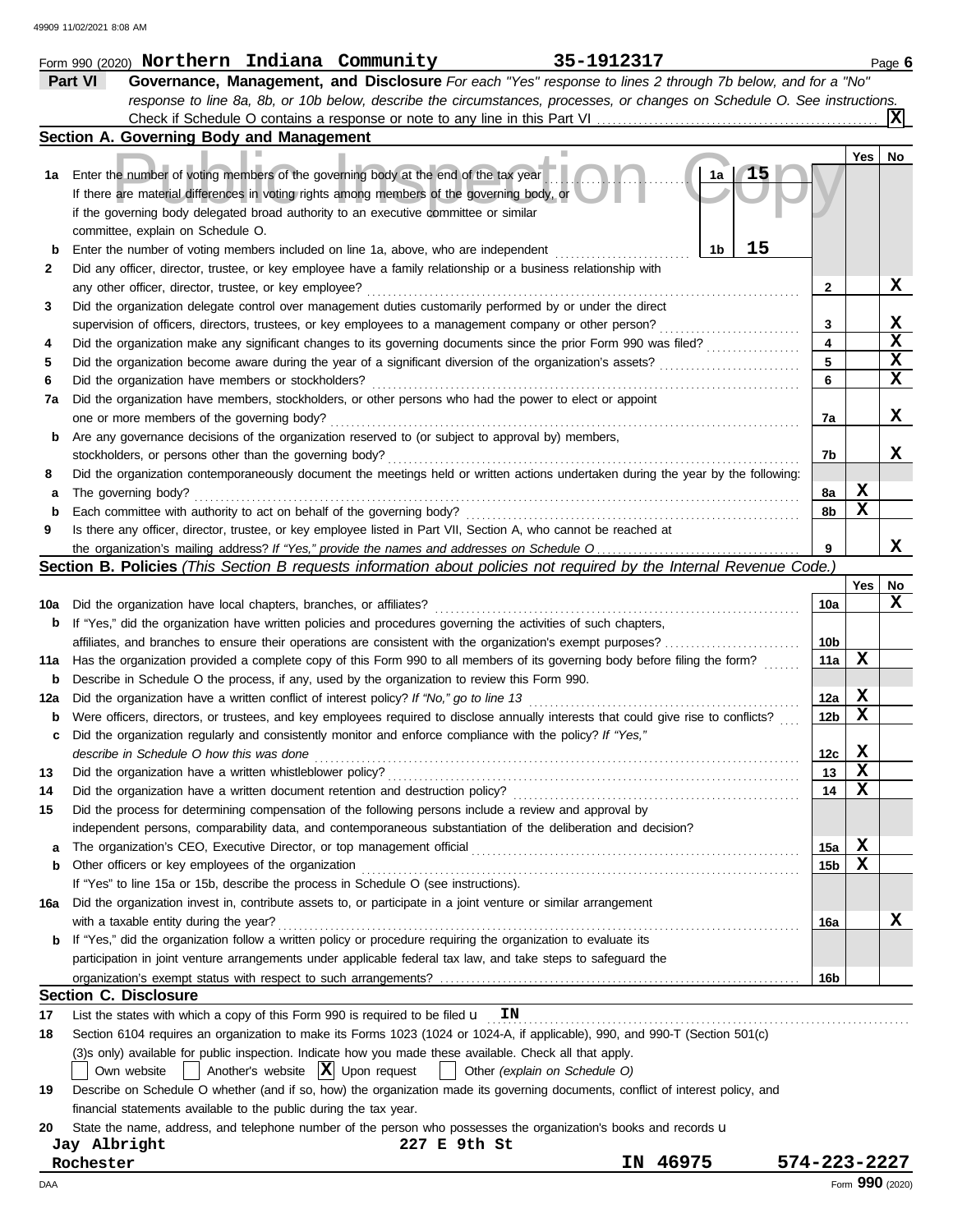#### Form 990 (2020) Page **7 Northern Indiana Community 35-1912317 Part VII Compensation of Officers, Directors, Trustees, Key Employees, Highest Compensated Employees, and Independent Contractors** Check if Schedule O contains a response or note to any line in this Part VII **Officers, Directors, Trustees, Key Employees, and Highest Compensated Employees Section A.** this table for all persons required to be listed. Report compensation for the calendar year ending with or within the tax year.<br>
of the organization's **current** officers, directors, trustees (whether individuals or organiz **1a** Complete this table for all persons required to be listed. Report compensation for the calendar year ending with or within the organization's tax year. ■ List all of the organization's **current** officers, directors, trustees (whether individuals or organizations), regardless of amount of compensation. Enter -0- in columns (D), (E), and (F) if no compensation was paid. ● List all of the organization's **current** key employees, if any. See instructions for definition of "key employee." ■ List the organization's five **current** highest compensated employees (other than an officer, director, trustee, or key employee)<br> **•** Preceived reportable compensation (Box 5 of Form W.2 and/or Box 7 of Form 1000 MISC) who received reportable compensation (Box 5 of Form W-2 and/or Box 7 of Form 1099-MISC) of more than \$100,000 from the organization and any related organizations. ■ List all of the organization's **former** officers, key employees, and highest compensated employees who received more than<br> **•** 00,000 of reportable compensation from the ergonization and any related ergonizations \$100,000 of reportable compensation from the organization and any related organizations. ■ List all of the organization's **former directors or trustees** that received, in the capacity as a former director or trustee of the<br>paization, more than \$10,000 of reportable compensation from the organization and any r organization, more than \$10,000 of reportable compensation from the organization and any related organizations. See instructions for the order in which to list the persons above. Check this box if neither the organization nor any related organization compensated any current officer, director, or trustee. **(A) (B) (C) (D) (E) (F)** Name and title **Name and title Rosition** Average Reportable Reportable Estimated amount (do not check more than one compensation compensation of other<br>compensation hours box, unless person is both an per week from the state of the from related and the compensation officer and a director/trustee) organization organizations from the (list any (W-2/1099-MISC) (W-2/1099-MISC) organization and hours for Former or director Individual trustee Institutional trustee Officer Key employee related Highest compensatec<br><sup>employee</sup> related organizations dividual stitutional director organizations enployee below dotted line) trustee trustee **(1) Jay Albright 45.00** . . . . . . . . . . . . . . . . . . . . . . . . . . . . . . . . . . . . . . . . . . . . . . . . . . . . . . . **Executive Director 0.00 X 98,249 0 4,750 (2) Evan Gottschalk 1.00** . . . . . . . . . . . . . . . . . . . . . . . . . . . . . . . . . . . . . . . . . . . . . . . . . . . . . . . **President 0.00 X X 0 0 0 (3) Rita Jackson 1.00** . . . . . . . . . . . . . . . . . . . . . . . . . . . . . . . . . . . . . . . . . . . . . . . . . . . . . . . **0.00 X X 0 0 0 Vice President (4) Gene Miles 1.00** . . . . . . . . . . . . . . . . . . . . . . . . . . . . . . . . . . . . . . . . . . . . . . . . . . . . . . . **Treasurer 0.00 X X 0 0 0 (5) Penny Ramsey 1.00** . . . . . . . . . . . . . . . . . . . . . . . . . . . . . . . . . . . . . . . . . . . . . . . . . . . . . . . **Secretary 0.00 X X 0 0 0 (6) Dick Altman 1.00** . . . . . . . . . . . . . . . . . . . . . . . . . . . . . . . . . . . . . . . . . . . . . . . . . . . . . . . **Director 0.00 X 0 0 0 (7) Suzy Bishop 1.00** . . . . . . . . . . . . . . . . . . . . . . . . . . . . . . . . . . . . . . . . . . . . . . . . . . . . . . . **0.00 X 0 0 0 Director (8) Jeff Finke**

**0.00 X 0 0 0**

**0.00 X 0 0 0**

**0.00 X 0 0 0**

**(9) Ann Friend**

**Director**

**Director**

**Director**

**Director**

**(10) Caroline Jones**

. . . . . . . . . . . . . . . . . . . . . . . . . . . . . . . . . . . . . . . . . . . . . . . . . . . . . . .

**1.00**

**1.00**

**1.00**

**1.00**

. . . . . . . . . . . . . . . . . . . . . . . . . . . . . . . . . . . . . . . . . . . . . . . . . . . . . . .

. . . . . . . . . . . . . . . . . . . . . . . . . . . . . . . . . . . . . . . . . . . . . . . . . . . . . . .

. . . . . . . . . . . . . . . . . . . . . . . . . . . . . . . . . . . . . . . . . . . . . . . . . . . . . . .

**(11) Doug Kuepper**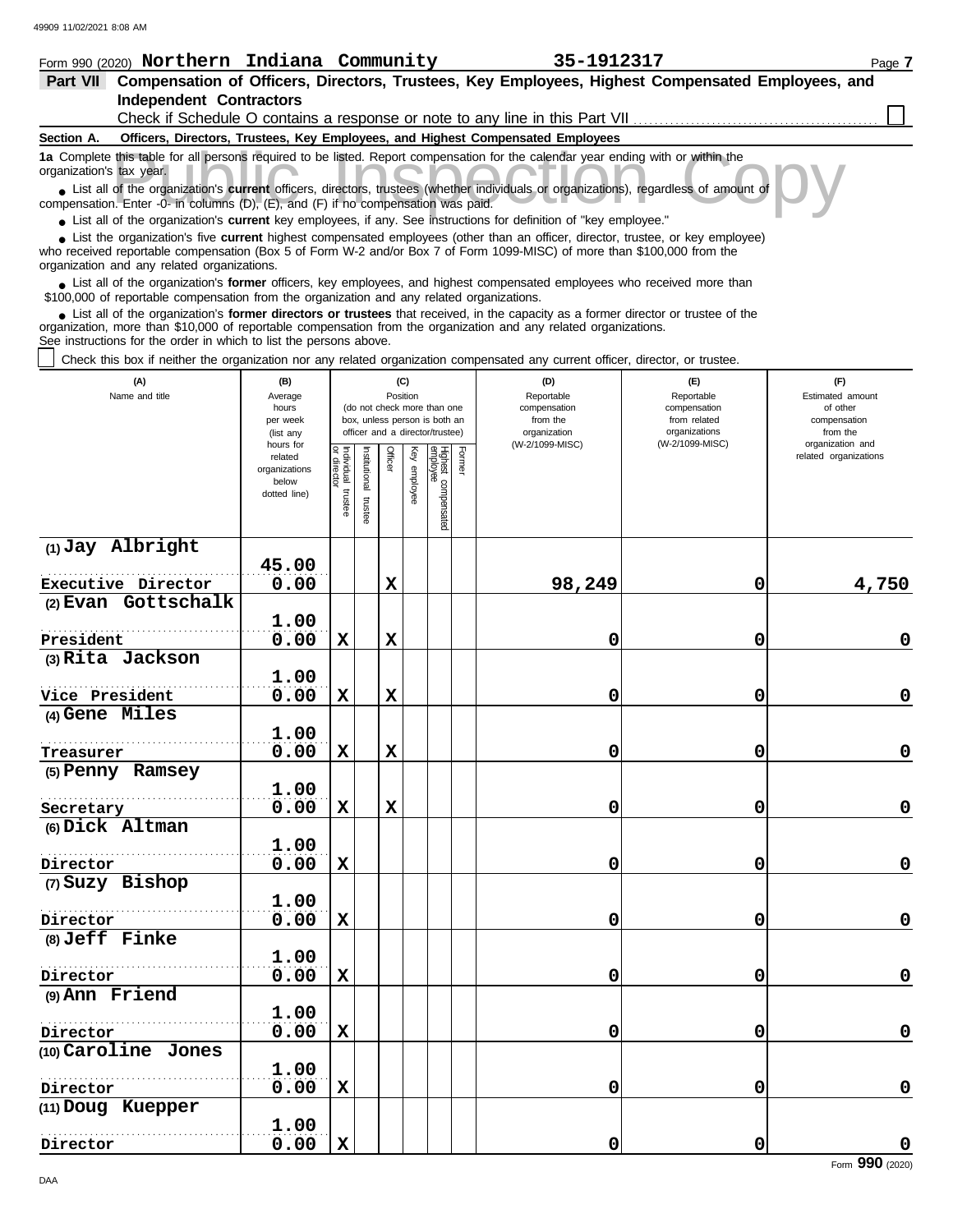| 49909 11/02/2021 8:08 AM<br>Form 990 (2020) Northern Indiana Community<br>Part VII                                                                                                                                                                                                                                                                |                                                                |                                      |                       |         |                 |                                                                                                 |             | 35-1912317<br>Section A. Officers, Directors, Trustees, Key Employees, and Highest Compensated Employees (continued) |                                                                    |                                                                 | Page 8              |
|---------------------------------------------------------------------------------------------------------------------------------------------------------------------------------------------------------------------------------------------------------------------------------------------------------------------------------------------------|----------------------------------------------------------------|--------------------------------------|-----------------------|---------|-----------------|-------------------------------------------------------------------------------------------------|-------------|----------------------------------------------------------------------------------------------------------------------|--------------------------------------------------------------------|-----------------------------------------------------------------|---------------------|
| (A)<br>Name and title                                                                                                                                                                                                                                                                                                                             | (B)<br>Average<br>hours<br>per week<br>(list any               |                                      |                       |         | (C)<br>Position | (do not check more than one<br>box, unless person is both an<br>officer and a director/trustee) |             | (D)<br>Reportable<br>compensation<br>from the<br>organization                                                        | (F)<br>Reportable<br>compensation<br>from related<br>organizations | (F)<br>Estimated amount<br>of other<br>compensation<br>from the |                     |
|                                                                                                                                                                                                                                                                                                                                                   | hours for<br>related<br>organizations<br>below<br>dotted line) | Individual<br>or director<br>trustee | Institutional trustee | Officer | Key employee    | Highest compensated<br>employee                                                                 | Former      | (W-2/1099-MISC)                                                                                                      | (W-2/1099-MISC)                                                    | organization and<br>related organizations                       |                     |
| Linda Leasure<br>(12)                                                                                                                                                                                                                                                                                                                             |                                                                |                                      |                       |         |                 |                                                                                                 |             |                                                                                                                      |                                                                    |                                                                 |                     |
| Director                                                                                                                                                                                                                                                                                                                                          | 1.00<br>0.00                                                   | X                                    |                       |         |                 |                                                                                                 |             | 0                                                                                                                    | 0                                                                  |                                                                 | 0                   |
| Jim Long<br>(13)                                                                                                                                                                                                                                                                                                                                  |                                                                |                                      |                       |         |                 |                                                                                                 |             |                                                                                                                      |                                                                    |                                                                 |                     |
| Director                                                                                                                                                                                                                                                                                                                                          | 1.00<br>0.00                                                   | X                                    |                       |         |                 |                                                                                                 |             | 0                                                                                                                    | 0                                                                  |                                                                 | 0                   |
| Marcia Minard<br>(14)                                                                                                                                                                                                                                                                                                                             | 1.00                                                           |                                      |                       |         |                 |                                                                                                 |             |                                                                                                                      |                                                                    |                                                                 |                     |
| Director<br>Cheryl Orkis<br>(15)                                                                                                                                                                                                                                                                                                                  | 0.00                                                           | X                                    |                       |         |                 |                                                                                                 |             | 0                                                                                                                    | 0                                                                  |                                                                 | 0                   |
|                                                                                                                                                                                                                                                                                                                                                   | 1.00                                                           |                                      |                       |         |                 |                                                                                                 |             |                                                                                                                      |                                                                    |                                                                 | $\mathbf 0$         |
| Director<br>Shirley Rippy<br>(16)                                                                                                                                                                                                                                                                                                                 | 0.00                                                           | X                                    |                       |         |                 |                                                                                                 |             | 0                                                                                                                    | 0                                                                  |                                                                 |                     |
| Director                                                                                                                                                                                                                                                                                                                                          | 1.00<br>0.00                                                   | X                                    |                       |         |                 |                                                                                                 |             | 0                                                                                                                    | 0                                                                  |                                                                 | $\mathbf 0$         |
|                                                                                                                                                                                                                                                                                                                                                   |                                                                |                                      |                       |         |                 |                                                                                                 |             |                                                                                                                      |                                                                    |                                                                 |                     |
|                                                                                                                                                                                                                                                                                                                                                   |                                                                |                                      |                       |         |                 |                                                                                                 |             |                                                                                                                      |                                                                    |                                                                 |                     |
|                                                                                                                                                                                                                                                                                                                                                   |                                                                |                                      |                       |         |                 |                                                                                                 |             |                                                                                                                      |                                                                    |                                                                 |                     |
|                                                                                                                                                                                                                                                                                                                                                   |                                                                |                                      |                       |         |                 |                                                                                                 |             |                                                                                                                      |                                                                    |                                                                 |                     |
| c Total from continuation sheets to Part VII. Section A                                                                                                                                                                                                                                                                                           |                                                                |                                      |                       |         |                 |                                                                                                 | u<br>u      | 98,249                                                                                                               |                                                                    |                                                                 | 4,750               |
|                                                                                                                                                                                                                                                                                                                                                   |                                                                |                                      |                       |         |                 |                                                                                                 | $\mathbf u$ | 98,249                                                                                                               |                                                                    |                                                                 | 4,750               |
| Total number of individuals (including but not limited to those listed above) who received more than \$100,000 of<br>$\mathbf{2}$<br>reportable compensation from the organization $\bf{u}$ 0                                                                                                                                                     |                                                                |                                      |                       |         |                 |                                                                                                 |             |                                                                                                                      |                                                                    |                                                                 |                     |
| Did the organization list any former officer, director, trustee, key employee, or highest compensated<br>3                                                                                                                                                                                                                                        |                                                                |                                      |                       |         |                 |                                                                                                 |             |                                                                                                                      |                                                                    |                                                                 | Yes<br>No           |
| employee on line 1a? If "Yes," complete Schedule J for such individual [11][11] content to the set on line 1a? If "Yes," complete Schedule J for such individual [11][11] content to the set of the set of the set of the set<br>For any individual listed on line 1a, is the sum of reportable compensation and other compensation from the<br>4 |                                                                |                                      |                       |         |                 |                                                                                                 |             |                                                                                                                      |                                                                    | 3                                                               | X                   |
| organization and related organizations greater than \$150,000? If "Yes," complete Schedule J for such                                                                                                                                                                                                                                             |                                                                |                                      |                       |         |                 |                                                                                                 |             |                                                                                                                      |                                                                    | 4                                                               | X                   |
| Did any person listed on line 1a receive or accrue compensation from any unrelated organization or individual<br>5                                                                                                                                                                                                                                |                                                                |                                      |                       |         |                 |                                                                                                 |             |                                                                                                                      |                                                                    |                                                                 |                     |
| for services rendered to the organization? If "Yes," complete Schedule J for such person<br>Section B. Independent Contractors                                                                                                                                                                                                                    |                                                                |                                      |                       |         |                 |                                                                                                 |             |                                                                                                                      |                                                                    | 5                                                               | x                   |
| Complete this table for your five highest compensated independent contractors that received more than \$100,000 of<br>1<br>compensation from the organization. Report compensation for the calendar year ending with or within the organization's tax year.                                                                                       |                                                                |                                      |                       |         |                 |                                                                                                 |             |                                                                                                                      |                                                                    |                                                                 |                     |
|                                                                                                                                                                                                                                                                                                                                                   | (A)<br>Name and business address                               |                                      |                       |         |                 |                                                                                                 |             |                                                                                                                      | (B)<br>Description of services                                     |                                                                 | (C)<br>Compensation |
|                                                                                                                                                                                                                                                                                                                                                   |                                                                |                                      |                       |         |                 |                                                                                                 |             |                                                                                                                      |                                                                    |                                                                 |                     |
|                                                                                                                                                                                                                                                                                                                                                   |                                                                |                                      |                       |         |                 |                                                                                                 |             |                                                                                                                      |                                                                    |                                                                 |                     |
|                                                                                                                                                                                                                                                                                                                                                   |                                                                |                                      |                       |         |                 |                                                                                                 |             |                                                                                                                      |                                                                    |                                                                 |                     |
|                                                                                                                                                                                                                                                                                                                                                   |                                                                |                                      |                       |         |                 |                                                                                                 |             |                                                                                                                      |                                                                    |                                                                 |                     |
|                                                                                                                                                                                                                                                                                                                                                   |                                                                |                                      |                       |         |                 |                                                                                                 |             |                                                                                                                      |                                                                    |                                                                 |                     |
| $\mathbf{2}$<br>Total number of independent contractors (including but not limited to those listed above) who<br>received more than \$100,000 of compensation from the organization u                                                                                                                                                             |                                                                |                                      |                       |         |                 |                                                                                                 |             |                                                                                                                      | 0                                                                  |                                                                 |                     |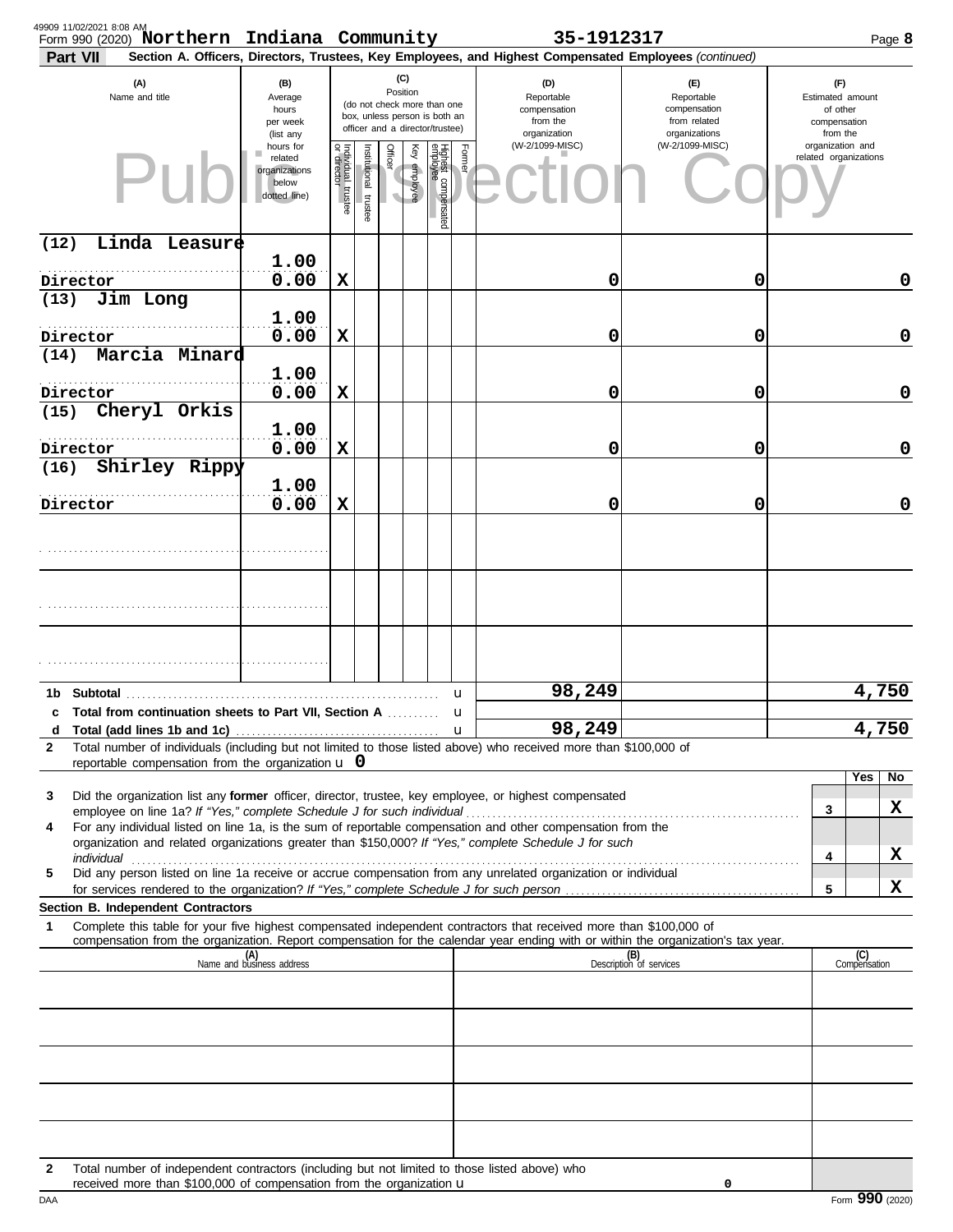#### Form 990 (2020) Page **9 Northern Indiana Community 35-1912317 Part VIII Statement of Revenue** Check if Schedule O contains a response or note to any line in this Part VIII ....... **(A) (B) (C) (D)** Total revenue Related or exempt Unrelated Revenue excluded function revenue business revenue from tax under sections 512-514 Public Inspection Copy <u>ិទី</u> **Contributions, Gifts, Grants and Other Similar Amounts 1a** Federated campaigns **. . . . . . . . . . . . 1a** Contributions, Gifts, Gran<br>and Other Similar Amount **1b b** Membership dues . . . . . . . . . . . . . . . . . . . **1c c** Fundraising events **. . . . . . . . . . . . . .** . . **1d d** Related organizations . . . . . . . . . . . . . **1e e** Government grants (contributions) . . . . . . . . . . . . **f** All other contributions, gifts, grants, and similar amounts not included above ........ **6,059,647 1f 1g** \$ . . . . . . . . . . . . . . . . . . . . . **3,416,137 g** Noncash contributions included in lines 1a-1f . . . . . **6,059,647 h Total.** Add lines 1a–1f . . . . . . . . . . . . . . . . . . . . . . . . . . . . . . . . . . . . . . . . u Business Code . . . . . . . . . . . . . . . . . . . . . . . . . . . . . . . . . . . . . . . . . . . . . . . . . . . . . . . **2a Administrative Fees 900099 719,158 719,158** Program Service<br>Revenue **Program Service b** . . . . . . . . . . . . . . . . . . . . . . . . . . . . . . . . . . . . . . . . . . . . . . . . . . . . . . . **c** . . . . . . . . . . . . . . . . . . . . . . . . . . . . . . . . . . . . . . . . . . . . . . . . . . . . . . . **d** . . . . . . . . . . . . . . . . . . . . . . . . . . . . . . . . . . . . . . . . . . . . . . . . . . . . . . . **e** . . . . . . . . . . . . . . . . . . . . . . . . . . . . . . . . . . . . . . . . . . . . . . . . . . . . . . . **f** All other program service revenue . . . . . . . . . . . . . . . . . . . **719,158 g Total.** Add lines 2a–2f . . . . . . . . . . . . . . . . . . . . . . . . . . . . . . . . . . . . . . . . u **3** Investment income (including dividends, interest, and **1,696,113 1,696,113** other similar amounts) . . . . . . . . . . . . . . . . . . . . . . . . . . . . . . . . . . . . . . . u u **4** Income from investment of tax-exempt bond proceeds ...... **5** Royalties . . . . . . . . . . . . . . . . . . . . . . . . . . . . . . . . . . . . . . . . . . . . . . . . . . . . . u (i) Real (ii) Personal **6a 6a** Gross rents **6b b** Less: rental expenses **6c c** Rental inc. or (loss) **d** Net rental income or (loss) . . . . . . . . . . . . . . . . . . . . . . . . . . . . . . . . . . . u **7a** Gross amount from (i) Securities (ii) Other sales of assets **37,956,552 7a** other than inventory Revenue **b** Less: cost or other **Other Revenue 7b 39,053,217** basis and sales exps. **-1,096,665 7c c** Gain or (loss) Other I **-1,096,665 -1,096,665 d** u Net gain or (loss) . . . . . . . . . . . . . . . . . . . . . . . . . . . . . . . . . . . . . . . . . . . . . **8a** Gross income from fundraising events (not including \$ . . . . . . . . . . . . . . . . . . . . . . of contributions reported on line 1c). See Part IV, line 18 . . . . . . . . . . . . . . . . . . . . **8a 8b b** Less: direct expenses . . . . . . . . . . . . . u **c** Net income or (loss) from fundraising events ............... **9a** Gross income from gaming activities. See Part IV, line 19 . . . . . . . . . . . . . . . . . . . . **9a 9b b** Less: direct expenses ............... u Net income or (loss) from gaming activities . . . . . . . . . . . . . . . . . . **c** 10a Gross sales of inventory, less returns and allowances .......... **10a 10b b** Less: cost of goods sold  $\ldots$ Net income or (loss) from sales of inventory . . . . . . . . . . . . . . . . . **c** u Business Code **Revenue Miscellaneous 11a** . . . . . . . . . . . . . . . . . . . . . . . . . . . . . . . . . . . . . . . . . . . . . . . . . . . . . . . **Amrt of discount on trust rec 126,845 126,845** . . . . . . . . . . . . . . . . . . . . . . . . . . . . . . . . . . . . . . . . . . . . . . . . . . . . . . . **Miscellaneous 23 23 b c** . . . . . . . . . . . . . . . . . . . . . . . . . . . . . . . . . . . . . . . . . . . . . . . . . . . . . . . **d** All other revenue . . . . . . . . . . . . . . . . . . . . . . . . . . . . . . . . . . . . . **126,868** u **e Total.** Add lines 11a–11d . . . . . . . . . . . . . . . . . . . . . . . . . . . . . . . . . . . .

u

**7,505,121 846,026 0 599,448**

**12 Total revenue.** See instructions ................................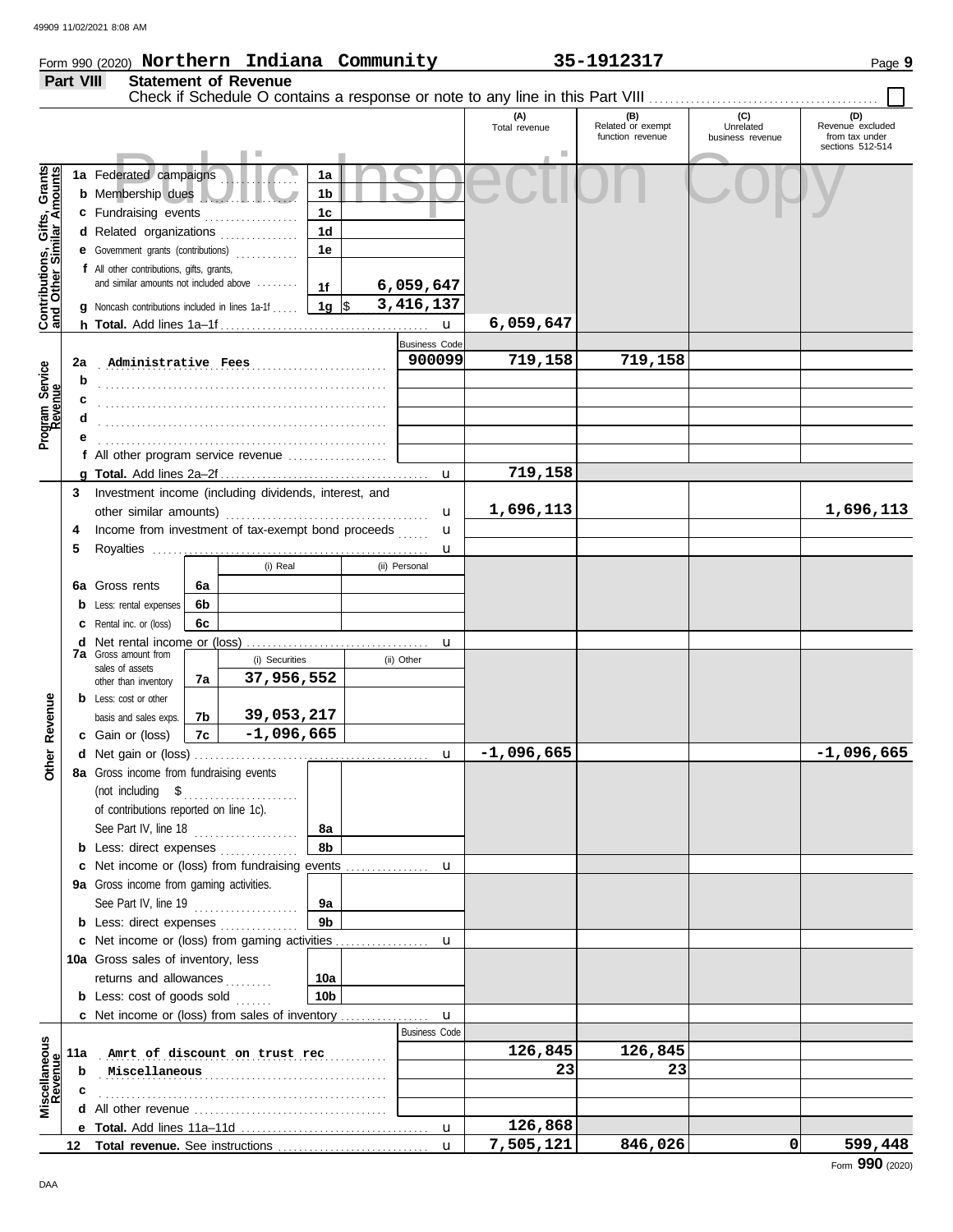### **Part IX Statement of Functional Expenses** Form 990 (2020) Page **10 Northern Indiana Community 35-1912317**

|              | Section 501(c)(3) and 501(c)(4) organizations must complete all columns. All other organizations must complete column (A). |                       |                        |                    |                    |
|--------------|----------------------------------------------------------------------------------------------------------------------------|-----------------------|------------------------|--------------------|--------------------|
|              | Check if Schedule O contains a response or note to any line in this Part IX                                                |                       |                        |                    |                    |
|              | Do not include amounts reported on lines 6b,                                                                               | (A)<br>Total expenses | (B)<br>Program service | Management and     | (D)<br>Fundraising |
|              | 7b, 8b, 9b, and 10b of Part VIII.                                                                                          |                       | expenses               | general expenses   | expenses           |
|              | 1 Grants and other assistance to domestic organizations                                                                    |                       |                        |                    |                    |
|              | and domestic governments. See Part IV, line 21                                                                             | 1,764,669             | 1,764,669              |                    |                    |
| $\mathbf{2}$ | Grants and other assistance to domestic                                                                                    |                       |                        |                    |                    |
|              | individuals. See Part IV, line 22                                                                                          | 392,970               | 392,970                |                    |                    |
| 3            | Grants and other assistance to foreign                                                                                     |                       |                        |                    |                    |
|              | organizations, foreign governments, and foreign<br>individuals. See Part IV, lines 15 and 16                               |                       |                        |                    |                    |
| 4            | Benefits paid to or for members                                                                                            |                       |                        |                    |                    |
| 5            | Compensation of current officers, directors,                                                                               |                       |                        |                    |                    |
|              | trustees, and key employees                                                                                                | 98,249                | 34,387                 | 25,545             | 38,317             |
| 6            | Compensation not included above to disqualified                                                                            |                       |                        |                    |                    |
|              | persons (as defined under section 4958(f)(1)) and                                                                          |                       |                        |                    |                    |
|              | persons described in section 4958(c)(3)(B)                                                                                 |                       |                        |                    |                    |
| 7            | Other salaries and wages                                                                                                   | 344,028               | 120,410                | 89,447             | 134,171            |
| 8            | Pension plan accruals and contributions (include                                                                           |                       |                        |                    |                    |
|              | section 401(k) and 403(b) employer contributions)                                                                          | 20,305                |                        | 5,279              |                    |
| 9            | Other employee benefits                                                                                                    | 37,047                | $\frac{7,107}{12,966}$ | 9,633              | 7,919<br>14,448    |
| 10           |                                                                                                                            | 34,158                | 11,956                 | 8,881              | 13,321             |
| 11           | Fees for services (nonemployees):                                                                                          |                       |                        |                    |                    |
| a            |                                                                                                                            | 718,387               |                        | 718,387            |                    |
| b            |                                                                                                                            |                       |                        |                    |                    |
| c            |                                                                                                                            | 32,840                | 11,494                 | 8,538              | 12,808             |
| d            | Lobbying                                                                                                                   |                       |                        |                    |                    |
|              | Professional fundraising services. See Part IV, line 17                                                                    |                       |                        |                    |                    |
| f            | Investment management fees                                                                                                 | 195,608               |                        | 195,608            |                    |
| a            | Other. (If line 11g amount exceeds 10% of line 25, column                                                                  |                       |                        |                    |                    |
|              | (A) amount, list line 11g expenses on Schedule O.)                                                                         |                       |                        |                    |                    |
|              | 12 Advertising and promotion [11] [11] Advertising and promotion                                                           | 41,024                | 14,359                 | 10,666             | 15,999             |
| 13           |                                                                                                                            |                       |                        |                    |                    |
| 14<br>15     | Information technology                                                                                                     |                       |                        |                    |                    |
| 16           |                                                                                                                            | 27,175                | 9,512                  | 7,065              | 10,598             |
| 17           |                                                                                                                            |                       |                        |                    |                    |
| 18           | Payments of travel or entertainment expenses                                                                               |                       |                        |                    |                    |
|              | for any federal, state, or local public officials                                                                          |                       |                        |                    |                    |
| 19           | Conferences, conventions, and meetings                                                                                     | 21,244                | 7,436                  | 5,523              | 8,285              |
| 20           | Interest                                                                                                                   | 7,196                 |                        | 7,196              |                    |
| 21           | Payments to affiliates                                                                                                     |                       |                        |                    |                    |
| 22           | Depreciation, depletion, and amortization                                                                                  | 33,410                | 11,693                 | 8,687              | 13,030             |
| 23           | Insurance <b>continuous</b>                                                                                                | 8,260                 | 2,891                  | $\overline{2,}148$ | 3,221              |
| 24           | Other expenses. Itemize expenses not covered                                                                               |                       |                        |                    |                    |
|              | above (List miscellaneous expenses on line 24e. If                                                                         |                       |                        |                    |                    |
|              | line 24e amount exceeds 10% of line 25, column                                                                             |                       |                        |                    |                    |
|              | (A) amount, list line 24e expenses on Schedule O.)                                                                         |                       |                        |                    |                    |
| a            | Direct Program Support                                                                                                     | 450,073               | 450,073                |                    |                    |
| b            | Other Fundraising Expense                                                                                                  | 32,151                |                        |                    | <u>32,151</u>      |
| c            | Lease Expense                                                                                                              | 4,408                 | 1,543                  | 1,146              | 1,719              |
| d            |                                                                                                                            |                       |                        |                    |                    |
| е            | All other expenses<br>Total functional expenses. Add lines 1 through 24e                                                   | 4,263,202             | 2,853,466              | 1,103,749          | 305,987            |
| 25<br>26     | Joint costs. Complete this line only if the                                                                                |                       |                        |                    |                    |
|              | organization reported in column (B) joint costs                                                                            |                       |                        |                    |                    |
|              | from a combined educational campaign and<br>fundraising solicitation. Check here $\mathbf{u}$<br>if                        |                       |                        |                    |                    |
|              | $f$ ollowing $S$ OP 98.2 ( $\Delta$ SC 958.720)                                                                            |                       |                        |                    |                    |

following SOP 98-2 (ASC 958-720) . . . . . . . . . . . . .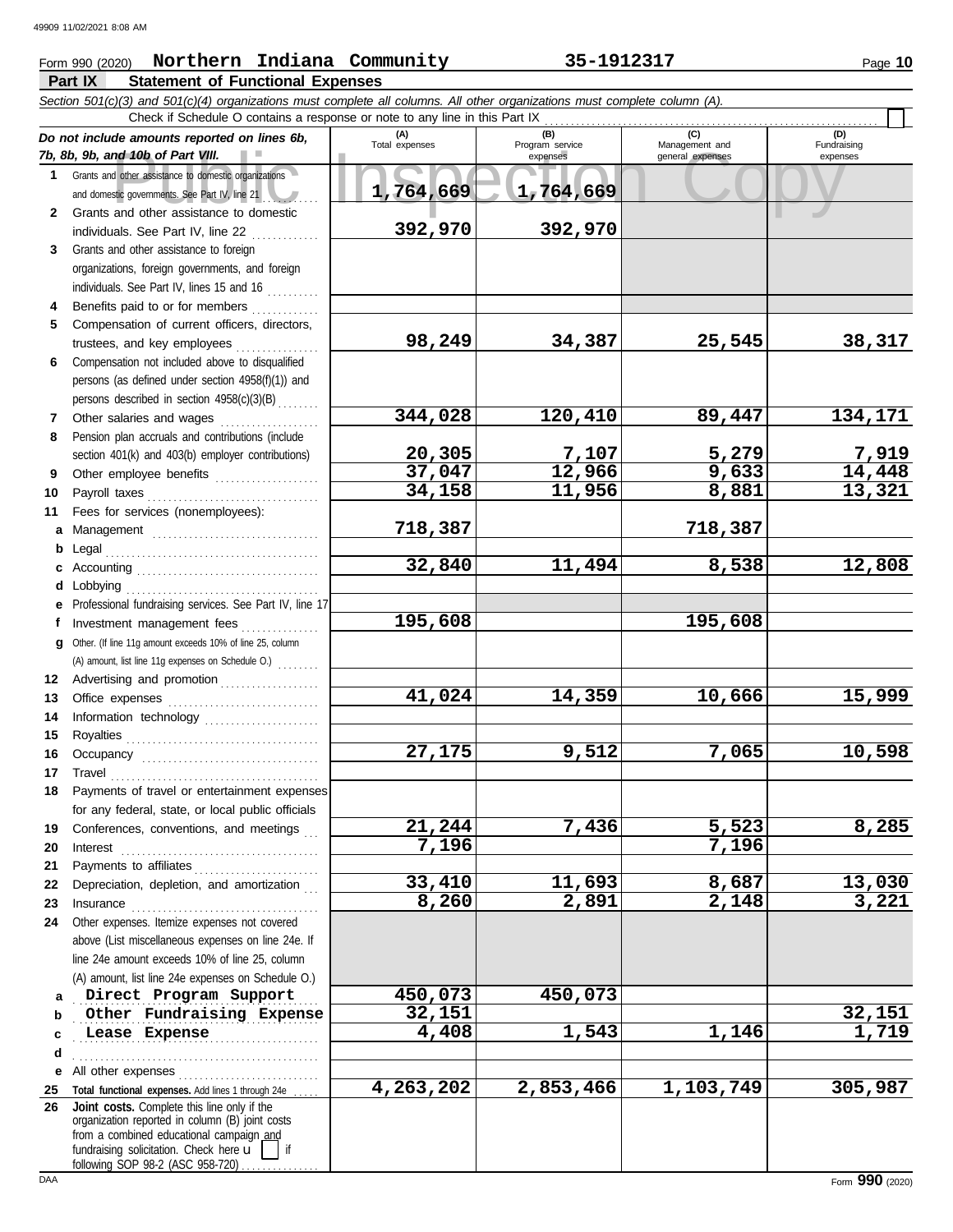## Form 990 (2020) Page **11 Northern Indiana Community 35-1912317 Part X Balance Sheet** Check if Schedule O contains a response or note to any line in this Part X . . . . . . . . . . . . . . . . . . . . . . . . . . . . . . . . . . . . . . . . . . . . . . . . . . . . . . . . . . . . . . . . .

|                      |    |                                                                                                                                                                                                                                      |                 |         | (A)               |                 | (B)          |
|----------------------|----|--------------------------------------------------------------------------------------------------------------------------------------------------------------------------------------------------------------------------------------|-----------------|---------|-------------------|-----------------|--------------|
|                      |    |                                                                                                                                                                                                                                      |                 |         | Beginning of year |                 | End of year  |
|                      | 1  | Cash-non-interest-bearing                                                                                                                                                                                                            |                 |         | 100               | 1               | 100          |
|                      | 2  |                                                                                                                                                                                                                                      |                 |         | 2,756,643         | $2^{\circ}$     | 3,486,926    |
|                      | 3  | Pledges and grants receivable, net <b>All and School and School and School and School and School and School and School and School and School and School and School and School and School and School and School and School and Sc</b> |                 |         | 524               | 3 <sub>l</sub>  | 3, 253, 183  |
|                      | 4  | Accounts receivable, net                                                                                                                                                                                                             |                 | .       | 650               | 4               | 739          |
|                      | 5  | Loans and other receivables from any current or former officer, director,                                                                                                                                                            |                 |         |                   |                 |              |
|                      |    | trustee, key employee, creator or founder, substantial contributor, or 35%                                                                                                                                                           |                 |         |                   |                 |              |
|                      |    | controlled entity or family member of any of these persons                                                                                                                                                                           |                 |         |                   | 5               |              |
|                      | 6  | Loans and other receivables from other disqualified persons (as defined                                                                                                                                                              |                 |         |                   |                 |              |
|                      |    | under section 4958(f)(1)), and persons described in section 4958(c)(3)(B)                                                                                                                                                            |                 |         |                   | 6               |              |
| Assets               | 7  |                                                                                                                                                                                                                                      |                 |         |                   | $\overline{7}$  |              |
|                      | 8  | Inventories for sale or use                                                                                                                                                                                                          |                 |         |                   | 8               |              |
|                      | 9  |                                                                                                                                                                                                                                      |                 |         | 25,180            | 9               | 27,586       |
|                      |    | 10a Land, buildings, and equipment: cost or other                                                                                                                                                                                    |                 |         |                   |                 |              |
|                      |    |                                                                                                                                                                                                                                      |                 | 503,722 |                   |                 |              |
|                      |    | <b>b</b> Less: accumulated depreciation                                                                                                                                                                                              | 10 <sub>b</sub> | 123,054 | 405,682           | 10 <sub>c</sub> | 380,668      |
|                      | 11 | Investments-publicly traded securities                                                                                                                                                                                               |                 |         | 42,085,821        | 11              | 49,792,441   |
|                      | 12 |                                                                                                                                                                                                                                      |                 |         | 450,000           | 12              |              |
|                      | 13 |                                                                                                                                                                                                                                      |                 |         |                   | 13              |              |
|                      | 14 | Intangible assets                                                                                                                                                                                                                    |                 | 14      |                   |                 |              |
|                      | 15 | Other assets. See Part IV, line 11                                                                                                                                                                                                   |                 |         | 617,571           | 15              | 320,209      |
|                      | 16 |                                                                                                                                                                                                                                      |                 |         | 46, 342, 171      | 16              | 57, 261, 852 |
|                      | 17 |                                                                                                                                                                                                                                      |                 |         | 6,555             | 17              | 9,639        |
|                      | 18 | Grants payable <i>communication</i> and all the contract of the contract of the contract of the contract of the contract of the contract of the contract of the contract of the contract of the contract of the contract of the con  |                 |         | 1,743             | 18              | 7,140        |
|                      | 19 | Deferred revenue                                                                                                                                                                                                                     |                 | 200,141 | 19                |                 |              |
|                      | 20 |                                                                                                                                                                                                                                      |                 | 20      |                   |                 |              |
|                      | 21 | Escrow or custodial account liability. Complete Part IV of Schedule D                                                                                                                                                                |                 |         | 21                |                 |              |
|                      | 22 | Loans and other payables to any current or former officer, director,                                                                                                                                                                 |                 |         |                   |                 |              |
| Liabilities          |    | trustee, key employee, creator or founder, substantial contributor, or 35%                                                                                                                                                           |                 |         |                   |                 |              |
|                      |    | controlled entity or family member of any of these persons                                                                                                                                                                           |                 |         |                   | 22              |              |
|                      | 23 |                                                                                                                                                                                                                                      |                 |         |                   | 23              |              |
|                      | 24 | Unsecured notes and loans payable to unrelated third parties                                                                                                                                                                         |                 |         |                   | 24              | 101,680      |
|                      | 25 | Other liabilities (including federal income tax, payables to related third                                                                                                                                                           |                 |         |                   |                 |              |
|                      |    | parties, and other liabilities not included on lines 17-24). Complete Part X                                                                                                                                                         |                 |         |                   |                 |              |
|                      |    | of Schedule D                                                                                                                                                                                                                        |                 |         | 3,917,585         | 25              | 3,990,303    |
|                      | 26 |                                                                                                                                                                                                                                      |                 |         | 4,126,024         | 26              | 4,108,762    |
|                      |    | Organizations that follow FASB ASC 958, check here $\mathbf{u} \mathbf{X}$                                                                                                                                                           |                 |         |                   |                 |              |
| <b>Fund Balances</b> |    | and complete lines 27, 28, 32, and 33.                                                                                                                                                                                               |                 |         |                   |                 |              |
|                      | 27 | Net assets without donor restrictions                                                                                                                                                                                                |                 |         | 351,632           | 27              | 513,993      |
|                      | 28 | Net assets with donor restrictions                                                                                                                                                                                                   |                 |         | 41,864,515        | 28              | 52,639,097   |
|                      |    | Organizations that do not follow FASB ASC 958, check here u                                                                                                                                                                          |                 |         |                   |                 |              |
|                      |    | and complete lines 29 through 33.                                                                                                                                                                                                    |                 |         |                   |                 |              |
|                      | 29 | Capital stock or trust principal, or current funds                                                                                                                                                                                   |                 |         |                   | 29              |              |
| Assets or            | 30 | Paid-in or capital surplus, or land, building, or equipment fund                                                                                                                                                                     |                 |         |                   | 30              |              |
|                      | 31 | Retained earnings, endowment, accumulated income, or other funds                                                                                                                                                                     |                 |         |                   | 31              |              |
| Net                  | 32 | Total net assets or fund balances                                                                                                                                                                                                    |                 |         | 42, 216, 147      | 32              | 53, 153, 090 |
|                      | 33 |                                                                                                                                                                                                                                      |                 |         | 46, 342, 171      | 33              | 57, 261, 852 |

Form **990** (2020)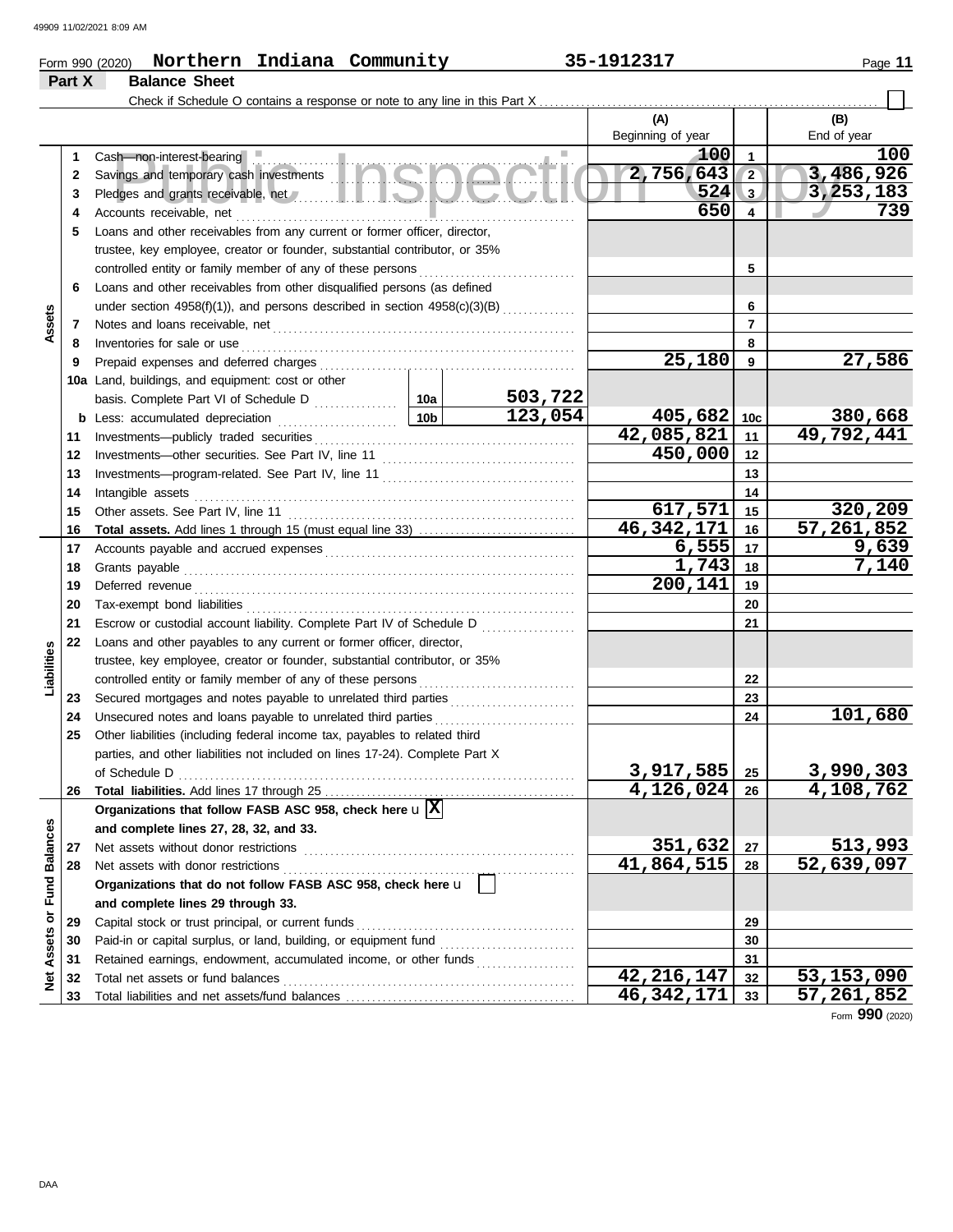|    | 35-1912317<br>Form 990 (2020) Northern Indiana Community                                                                                        |                         |              |             | Page 12         |
|----|-------------------------------------------------------------------------------------------------------------------------------------------------|-------------------------|--------------|-------------|-----------------|
|    | <b>Reconciliation of Net Assets</b><br>Part XI                                                                                                  |                         |              |             |                 |
|    | Check if Schedule O contains a response or note to any line in this Part XI                                                                     |                         |              |             |                 |
|    |                                                                                                                                                 |                         | 7,505,121    |             |                 |
| 2  |                                                                                                                                                 | $\overline{2}$          | 4,263,202    |             |                 |
| 3  | Revenue less expenses. Subtract line 2 from line 1                                                                                              | $\overline{\mathbf{3}}$ | 3,241,919    |             |                 |
| 4  | Revenue less expenses. Subtract line 2 from line 1<br>Net assets or fund balances at beginning of year (must equal Part X, line 32, column (A)) | $\overline{4}$          | 42, 216, 147 |             |                 |
| 5  |                                                                                                                                                 | 5.                      | 4,666,905    |             |                 |
| 6  | Donated services and use of facilities <b>constructs</b> and the service of the service of the service of facilities                            | 6                       |              |             |                 |
| 7  | Investment expenses                                                                                                                             | $\overline{7}$          |              |             |                 |
| 8  | Prior period adjustments                                                                                                                        | 8                       | 3,102,645    |             |                 |
| 9  |                                                                                                                                                 | 9                       |              | $-74,526$   |                 |
| 10 | Net assets or fund balances at end of year. Combine lines 3 through 9 (must equal Part X, line                                                  |                         |              |             |                 |
|    | 32, column (B))                                                                                                                                 | 10                      | 53, 153, 090 |             |                 |
|    | <b>Financial Statements and Reporting</b><br>Part XII                                                                                           |                         |              |             |                 |
|    |                                                                                                                                                 |                         |              |             |                 |
|    |                                                                                                                                                 |                         |              | Yes         | No              |
| 1  | X <br>Accounting method used to prepare the Form 990:<br>Cash<br>Accrual<br>Other                                                               |                         |              |             |                 |
|    | If the organization changed its method of accounting from a prior year or checked "Other," explain in                                           |                         |              |             |                 |
|    | Schedule O.                                                                                                                                     |                         |              |             |                 |
|    | 2a Were the organization's financial statements compiled or reviewed by an independent accountant?                                              |                         | 2a           |             | х               |
|    | If "Yes," check a box below to indicate whether the financial statements for the year were compiled or                                          |                         |              |             |                 |
|    | reviewed on a separate basis, consolidated basis, or both:                                                                                      |                         |              |             |                 |
|    | Consolidated basis<br>Separate basis<br>Both consolidated and separate basis                                                                    |                         |              |             |                 |
|    | <b>b</b> Were the organization's financial statements audited by an independent accountant?                                                     |                         | 2b           | X           |                 |
|    | If "Yes," check a box below to indicate whether the financial statements for the year were audited on a                                         |                         |              |             |                 |
|    | separate basis, consolidated basis, or both:                                                                                                    |                         |              |             |                 |
|    | $ \mathbf{X} $ Separate basis<br>Consolidated basis<br>Both consolidated and separate basis                                                     |                         |              |             |                 |
|    | c If "Yes" to line 2a or 2b, does the organization have a committee that assumes responsibility for oversight of                                |                         |              |             |                 |
|    | the audit, review, or compilation of its financial statements and selection of an independent accountant?                                       |                         | 2c           | $\mathbf x$ |                 |
|    | If the organization changed either its oversight process or selection process during the tax year, explain on                                   |                         |              |             |                 |
|    | Schedule O.                                                                                                                                     |                         |              |             |                 |
|    | 3a As a result of a federal award, was the organization required to undergo an audit or audits as set forth in the                              |                         |              |             |                 |
|    | Single Audit Act and OMB Circular A-133?                                                                                                        |                         | 3a           |             | x               |
|    | <b>b</b> If "Yes," did the organization undergo the required audit or audits? If the organization did not undergo the                           |                         |              |             |                 |
|    | required audit or audits, explain why on Schedule O and describe any steps taken to undergo such audits                                         |                         | 3b           |             |                 |
|    |                                                                                                                                                 |                         |              |             | Form 990 (2020) |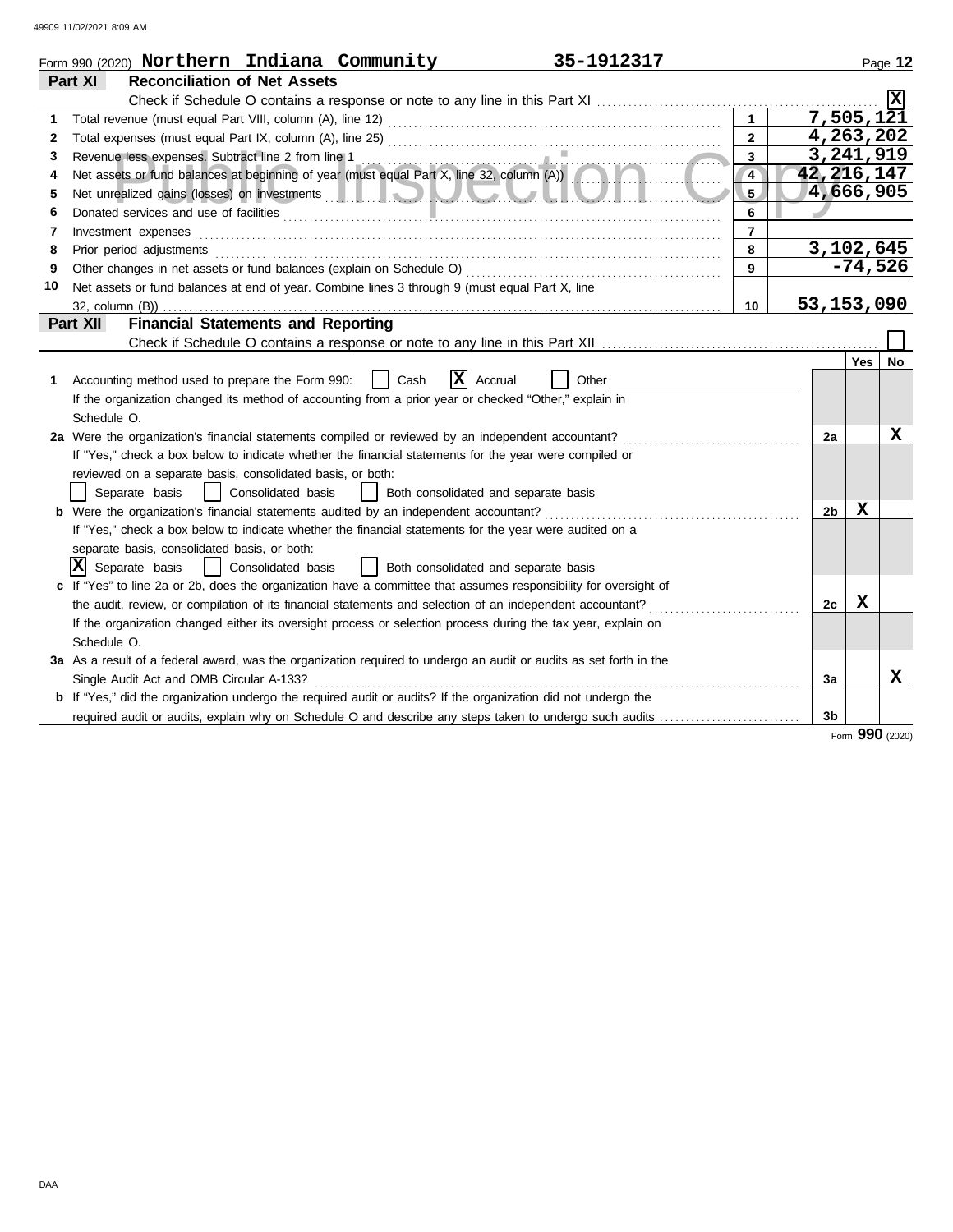|        | <b>SCHEDULE A</b>                                                                                                                                                                                                  |                                                            | <b>Public Charity Status and Public Support</b>                                                                                                                                                                                                                |     |                          |                        | OMB No. 1545-0047                    |  |  |  |
|--------|--------------------------------------------------------------------------------------------------------------------------------------------------------------------------------------------------------------------|------------------------------------------------------------|----------------------------------------------------------------------------------------------------------------------------------------------------------------------------------------------------------------------------------------------------------------|-----|--------------------------|------------------------|--------------------------------------|--|--|--|
|        | (Form 990 or 990-EZ)                                                                                                                                                                                               |                                                            | Complete if the organization is a section 501(c)(3) organization or a section 4947(a)(1) nonexempt charitable trust.                                                                                                                                           |     |                          |                        | <b>2020</b>                          |  |  |  |
|        | Department of the Treasury                                                                                                                                                                                         |                                                            | La Attach to Form 990 or Form 990-EZ.                                                                                                                                                                                                                          |     |                          |                        | Open to Public                       |  |  |  |
|        | Internal Revenue Service                                                                                                                                                                                           |                                                            | Inspection<br><b>u</b> Go to www.irs.gov/Form990 for instructions and the latest information.                                                                                                                                                                  |     |                          |                        |                                      |  |  |  |
|        | Name of the organization                                                                                                                                                                                           |                                                            | Northern Indiana Community                                                                                                                                                                                                                                     |     |                          |                        | Employer identification number       |  |  |  |
| Part I |                                                                                                                                                                                                                    | Foundation,                                                | Inc.<br>Reason for Public Charity Status. (All organizations must complete this part.) See instructions.                                                                                                                                                       |     |                          | 35-1912317             |                                      |  |  |  |
|        |                                                                                                                                                                                                                    |                                                            | The organization is not a private foundation because it is: (For lines 1 through 12, check only one box.)                                                                                                                                                      |     |                          |                        |                                      |  |  |  |
| 1      |                                                                                                                                                                                                                    |                                                            | A church, convention of churches, or association of churches described in section 170(b)(1)(A)(i).                                                                                                                                                             |     |                          |                        |                                      |  |  |  |
| 2      |                                                                                                                                                                                                                    |                                                            | A school described in section 170(b)(1)(A)(ii). (Attach Schedule E (Form 990 or 990-EZ).)                                                                                                                                                                      |     |                          |                        |                                      |  |  |  |
| 3      |                                                                                                                                                                                                                    |                                                            | A hospital or a cooperative hospital service organization described in section 170(b)(1)(A)(iii).                                                                                                                                                              |     |                          |                        |                                      |  |  |  |
|        | A medical research organization operated in conjunction with a hospital described in section 170(b)(1)(A)(iii). Enter the hospital's name,                                                                         |                                                            |                                                                                                                                                                                                                                                                |     |                          |                        |                                      |  |  |  |
| 5      | city, and state:                                                                                                                                                                                                   |                                                            | An organization operated for the benefit of a college or university owned or operated by a governmental unit described in                                                                                                                                      |     |                          |                        |                                      |  |  |  |
|        |                                                                                                                                                                                                                    | section 170(b)(1)(A)(iv). (Complete Part II.)              |                                                                                                                                                                                                                                                                |     |                          |                        |                                      |  |  |  |
| 6      |                                                                                                                                                                                                                    |                                                            | A federal, state, or local government or governmental unit described in section 170(b)(1)(A)(v).                                                                                                                                                               |     |                          |                        |                                      |  |  |  |
| 7      |                                                                                                                                                                                                                    | described in section 170(b)(1)(A)(vi). (Complete Part II.) | An organization that normally receives a substantial part of its support from a governmental unit or from the general public                                                                                                                                   |     |                          |                        |                                      |  |  |  |
| 8      | X                                                                                                                                                                                                                  |                                                            | A community trust described in section 170(b)(1)(A)(vi). (Complete Part II.)                                                                                                                                                                                   |     |                          |                        |                                      |  |  |  |
| 9      |                                                                                                                                                                                                                    |                                                            | An agricultural research organization described in section 170(b)(1)(A)(ix) operated in conjunction with a land-grant college                                                                                                                                  |     |                          |                        |                                      |  |  |  |
|        | university:                                                                                                                                                                                                        |                                                            | or university or a non-land-grant college of agriculture (see instructions). Enter the name, city, and state of the college or                                                                                                                                 |     |                          |                        |                                      |  |  |  |
| 10     |                                                                                                                                                                                                                    |                                                            | An organization that normally receives: (1) more than 33 1/3% of its support from contributions, membership fees, and gross                                                                                                                                    |     |                          |                        |                                      |  |  |  |
|        | receipts from activities related to its exempt functions, subject to certain exceptions; and (2) no more than 331/3% of its                                                                                        |                                                            |                                                                                                                                                                                                                                                                |     |                          |                        |                                      |  |  |  |
|        | support from gross investment income and unrelated business taxable income (less section 511 tax) from businesses<br>acquired by the organization after June 30, 1975. See section 509(a)(2). (Complete Part III.) |                                                            |                                                                                                                                                                                                                                                                |     |                          |                        |                                      |  |  |  |
| 11     | An organization organized and operated exclusively to test for public safety. See section 509(a)(4).                                                                                                               |                                                            |                                                                                                                                                                                                                                                                |     |                          |                        |                                      |  |  |  |
| 12     |                                                                                                                                                                                                                    |                                                            | An organization organized and operated exclusively for the benefit of, to perform the functions of, or to carry out the purposes                                                                                                                               |     |                          |                        |                                      |  |  |  |
|        |                                                                                                                                                                                                                    |                                                            | of one or more publicly supported organizations described in section 509(a)(1) or section 509(a)(2). See section 509(a)(3).                                                                                                                                    |     |                          |                        |                                      |  |  |  |
| a      |                                                                                                                                                                                                                    |                                                            | Check the box in lines 12a through 12d that describes the type of supporting organization and complete lines 12e, 12f, and 12g.<br>Type I. A supporting organization operated, supervised, or controlled by its supported organization(s), typically by giving |     |                          |                        |                                      |  |  |  |
|        |                                                                                                                                                                                                                    |                                                            | the supported organization(s) the power to regularly appoint or elect a majority of the directors or trustees of the                                                                                                                                           |     |                          |                        |                                      |  |  |  |
|        |                                                                                                                                                                                                                    |                                                            | supporting organization. You must complete Part IV, Sections A and B.                                                                                                                                                                                          |     |                          |                        |                                      |  |  |  |
| b      |                                                                                                                                                                                                                    |                                                            | Type II. A supporting organization supervised or controlled in connection with its supported organization(s), by having<br>control or management of the supporting organization vested in the same persons that control or manage the supported                |     |                          |                        |                                      |  |  |  |
|        |                                                                                                                                                                                                                    |                                                            | organization(s). You must complete Part IV, Sections A and C.                                                                                                                                                                                                  |     |                          |                        |                                      |  |  |  |
| c      |                                                                                                                                                                                                                    |                                                            | Type III functionally integrated. A supporting organization operated in connection with, and functionally integrated with,<br>its supported organization(s) (see instructions). You must complete Part IV, Sections A, D, and E.                               |     |                          |                        |                                      |  |  |  |
| d      |                                                                                                                                                                                                                    |                                                            | Type III non-functionally integrated. A supporting organization operated in connection with its supported organization(s)                                                                                                                                      |     |                          |                        |                                      |  |  |  |
|        |                                                                                                                                                                                                                    |                                                            | that is not functionally integrated. The organization generally must satisfy a distribution requirement and an attentiveness<br>requirement (see instructions). You must complete Part IV, Sections A and D, and Part V.                                       |     |                          |                        |                                      |  |  |  |
| e      |                                                                                                                                                                                                                    |                                                            | Check this box if the organization received a written determination from the IRS that it is a Type I, Type II, Type III                                                                                                                                        |     |                          |                        |                                      |  |  |  |
| f      |                                                                                                                                                                                                                    | Enter the number of supported organizations                | functionally integrated, or Type III non-functionally integrated supporting organization.                                                                                                                                                                      |     |                          |                        |                                      |  |  |  |
| g      |                                                                                                                                                                                                                    |                                                            | Provide the following information about the supported organization(s).                                                                                                                                                                                         |     |                          |                        |                                      |  |  |  |
|        | (i) Name of supported                                                                                                                                                                                              | $(ii)$ EIN                                                 | (iii) Type of organization                                                                                                                                                                                                                                     |     | (iv) Is the organization | (v) Amount of monetary | (vi) Amount of                       |  |  |  |
|        | organization                                                                                                                                                                                                       |                                                            | (described on lines 1-10                                                                                                                                                                                                                                       |     | listed in your governing | support (see           | other support (see                   |  |  |  |
|        |                                                                                                                                                                                                                    |                                                            | above (see instructions))                                                                                                                                                                                                                                      | Yes | document?<br>No          | instructions)          | instructions)                        |  |  |  |
| (A)    |                                                                                                                                                                                                                    |                                                            |                                                                                                                                                                                                                                                                |     |                          |                        |                                      |  |  |  |
|        |                                                                                                                                                                                                                    |                                                            |                                                                                                                                                                                                                                                                |     |                          |                        |                                      |  |  |  |
| (B)    |                                                                                                                                                                                                                    |                                                            |                                                                                                                                                                                                                                                                |     |                          |                        |                                      |  |  |  |
| (C)    |                                                                                                                                                                                                                    |                                                            |                                                                                                                                                                                                                                                                |     |                          |                        |                                      |  |  |  |
|        |                                                                                                                                                                                                                    |                                                            |                                                                                                                                                                                                                                                                |     |                          |                        |                                      |  |  |  |
| (D)    |                                                                                                                                                                                                                    |                                                            |                                                                                                                                                                                                                                                                |     |                          |                        |                                      |  |  |  |
| (E)    |                                                                                                                                                                                                                    |                                                            |                                                                                                                                                                                                                                                                |     |                          |                        |                                      |  |  |  |
|        |                                                                                                                                                                                                                    |                                                            |                                                                                                                                                                                                                                                                |     |                          |                        |                                      |  |  |  |
| Total  |                                                                                                                                                                                                                    |                                                            | For Paperwork Reduction Act Notice, see the Instructions for Form 990 or 990-EZ.                                                                                                                                                                               |     |                          |                        | Schedule A (Form 990 or 990-EZ) 2020 |  |  |  |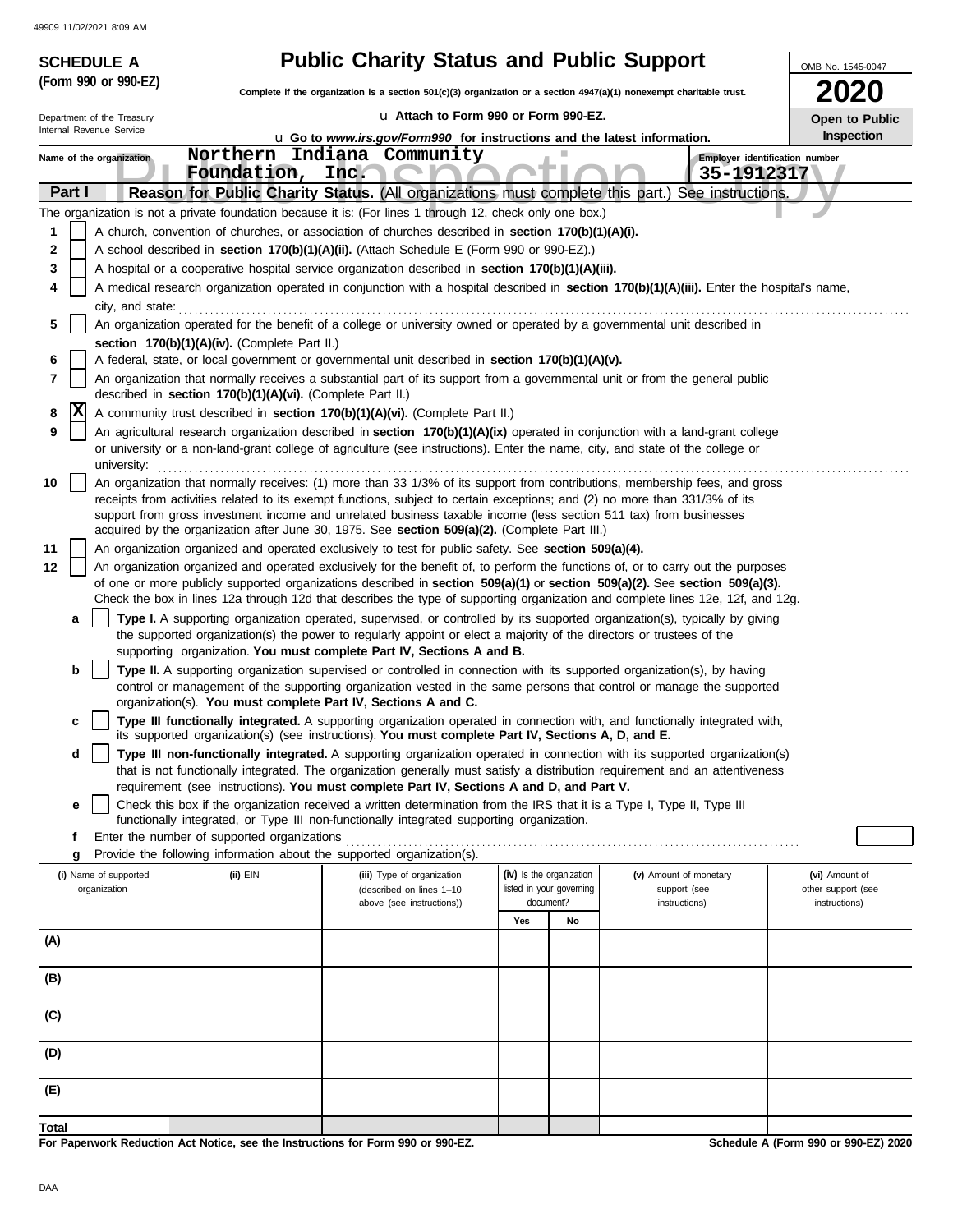|              | Schedule A (Form 990 or 990-EZ) 2020                                                                                                                                                                               | Northern Indiana Community |            |            |            | 35-1912317 | Page 2                                        |  |  |  |
|--------------|--------------------------------------------------------------------------------------------------------------------------------------------------------------------------------------------------------------------|----------------------------|------------|------------|------------|------------|-----------------------------------------------|--|--|--|
|              | Support Schedule for Organizations Described in Sections 170(b)(1)(A)(iv) and 170(b)(1)(A)(vi)<br>Part II                                                                                                          |                            |            |            |            |            |                                               |  |  |  |
|              | (Complete only if you checked the box on line 5, 7, or 8 of Part I or if the organization failed to qualify under                                                                                                  |                            |            |            |            |            |                                               |  |  |  |
|              | Part III. If the organization fails to qualify under the tests listed below, please complete Part III.)                                                                                                            |                            |            |            |            |            |                                               |  |  |  |
|              | Section A. Public Support                                                                                                                                                                                          |                            |            |            |            |            |                                               |  |  |  |
|              | Calendar year (or fiscal year beginning in)<br>$\mathbf{u}$                                                                                                                                                        | (a) 2016                   | (b) $2017$ | $(c)$ 2018 | $(d)$ 2019 | (e) 2020   | (f) Total                                     |  |  |  |
| 1            | Gifts, grants, contributions, and<br>membership fees received. (Do not<br>include any "unusual grants.")                                                                                                           | 2,534,420                  | 2,556,144  | 3,414,846  | 2,672,545  | 6,059,647  | 17,237,602                                    |  |  |  |
| $\mathbf{2}$ | Tax revenues levied for the<br>organization's benefit and either paid<br>to or expended on its behalf                                                                                                              |                            |            |            |            |            |                                               |  |  |  |
| 3            | The value of services or facilities<br>furnished by a governmental unit to the<br>organization without charge                                                                                                      |                            |            |            |            |            |                                               |  |  |  |
| 4            | Total. Add lines 1 through 3                                                                                                                                                                                       | 2,534,420                  | 2,556,144  | 3,414,846  | 2,672,545  | 6,059,647  | 17,237,602                                    |  |  |  |
| 5            | The portion of total contributions by<br>each person (other than a<br>governmental unit or publicly<br>supported organization) included on<br>line 1 that exceeds 2% of the amount<br>shown on line 11, column (f) |                            |            |            |            |            | 5,675,940                                     |  |  |  |
| 6            | Public support. Subtract line 5 from line 4                                                                                                                                                                        |                            |            |            |            |            | 11,561,662                                    |  |  |  |
|              | <b>Section B. Total Support</b>                                                                                                                                                                                    |                            |            |            |            |            |                                               |  |  |  |
|              | Calendar year (or fiscal year beginning in)<br>$\mathbf{u}$                                                                                                                                                        | (a) 2016                   | (b) $2017$ | $(c)$ 2018 | $(d)$ 2019 | (e) 2020   | (f) Total                                     |  |  |  |
| 7            | Amounts from line 4                                                                                                                                                                                                | 2,534,420                  | 2,556,144  | 3,414,846  | 2,672,545  | 6,059,647  | 17,237,602                                    |  |  |  |
| 8            | Gross income from interest, dividends,<br>payments received on securities loans,<br>rents, royalties, and income from                                                                                              | 932,791                    | 1,068,774  | 1,573,500  | 1,473,182  | 1,696,113  | 6,744,360                                     |  |  |  |
| 9            | Net income from unrelated business<br>activities, whether or not the business<br>is regularly carried on                                                                                                           |                            |            |            |            |            |                                               |  |  |  |
| 10           | Other income. Do not include gain or<br>loss from the sale of capital assets                                                                                                                                       |                            |            |            |            |            |                                               |  |  |  |
| 11           | Total support. Add lines 7 through 10                                                                                                                                                                              |                            |            |            |            |            | 23,981,962                                    |  |  |  |
| 12           | Gross receipts from related activities, etc. (see instructions)                                                                                                                                                    |                            |            |            |            | 12         | 2,781,103                                     |  |  |  |
| 13           | First 5 years. If the Form 990 is for the organization's first, second, third, fourth, or fifth tax year as a section 501(c)(3)                                                                                    |                            |            |            |            |            |                                               |  |  |  |
|              | organization, check this box and stop here<br>Section C. Computation of Public Support Percentage                                                                                                                  |                            |            |            |            |            |                                               |  |  |  |
|              |                                                                                                                                                                                                                    |                            |            |            |            |            |                                               |  |  |  |
| 14<br>15     | Public support percentage for 2020 (line 6, column (f) divided by line 11, column (f)) [[[[[[[[[[[[[[[[[[[[[[                                                                                                      |                            |            |            |            | 14<br>15   | 48.21%                                        |  |  |  |
| 16a          | Public support percentage from 2019 Schedule A, Part II, line 14<br>33 1/3% support test-2020. If the organization did not check the box on line 13, and line 14 is 33 1/3% or more, check this                    |                            |            |            |            |            | 55.40%                                        |  |  |  |
|              | box and stop here. The organization qualifies as a publicly supported organization                                                                                                                                 |                            |            |            |            |            | $\blacktriangleright$ $\overline{\mathtt{x}}$ |  |  |  |
| b            | 33 1/3% support test-2019. If the organization did not check a box on line 13 or 16a, and line 15 is 33 1/3% or more, check                                                                                        |                            |            |            |            |            |                                               |  |  |  |
|              | this box and stop here. The organization qualifies as a publicly supported organization                                                                                                                            |                            |            |            |            |            |                                               |  |  |  |
|              | 17a 10%-facts-and-circumstances test-2020. If the organization did not check a box on line 13, 16a, or 16b, and line 14 is                                                                                         |                            |            |            |            |            |                                               |  |  |  |
|              | 10% or more, and if the organization meets the "facts-and-circumstances" test, check this box and stop here. Explain in                                                                                            |                            |            |            |            |            |                                               |  |  |  |
|              | Part VI how the organization meets the "facts-and-circumstances" test. The organization qualifies as a publicly supported                                                                                          |                            |            |            |            |            |                                               |  |  |  |
|              | organization                                                                                                                                                                                                       |                            |            |            |            |            |                                               |  |  |  |
| b            | 10%-facts-and-circumstances test-2019. If the organization did not check a box on line 13, 16a, 16b, or 17a, and line                                                                                              |                            |            |            |            |            |                                               |  |  |  |
|              | 15 is 10% or more, and if the organization meets the "facts-and-circumstances" test, check this box and stop here. Explain                                                                                         |                            |            |            |            |            |                                               |  |  |  |
|              | in Part VI how the organization meets the "facts-and-circumstances" test. The organization qualifies as a publicly supported                                                                                       |                            |            |            |            |            |                                               |  |  |  |
|              | organization<br>Private foundation. If the organization did not check a box on line 13, 16a, 16b, 17a, or 17b, check this box and see                                                                              |                            |            |            |            |            |                                               |  |  |  |
| 18           | instructions                                                                                                                                                                                                       |                            |            |            |            |            |                                               |  |  |  |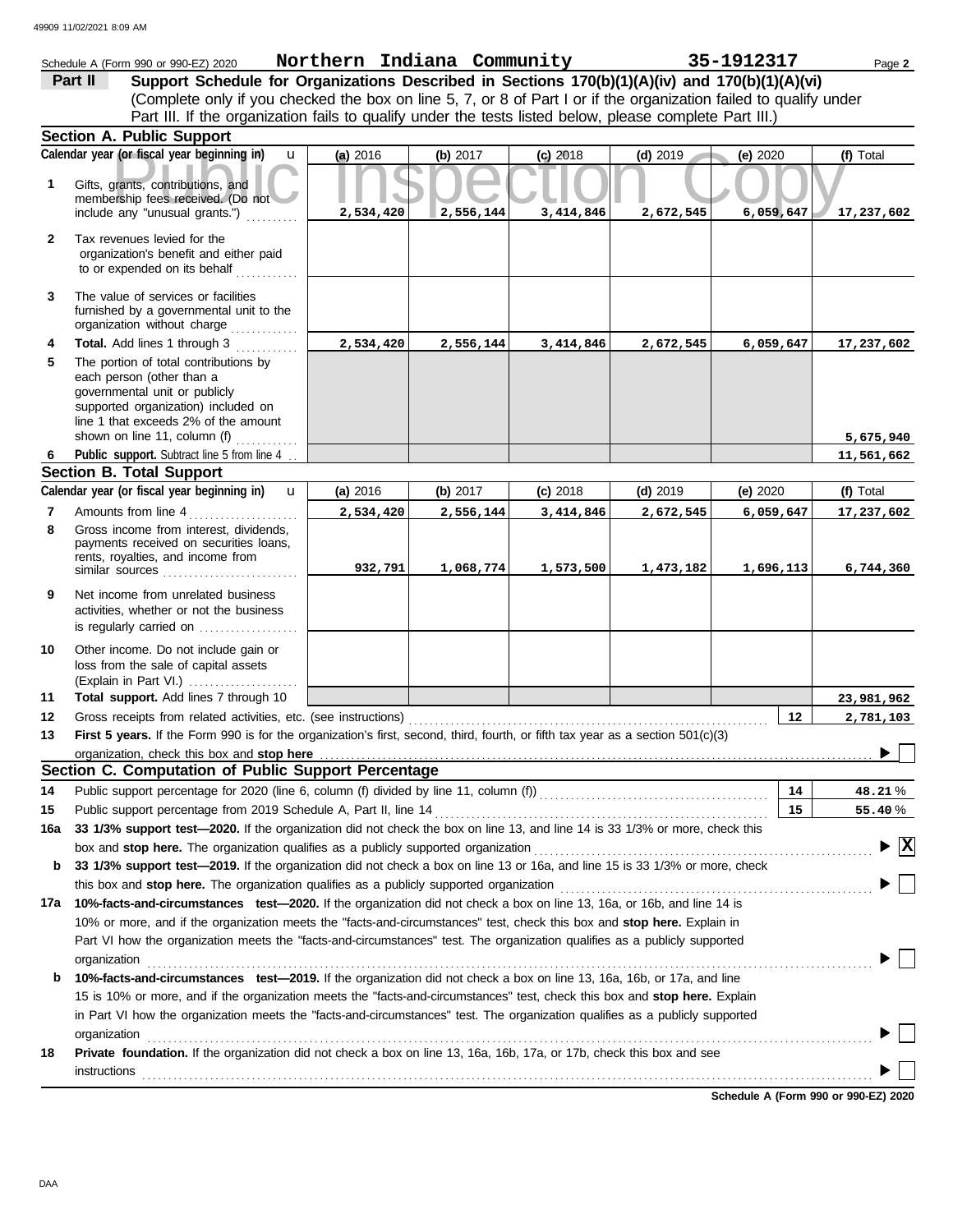|              | Schedule A (Form 990 or 990-EZ) 2020                                                                                                                                              | Northern Indiana Community |            |            |            | 35-1912317 | Page 3    |  |  |
|--------------|-----------------------------------------------------------------------------------------------------------------------------------------------------------------------------------|----------------------------|------------|------------|------------|------------|-----------|--|--|
|              | Support Schedule for Organizations Described in Section 509(a)(2)<br>Part III                                                                                                     |                            |            |            |            |            |           |  |  |
|              | (Complete only if you checked the box on line 10 of Part I or if the organization failed to qualify under Part II.                                                                |                            |            |            |            |            |           |  |  |
|              | If the organization fails to qualify under the tests listed below, please complete Part II.)                                                                                      |                            |            |            |            |            |           |  |  |
|              | <b>Section A. Public Support</b>                                                                                                                                                  |                            |            |            |            |            |           |  |  |
|              | Calendar year (or fiscal year beginning in)<br>$\mathbf{u}$                                                                                                                       | (a) 2016                   | (b) $2017$ | $(c)$ 2018 | $(d)$ 2019 | (e) 2020   | (f) Total |  |  |
| 1            | Gifts, grants, contributions, and membership fees<br>received. (Do not include any "unusual grants.")                                                                             |                            |            |            |            |            |           |  |  |
| $\mathbf{2}$ | Gross receipts from admissions, merchandise<br>sold or services performed, or facilities<br>furnished in any activity that is related to the<br>organization's tax-exempt purpose |                            |            |            |            |            |           |  |  |
| 3            | Gross receipts from activities that are not an<br>unrelated trade or business under section 513                                                                                   |                            |            |            |            |            |           |  |  |
| 4            | Tax revenues levied for the<br>organization's benefit and either paid<br>to or expended on its behalf                                                                             |                            |            |            |            |            |           |  |  |
| 5            | The value of services or facilities<br>furnished by a governmental unit to the<br>organization without charge                                                                     |                            |            |            |            |            |           |  |  |
| 6            | Total. Add lines 1 through 5                                                                                                                                                      |                            |            |            |            |            |           |  |  |
|              | <b>7a</b> Amounts included on lines 1, 2, and 3<br>received from disqualified persons                                                                                             |                            |            |            |            |            |           |  |  |
| b            | Amounts included on lines 2 and 3<br>received from other than disqualified<br>persons that exceed the greater of \$5,000<br>or 1% of the amount on line 13 for the year $\ldots$  |                            |            |            |            |            |           |  |  |
| c            | Add lines 7a and 7b                                                                                                                                                               |                            |            |            |            |            |           |  |  |
| 8            | Public support. (Subtract line 7c from                                                                                                                                            |                            |            |            |            |            |           |  |  |
|              | line $6.$ )                                                                                                                                                                       |                            |            |            |            |            |           |  |  |
|              | <b>Section B. Total Support</b>                                                                                                                                                   |                            |            |            |            |            |           |  |  |
|              | Calendar year (or fiscal year beginning in) <b>u</b>                                                                                                                              | (a) 2016                   | (b) 2017   | $(c)$ 2018 | $(d)$ 2019 | (e) $2020$ | (f) Total |  |  |
| 9            | Amounts from line 6                                                                                                                                                               |                            |            |            |            |            |           |  |  |
| 10a          | Gross income from interest, dividends,<br>payments received on securities loans, rents,<br>royalties, and income from similar sources                                             |                            |            |            |            |            |           |  |  |
| b            | Unrelated business taxable income (less<br>section 511 taxes) from businesses<br>acquired after June 30, 1975                                                                     |                            |            |            |            |            |           |  |  |
| c            | Add lines 10a and 10b                                                                                                                                                             |                            |            |            |            |            |           |  |  |
| 11           | Net income from unrelated business<br>activities not included in line 10b, whether<br>or not the business is regularly carried on                                                 |                            |            |            |            |            |           |  |  |
| 12           | Other income. Do not include gain or<br>loss from the sale of capital assets                                                                                                      |                            |            |            |            |            |           |  |  |
| 13           | Total support. (Add lines 9, 10c, 11,                                                                                                                                             |                            |            |            |            |            |           |  |  |
|              | and $12.$ )                                                                                                                                                                       |                            |            |            |            |            |           |  |  |
| 14           | First 5 years. If the Form 990 is for the organization's first, second, third, fourth, or fifth tax year as a section 501(c)(3)                                                   |                            |            |            |            |            |           |  |  |
|              | organization, check this box and stop here                                                                                                                                        |                            |            |            |            |            |           |  |  |
|              | Section C. Computation of Public Support Percentage                                                                                                                               |                            |            |            |            |            |           |  |  |
| 15           |                                                                                                                                                                                   |                            |            |            |            | 15         | %         |  |  |
| 16           | Section D. Computation of Investment Income Percentage                                                                                                                            |                            |            |            |            | 16         | %         |  |  |
|              |                                                                                                                                                                                   |                            |            |            |            | 17         |           |  |  |
| 17<br>18     | Investment income percentage for 2020 (line 10c, column (f), divided by line 13, column (f)) contain the percentage of the 10c, column (f)                                        |                            |            |            |            | 18         | %<br>%    |  |  |
| 19a          | 33 1/3% support tests-2020. If the organization did not check the box on line 14, and line 15 is more than 33 1/3%, and line                                                      |                            |            |            |            |            |           |  |  |
|              |                                                                                                                                                                                   |                            |            |            |            |            |           |  |  |
| b            | 33 1/3% support tests-2019. If the organization did not check a box on line 14 or line 19a, and line 16 is more than 33 1/3%, and                                                 |                            |            |            |            |            |           |  |  |
|              |                                                                                                                                                                                   |                            |            |            |            |            |           |  |  |
| 20           |                                                                                                                                                                                   |                            |            |            |            |            |           |  |  |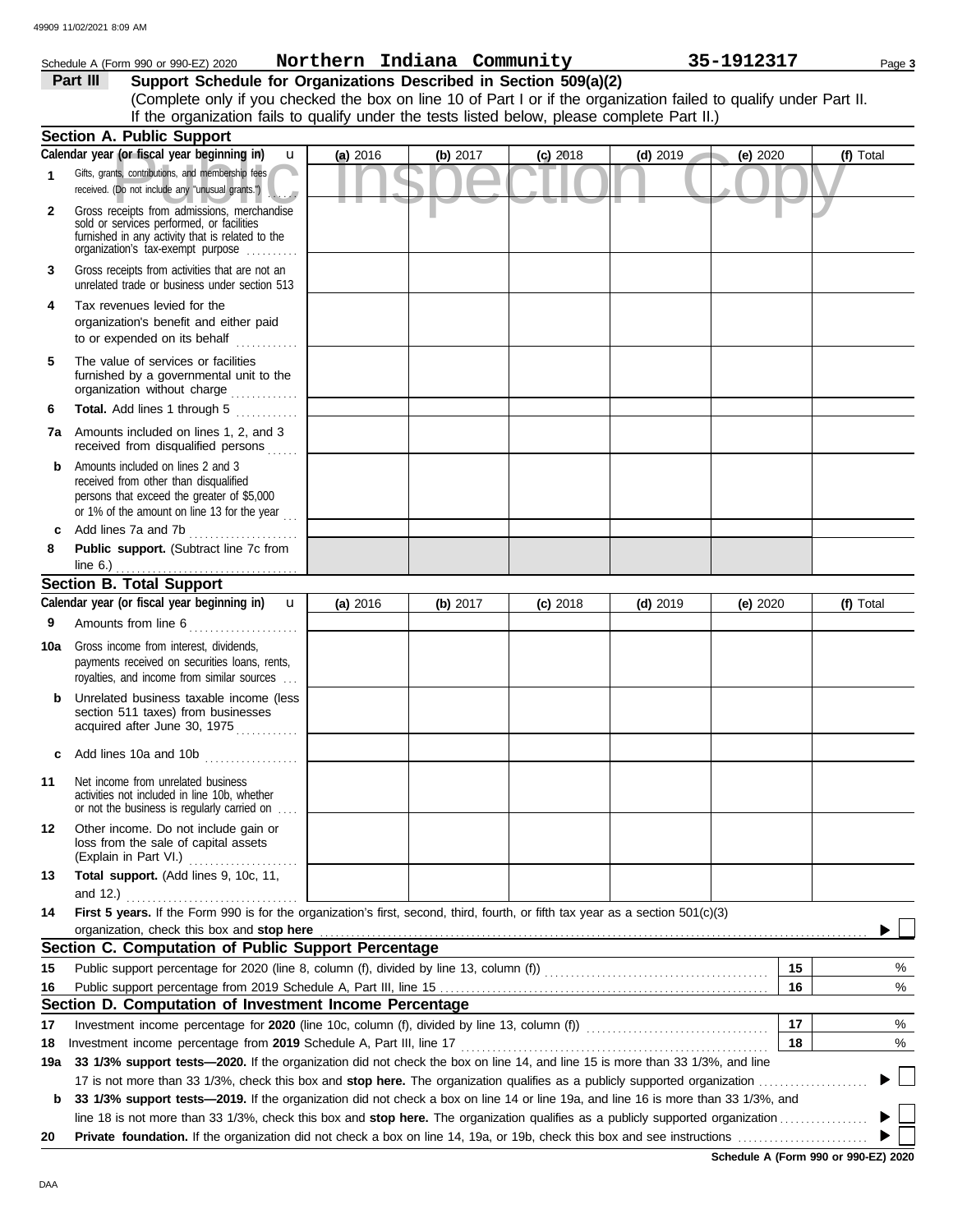|                | Northern Indiana Community<br>Schedule A (Form 990 or 990-EZ) 2020                                                                                                                                                           | 35-1912317     |            | Page 4 |
|----------------|------------------------------------------------------------------------------------------------------------------------------------------------------------------------------------------------------------------------------|----------------|------------|--------|
| <b>Part IV</b> | <b>Supporting Organizations</b>                                                                                                                                                                                              |                |            |        |
|                | (Complete only if you checked a box in line 12 on Part I. If you checked box 12a, Part I, complete Sections A                                                                                                                |                |            |        |
|                | and B. If you checked box 12b, Part I, complete Sections A and C. If you checked box 12c, Part I, complete                                                                                                                   |                |            |        |
|                | Sections A, D, and E. If you checked box 12d, Part I, complete Sections A and D, and complete Part V.)                                                                                                                       |                |            |        |
|                | Section A. All Supporting Organizations                                                                                                                                                                                      |                |            |        |
|                |                                                                                                                                                                                                                              |                | <b>Yes</b> | No     |
| 1              | Are all of the organization's supported organizations listed by name in the organization's governing                                                                                                                         |                |            |        |
|                | documents? If "No," describe in Part VI how the supported organizations are designated. If designated by                                                                                                                     |                |            |        |
|                | class or purpose, describe the designation. If historic and continuing relationship, explain.                                                                                                                                | 1              |            |        |
| 2              | Did the organization have any supported organization that does not have an IRS determination of status                                                                                                                       |                |            |        |
|                | under section 509(a)(1) or (2)? If "Yes," explain in Part VI how the organization determined that the supported                                                                                                              |                |            |        |
|                | organization was described in section 509(a)(1) or (2).                                                                                                                                                                      | $\mathbf{2}$   |            |        |
| За             | Did the organization have a supported organization described in section $501(c)(4)$ , (5), or (6)? If "Yes," answer                                                                                                          |                |            |        |
|                | lines 3b and 3c below.                                                                                                                                                                                                       | 3a             |            |        |
| b              | Did the organization confirm that each supported organization qualified under section $501(c)(4)$ , $(5)$ , or $(6)$ and                                                                                                     |                |            |        |
|                | satisfied the public support tests under section 509(a)(2)? If "Yes," describe in Part VI when and how the                                                                                                                   |                |            |        |
|                | organization made the determination.                                                                                                                                                                                         | 3 <sub>b</sub> |            |        |
| c              | Did the organization ensure that all support to such organizations was used exclusively for section $170(c)(2)(B)$<br>purposes? If "Yes," explain in Part VI what controls the organization put in place to ensure such use. | 3c             |            |        |
| 4a             | Was any supported organization not organized in the United States ("foreign supported organization")? If                                                                                                                     |                |            |        |
|                | "Yes," and if you checked 12a or 12b in Part I, answer (b) and (c) below.                                                                                                                                                    | 4a             |            |        |
| b              | Did the organization have ultimate control and discretion in deciding whether to make grants to the foreign                                                                                                                  |                |            |        |
|                | supported organization? If "Yes," describe in Part VI how the organization had such control and discretion                                                                                                                   |                |            |        |
|                | despite being controlled or supervised by or in connection with its supported organizations.                                                                                                                                 | 4b             |            |        |
| c              | Did the organization support any foreign supported organization that does not have an IRS determination                                                                                                                      |                |            |        |
|                | under sections $501(c)(3)$ and $509(a)(1)$ or (2)? If "Yes," explain in Part VI what controls the organization used                                                                                                          |                |            |        |
|                | to ensure that all support to the foreign supported organization was used exclusively for section $170(c)(2)(B)$                                                                                                             |                |            |        |
|                | purposes.                                                                                                                                                                                                                    | 4c             |            |        |
| 5a             | Did the organization add, substitute, or remove any supported organizations during the tax year? If "Yes,"                                                                                                                   |                |            |        |
|                | answer lines 5b and 5c below (if applicable). Also, provide detail in Part VI, including (i) the names and EIN                                                                                                               |                |            |        |
|                | numbers of the supported organizations added, substituted, or removed; (ii) the reasons for each such action;                                                                                                                |                |            |        |
|                | (iii) the authority under the organization's organizing document authorizing such action; and (iv) how the action                                                                                                            |                |            |        |
|                | was accomplished (such as by amendment to the organizing document).                                                                                                                                                          | 5a             |            |        |
| b              | Type I or Type II only. Was any added or substituted supported organization part of a class already                                                                                                                          |                |            |        |
|                | designated in the organization's organizing document?                                                                                                                                                                        | 5b<br>5c       |            |        |
| c              | Substitutions only. Was the substitution the result of an event beyond the organization's control?<br>Did the organization provide support (whether in the form of grants or the provision of services or facilities) to     |                |            |        |
|                | anyone other than (i) its supported organizations, (ii) individuals that are part of the charitable class benefited                                                                                                          |                |            |        |
|                | by one or more of its supported organizations, or (iii) other supporting organizations that also support or                                                                                                                  |                |            |        |
|                | benefit one or more of the filing organization's supported organizations? If "Yes," provide detail in Part VI.                                                                                                               | 6              |            |        |
| 7              | Did the organization provide a grant, loan, compensation, or other similar payment to a substantial contributor                                                                                                              |                |            |        |
|                | (as defined in section $4958(c)(3)(C)$ ), a family member of a substantial contributor, or a 35% controlled entity                                                                                                           |                |            |        |
|                | with regard to a substantial contributor? If "Yes," complete Part I of Schedule L (Form 990 or 990-EZ).                                                                                                                      | 7              |            |        |
| 8              | Did the organization make a loan to a disqualified person (as defined in section 4958) not described in line 7?                                                                                                              |                |            |        |
|                | If "Yes," complete Part I of Schedule L (Form 990 or 990-EZ).                                                                                                                                                                | 8              |            |        |
| 9a             | Was the organization controlled directly or indirectly at any time during the tax year by one or more                                                                                                                        |                |            |        |
|                | disqualified persons, as defined in section 4946 (other than foundation managers and organizations                                                                                                                           |                |            |        |
|                | described in section 509(a)(1) or (2))? If "Yes," provide detail in Part VI.                                                                                                                                                 | 9а             |            |        |
| b              | Did one or more disqualified persons (as defined in line 9a) hold a controlling interest in any entity in which                                                                                                              |                |            |        |
|                | the supporting organization had an interest? If "Yes," provide detail in Part VI.                                                                                                                                            | 9b             |            |        |
| c              | Did a disqualified person (as defined in line 9a) have an ownership interest in, or derive any personal benefit                                                                                                              |                |            |        |
|                | from, assets in which the supporting organization also had an interest? If "Yes," provide detail in Part VI.                                                                                                                 | 9c             |            |        |
| 10a            | Was the organization subject to the excess business holdings rules of section 4943 because of section                                                                                                                        |                |            |        |
|                | 4943(f) (regarding certain Type II supporting organizations, and all Type III non-functionally integrated                                                                                                                    |                |            |        |
|                | supporting organizations)? If "Yes," answer line 10b below.                                                                                                                                                                  | 10a            |            |        |
| b              | Did the organization have any excess business holdings in the tax year? (Use Schedule C, Form 4720, to<br>determine whether the organization had excess business holdings.)                                                  | 10b            |            |        |
|                |                                                                                                                                                                                                                              |                |            |        |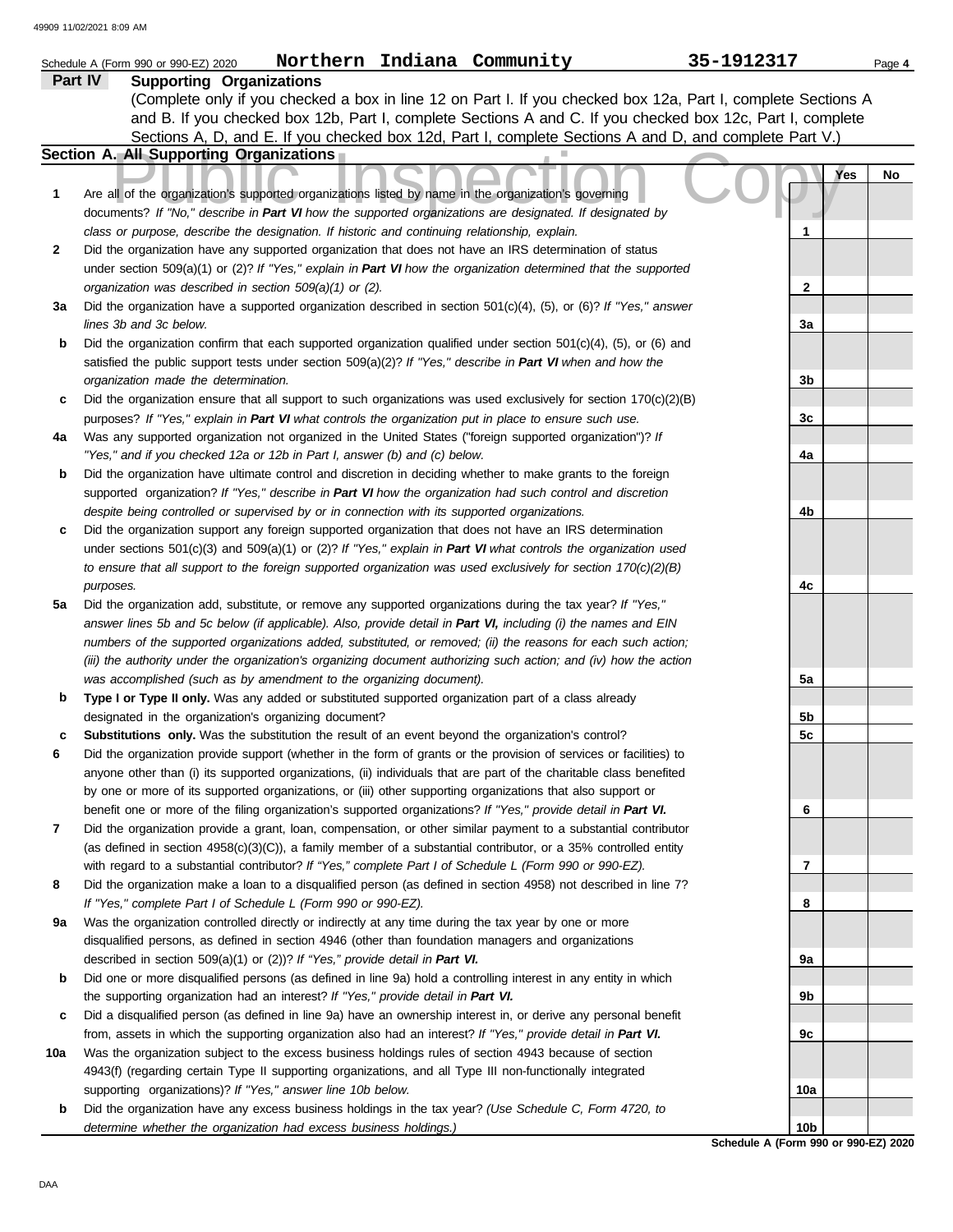|                           | Northern Indiana Community<br>35-1912317<br>Schedule A (Form 990 or 990-EZ) 2020                                                                                                                                                                          |                        |            | Page 5 |  |  |  |  |  |  |
|---------------------------|-----------------------------------------------------------------------------------------------------------------------------------------------------------------------------------------------------------------------------------------------------------|------------------------|------------|--------|--|--|--|--|--|--|
| <b>Part IV</b>            | <b>Supporting Organizations (continued)</b>                                                                                                                                                                                                               |                        |            |        |  |  |  |  |  |  |
|                           |                                                                                                                                                                                                                                                           |                        | Yes        | No     |  |  |  |  |  |  |
| 11                        | Has the organization accepted a gift or contribution from any of the following persons?                                                                                                                                                                   |                        |            |        |  |  |  |  |  |  |
| a                         | A person who directly or indirectly controls, either alone or together with persons described in lines 11b and                                                                                                                                            |                        |            |        |  |  |  |  |  |  |
| b                         | 11c below, the governing body of a supported organization?<br>A family member of a person described in line 11a above?                                                                                                                                    | 11a<br>11 <sub>b</sub> |            |        |  |  |  |  |  |  |
|                           | c A 35% controlled entity of a person described in line 11a or 11b above? If "Yes" to line 11a, 11b, or 11c, provide                                                                                                                                      |                        |            |        |  |  |  |  |  |  |
| detail in Part VI.<br>11c |                                                                                                                                                                                                                                                           |                        |            |        |  |  |  |  |  |  |
|                           | Section B. Type I Supporting Organizations                                                                                                                                                                                                                |                        |            |        |  |  |  |  |  |  |
|                           |                                                                                                                                                                                                                                                           |                        | Yes        | No     |  |  |  |  |  |  |
| 1                         | Did the governing body, members of the governing body, officers acting in their official capacity, or membership of one or                                                                                                                                |                        |            |        |  |  |  |  |  |  |
|                           | more supported organizations have the power to regularly appoint or elect at least a majority of the organization's officers,                                                                                                                             |                        |            |        |  |  |  |  |  |  |
|                           | directors, or trustees at all times during the tax year? If "No," describe in Part VI how the supported organization(s)<br>effectively operated, supervised, or controlled the organization's activities. If the organization had more than one supported |                        |            |        |  |  |  |  |  |  |
|                           | organization, describe how the powers to appoint and/or remove officers, directors, or trustees were allocated among the                                                                                                                                  |                        |            |        |  |  |  |  |  |  |
|                           | supported organizations and what conditions or restrictions, if any, applied to such powers during the tax year.                                                                                                                                          | 1                      |            |        |  |  |  |  |  |  |
| 2                         | Did the organization operate for the benefit of any supported organization other than the supported                                                                                                                                                       |                        |            |        |  |  |  |  |  |  |
|                           | organization(s) that operated, supervised, or controlled the supporting organization? If "Yes," explain in Part                                                                                                                                           |                        |            |        |  |  |  |  |  |  |
|                           | VI how providing such benefit carried out the purposes of the supported organization(s) that operated,                                                                                                                                                    |                        |            |        |  |  |  |  |  |  |
|                           | supervised, or controlled the supporting organization.                                                                                                                                                                                                    | $\mathbf{2}$           |            |        |  |  |  |  |  |  |
|                           | Section C. Type II Supporting Organizations                                                                                                                                                                                                               |                        |            |        |  |  |  |  |  |  |
|                           |                                                                                                                                                                                                                                                           |                        | Yes        | No     |  |  |  |  |  |  |
| 1                         | Were a majority of the organization's directors or trustees during the tax year also a majority of the directors                                                                                                                                          |                        |            |        |  |  |  |  |  |  |
|                           | or trustees of each of the organization's supported organization(s)? If "No," describe in Part VI how control                                                                                                                                             |                        |            |        |  |  |  |  |  |  |
|                           | or management of the supporting organization was vested in the same persons that controlled or managed<br>the supported organization(s).                                                                                                                  | $\mathbf 1$            |            |        |  |  |  |  |  |  |
|                           | Section D. All Type III Supporting Organizations                                                                                                                                                                                                          |                        |            |        |  |  |  |  |  |  |
|                           |                                                                                                                                                                                                                                                           |                        | <b>Yes</b> | No     |  |  |  |  |  |  |
| 1                         | Did the organization provide to each of its supported organizations, by the last day of the fifth month of the                                                                                                                                            |                        |            |        |  |  |  |  |  |  |
|                           | organization's tax year, (i) a written notice describing the type and amount of support provided during the prior tax                                                                                                                                     |                        |            |        |  |  |  |  |  |  |
|                           | year, (ii) a copy of the Form 990 that was most recently filed as of the date of notification, and (iii) copies of the                                                                                                                                    |                        |            |        |  |  |  |  |  |  |
|                           | organization's governing documents in effect on the date of notification, to the extent not previously provided?                                                                                                                                          | $\mathbf{1}$           |            |        |  |  |  |  |  |  |
| 2                         | Were any of the organization's officers, directors, or trustees either (i) appointed or elected by the supported                                                                                                                                          |                        |            |        |  |  |  |  |  |  |
|                           | organization(s) or (ii) serving on the governing body of a supported organization? If "No," explain in Part VI how                                                                                                                                        |                        |            |        |  |  |  |  |  |  |
|                           | the organization maintained a close and continuous working relationship with the supported organization(s).<br>By reason of the relationship described in line 2, above, did the organization's supported organizations have                              | 2                      |            |        |  |  |  |  |  |  |
| 3                         | a significant voice in the organization's investment policies and in directing the use of the organization's                                                                                                                                              |                        |            |        |  |  |  |  |  |  |
|                           | income or assets at all times during the tax year? If "Yes," describe in Part VI the role the organization's                                                                                                                                              |                        |            |        |  |  |  |  |  |  |
|                           | supported organizations played in this regard.                                                                                                                                                                                                            | 3                      |            |        |  |  |  |  |  |  |
|                           | Section E. Type III Functionally-Integrated Supporting Organizations                                                                                                                                                                                      |                        |            |        |  |  |  |  |  |  |
| 1                         | Check the box next to the method that the organization used to satisfy the Integral Part Test during the year (see instructions).                                                                                                                         |                        |            |        |  |  |  |  |  |  |
| а                         | The organization satisfied the Activities Test. Complete line 2 below.                                                                                                                                                                                    |                        |            |        |  |  |  |  |  |  |
| b                         | The organization is the parent of each of its supported organizations. Complete line 3 below.                                                                                                                                                             |                        |            |        |  |  |  |  |  |  |
| c                         | The organization supported a governmental entity. Describe in Part VI how you supported a governmental entity (see instructions).                                                                                                                         |                        |            |        |  |  |  |  |  |  |
| 2                         | Activities Test. Answer lines 2a and 2b below.                                                                                                                                                                                                            |                        | Yes        | No     |  |  |  |  |  |  |
| а                         | Did substantially all of the organization's activities during the tax year directly further the exempt purposes of<br>the supported organization(s) to which the organization was responsive? If "Yes," then in Part VI identify                          |                        |            |        |  |  |  |  |  |  |
|                           | those supported organizations and explain how these activities directly furthered their exempt purposes,                                                                                                                                                  |                        |            |        |  |  |  |  |  |  |
|                           | how the organization was responsive to those supported organizations, and how the organization determined                                                                                                                                                 |                        |            |        |  |  |  |  |  |  |
|                           | that these activities constituted substantially all of its activities.                                                                                                                                                                                    | 2a                     |            |        |  |  |  |  |  |  |
| b                         | Did the activities described in line 2a, above, constitute activities that, but for the organization's involvement,                                                                                                                                       |                        |            |        |  |  |  |  |  |  |
|                           | one or more of the organization's supported organization(s) would have been engaged in? If "Yes," explain in                                                                                                                                              |                        |            |        |  |  |  |  |  |  |
|                           | Part VI the reasons for the organization's position that its supported organization(s) would have engaged in                                                                                                                                              |                        |            |        |  |  |  |  |  |  |
|                           | these activities but for the organization's involvement.                                                                                                                                                                                                  | 2b                     |            |        |  |  |  |  |  |  |
| 3                         | Parent of Supported Organizations. Answer lines 3a and 3b below.                                                                                                                                                                                          |                        |            |        |  |  |  |  |  |  |
| а                         | Did the organization have the power to regularly appoint or elect a majority of the officers, directors, or                                                                                                                                               |                        |            |        |  |  |  |  |  |  |
| b                         | trustees of each of the supported organizations? If "Yes" or "No," provide details in Part VI.<br>Did the organization exercise a substantial degree of direction over the policies, programs, and activities of each                                     | За                     |            |        |  |  |  |  |  |  |
|                           | of its supported organizations? If "Yes," describe in Part VI the role played by the organization in this regard.                                                                                                                                         | 3b                     |            |        |  |  |  |  |  |  |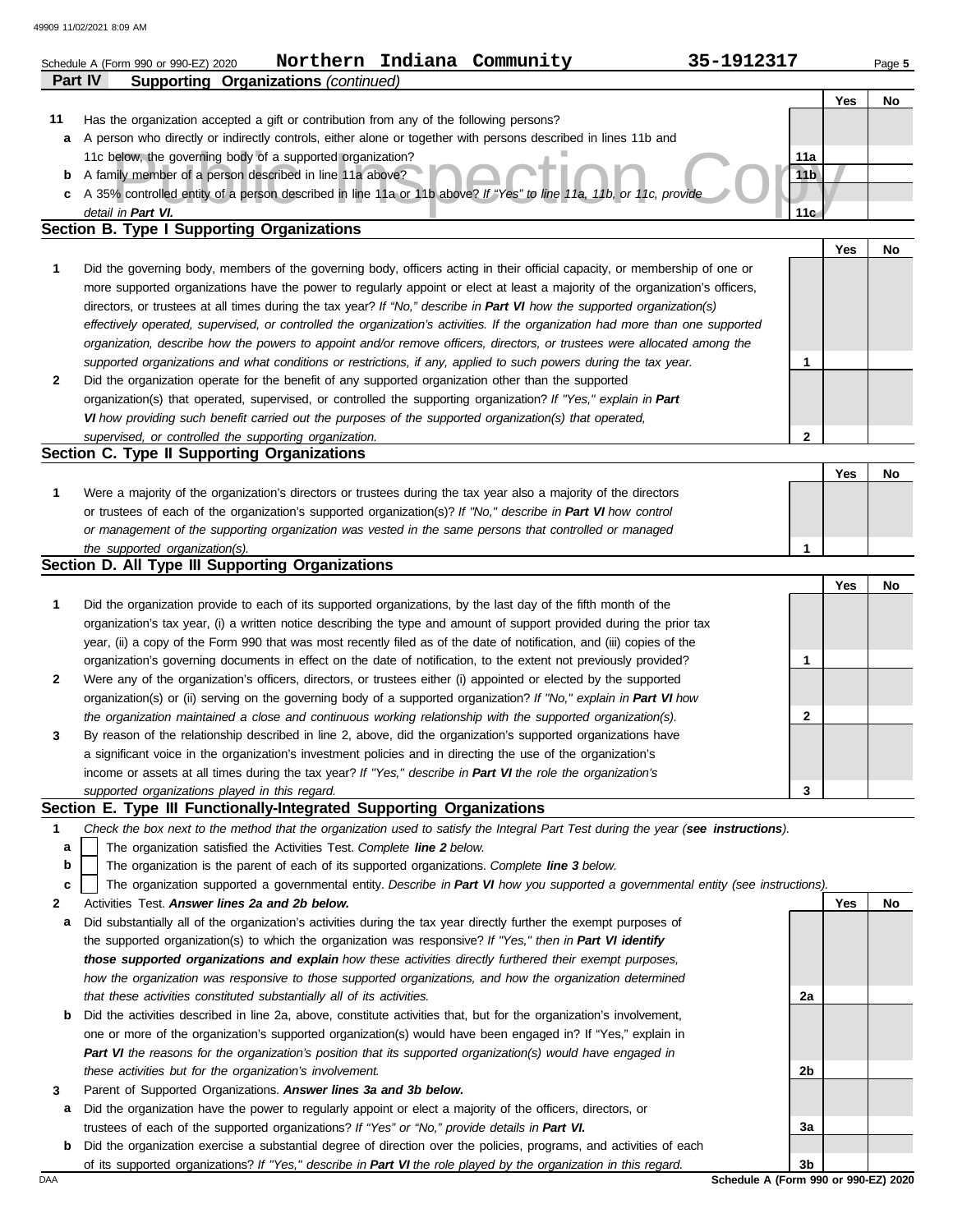|                | Northern Indiana Community<br>Schedule A (Form 990 or 990-EZ) 2020                                                               |                         | 35-1912317     | Page 6                         |
|----------------|----------------------------------------------------------------------------------------------------------------------------------|-------------------------|----------------|--------------------------------|
| Part V         | Type III Non-Functionally Integrated 509(a)(3) Supporting Organizations                                                          |                         |                |                                |
| 1              | Check here if the organization satisfied the Integral Part Test as a qualifying trust on Nov. 20, 1970 (explain in Part VI). See |                         |                |                                |
|                | instructions. All other Type III non-functionally integrated supporting organizations must complete Sections A through E         |                         |                |                                |
|                | Section A - Adjusted Net Income                                                                                                  |                         | (A) Prior Year | (B) Current Year               |
|                |                                                                                                                                  |                         |                | (optional)                     |
| 1              | Net short-term capital gain                                                                                                      |                         |                |                                |
| $\mathbf{2}$   | Recoveries of prior-year distributions                                                                                           | $\overline{2}$          |                |                                |
| 3              | Other gross income (see instructions)                                                                                            | 3                       |                |                                |
| 4              | Add lines 1 through 3.                                                                                                           | 4                       |                |                                |
| 5              | Depreciation and depletion                                                                                                       | 5                       |                |                                |
| 6              | Portion of operating expenses paid or incurred for production or collection of                                                   |                         |                |                                |
|                | gross income or for management, conservation, or maintenance of property                                                         |                         |                |                                |
|                | held for production of income (see instructions)                                                                                 | 6                       |                |                                |
| $\overline{7}$ | Other expenses (see instructions)                                                                                                | $\overline{7}$          |                |                                |
| 8              | Adjusted Net Income (subtract lines 5, 6, and 7 from line 4)                                                                     | 8                       |                |                                |
|                | Section B - Minimum Asset Amount                                                                                                 |                         | (A) Prior Year | (B) Current Year<br>(optional) |
| 1              | Aggregate fair market value of all non-exempt-use assets (see                                                                    |                         |                |                                |
|                | instructions for short tax year or assets held for part of year):                                                                |                         |                |                                |
|                | <b>a</b> Average monthly value of securities                                                                                     | 1a                      |                |                                |
|                | <b>b</b> Average monthly cash balances                                                                                           | 1b                      |                |                                |
|                | c Fair market value of other non-exempt-use assets                                                                               | 1 <sub>c</sub>          |                |                                |
|                | d Total (add lines 1a, 1b, and 1c)                                                                                               | 1d                      |                |                                |
|                | <b>e</b> Discount claimed for blockage or other factors                                                                          |                         |                |                                |
|                | (explain in detail in Part VI):                                                                                                  |                         |                |                                |
| $\mathbf{2}$   | Acquisition indebtedness applicable to non-exempt-use assets                                                                     | $\mathbf{2}$            |                |                                |
| 3              | Subtract line 2 from line 1d.                                                                                                    | 3                       |                |                                |
| 4              | Cash deemed held for exempt use. Enter 0.015 of line 3 (for greater amount,                                                      |                         |                |                                |
|                | see instructions).                                                                                                               | 4                       |                |                                |
| 5              | Net value of non-exempt-use assets (subtract line 4 from line 3)                                                                 | 5                       |                |                                |
| 6              | Multiply line 5 by 0.035.                                                                                                        | 6                       |                |                                |
| 7              | Recoveries of prior-year distributions                                                                                           | $\overline{7}$          |                |                                |
| 8              | Minimum Asset Amount (add line 7 to line 6)                                                                                      | 8                       |                |                                |
|                | Section C - Distributable Amount                                                                                                 |                         |                | <b>Current Year</b>            |
| 1              | Adjusted net income for prior year (from Section A, line 8, column A)                                                            | $\mathbf{1}$            |                |                                |
| $\mathbf{2}$   | Enter 0.85 of line 1.                                                                                                            | $\overline{\mathbf{2}}$ |                |                                |
| 3              | Minimum asset amount for prior year (from Section B, line 8, column A)                                                           | 3                       |                |                                |
| 4              | Enter greater of line 2 or line 3.                                                                                               | $\overline{\mathbf{4}}$ |                |                                |
| 5              | Income tax imposed in prior year                                                                                                 | 5                       |                |                                |
| 6              | <b>Distributable Amount.</b> Subtract line 5 from line 4, unless subject to                                                      |                         |                |                                |
|                | emergency temporary reduction (see instructions).                                                                                | 6                       |                |                                |

**7** | Check here if the current year is the organization's first as a non-functionally integrated Type III supporting organization (see instructions).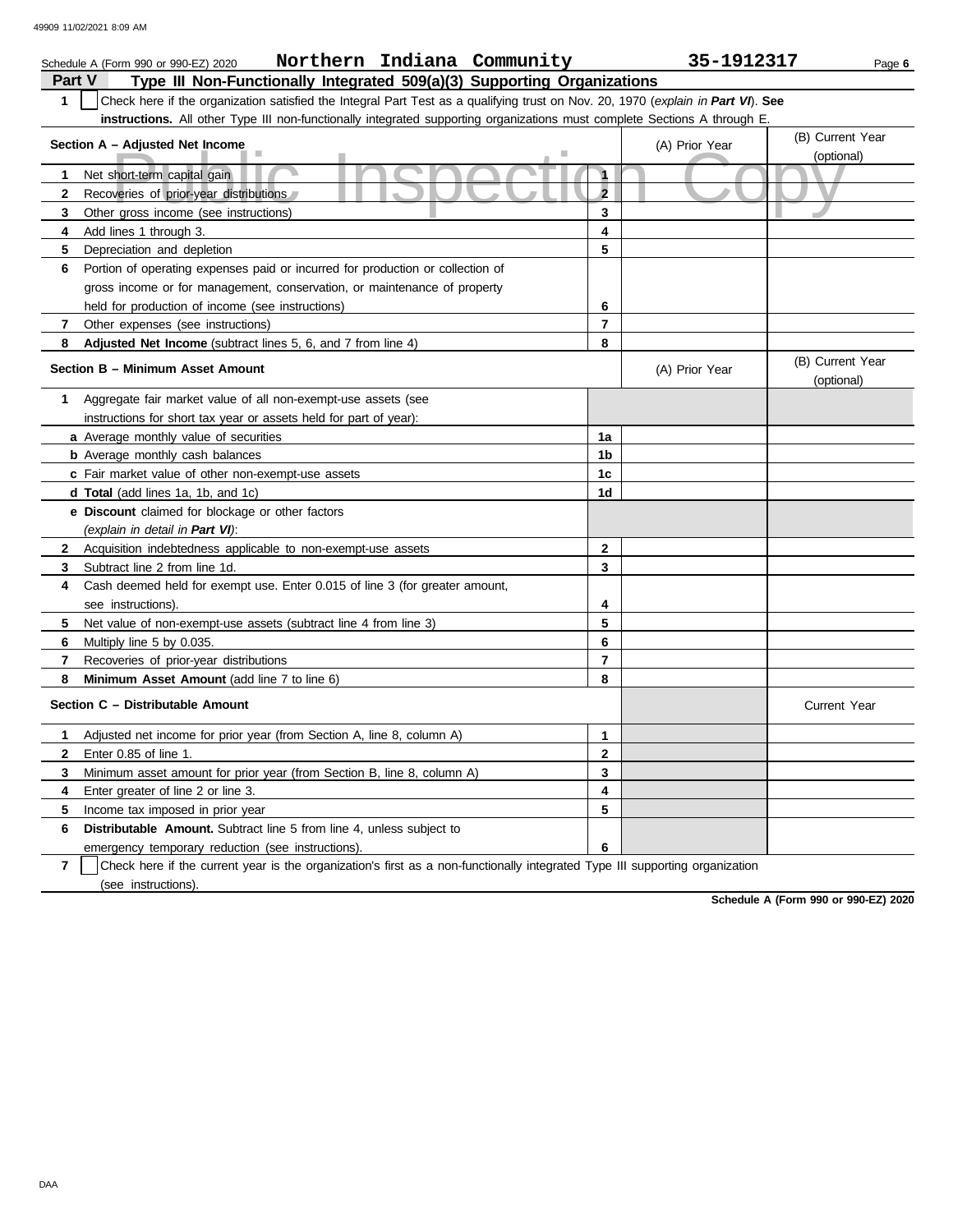| Northern Indiana Community<br>35-1912317<br>Schedule A (Form 990 or 990-EZ) 2020<br>Page 7<br>Part V<br>Type III Non-Functionally Integrated 509(a)(3) Supporting Organizations (continued) |                                    |                                                |                                                  |  |  |  |  |  |  |
|---------------------------------------------------------------------------------------------------------------------------------------------------------------------------------------------|------------------------------------|------------------------------------------------|--------------------------------------------------|--|--|--|--|--|--|
|                                                                                                                                                                                             |                                    |                                                |                                                  |  |  |  |  |  |  |
| Section D - Distributions                                                                                                                                                                   |                                    |                                                | <b>Current Year</b>                              |  |  |  |  |  |  |
| 1<br>Amounts paid to supported organizations to accomplish exempt purposes                                                                                                                  |                                    |                                                |                                                  |  |  |  |  |  |  |
| $\mathbf{2}$<br>Amounts paid to perform activity that directly furthers exempt purposes of supported                                                                                        |                                    |                                                |                                                  |  |  |  |  |  |  |
| organizations, in excess of income from activity                                                                                                                                            |                                    |                                                |                                                  |  |  |  |  |  |  |
| Administrative expenses paid to accomplish exempt purposes of supported organizations<br>3                                                                                                  |                                    |                                                |                                                  |  |  |  |  |  |  |
| 4<br>Amounts paid to acquire exempt-use assets                                                                                                                                              |                                    |                                                |                                                  |  |  |  |  |  |  |
| 5<br>Qualified set-aside amounts (prior IRS approval required—provide details in Part VI)                                                                                                   |                                    |                                                |                                                  |  |  |  |  |  |  |
| 6<br>Other distributions (describe in Part VI). See instructions.                                                                                                                           |                                    |                                                |                                                  |  |  |  |  |  |  |
| 7<br>Total annual distributions. Add lines 1 through 6.                                                                                                                                     |                                    |                                                |                                                  |  |  |  |  |  |  |
| 8<br>Distributions to attentive supported organizations to which the organization is responsive                                                                                             |                                    |                                                |                                                  |  |  |  |  |  |  |
| (provide details in Part VI). See instructions.                                                                                                                                             |                                    |                                                |                                                  |  |  |  |  |  |  |
| Distributable amount for 2020 from Section C, line 6<br>9                                                                                                                                   |                                    |                                                |                                                  |  |  |  |  |  |  |
| 10<br>Line 8 amount divided by line 9 amount                                                                                                                                                |                                    |                                                |                                                  |  |  |  |  |  |  |
| Section E - Distribution Allocations (see instructions)                                                                                                                                     | (i)<br><b>Excess Distributions</b> | (iii)<br><b>Underdistributions</b><br>Pre-2020 | (iii)<br><b>Distributable</b><br>Amount for 2020 |  |  |  |  |  |  |
| Distributable amount for 2020 from Section C, line 6<br>1                                                                                                                                   |                                    |                                                |                                                  |  |  |  |  |  |  |
| Underdistributions, if any, for years prior to 2020<br>$\mathbf{2}$                                                                                                                         |                                    |                                                |                                                  |  |  |  |  |  |  |
| (reasonable cause required-explain in Part VI). See                                                                                                                                         |                                    |                                                |                                                  |  |  |  |  |  |  |
| instructions.                                                                                                                                                                               |                                    |                                                |                                                  |  |  |  |  |  |  |
| Excess distributions carryover, if any, to 2020<br>3                                                                                                                                        |                                    |                                                |                                                  |  |  |  |  |  |  |
|                                                                                                                                                                                             |                                    |                                                |                                                  |  |  |  |  |  |  |
|                                                                                                                                                                                             |                                    |                                                |                                                  |  |  |  |  |  |  |
|                                                                                                                                                                                             |                                    |                                                |                                                  |  |  |  |  |  |  |
|                                                                                                                                                                                             |                                    |                                                |                                                  |  |  |  |  |  |  |
| f Total of lines 3a through 3e                                                                                                                                                              |                                    |                                                |                                                  |  |  |  |  |  |  |
| g Applied to underdistributions of prior years                                                                                                                                              |                                    |                                                |                                                  |  |  |  |  |  |  |
| h Applied to 2020 distributable amount                                                                                                                                                      |                                    |                                                |                                                  |  |  |  |  |  |  |
| Carryover from 2015 not applied (see instructions)                                                                                                                                          |                                    |                                                |                                                  |  |  |  |  |  |  |
| Remainder. Subtract lines 3g, 3h, and 3i from line 3f.                                                                                                                                      |                                    |                                                |                                                  |  |  |  |  |  |  |
| Distributions for 2020 from<br>4                                                                                                                                                            |                                    |                                                |                                                  |  |  |  |  |  |  |
| Section D, line 7:<br>\$                                                                                                                                                                    |                                    |                                                |                                                  |  |  |  |  |  |  |
| a Applied to underdistributions of prior years                                                                                                                                              |                                    |                                                |                                                  |  |  |  |  |  |  |
| <b>b</b> Applied to 2020 distributable amount                                                                                                                                               |                                    |                                                |                                                  |  |  |  |  |  |  |
| <b>c</b> Remainder. Subtract lines 4a and 4b from line 4.                                                                                                                                   |                                    |                                                |                                                  |  |  |  |  |  |  |
| Remaining underdistributions for years prior to 2020, if<br>5                                                                                                                               |                                    |                                                |                                                  |  |  |  |  |  |  |
| any. Subtract lines 3g and 4a from line 2. For result                                                                                                                                       |                                    |                                                |                                                  |  |  |  |  |  |  |
| greater than zero, explain in Part VI. See instructions.                                                                                                                                    |                                    |                                                |                                                  |  |  |  |  |  |  |
| Remaining underdistributions for 2020 Subtract lines 3h<br>6                                                                                                                                |                                    |                                                |                                                  |  |  |  |  |  |  |
| and 4b from line 1. For result greater than zero, explain in                                                                                                                                |                                    |                                                |                                                  |  |  |  |  |  |  |
| Part VI. See instructions.                                                                                                                                                                  |                                    |                                                |                                                  |  |  |  |  |  |  |
| Excess distributions carryover to 2021. Add lines 3j<br>7                                                                                                                                   |                                    |                                                |                                                  |  |  |  |  |  |  |
| and 4c.                                                                                                                                                                                     |                                    |                                                |                                                  |  |  |  |  |  |  |
| Breakdown of line 7:<br>8                                                                                                                                                                   |                                    |                                                |                                                  |  |  |  |  |  |  |
| a Excess from 2016                                                                                                                                                                          |                                    |                                                |                                                  |  |  |  |  |  |  |
| <b>b</b> Excess from 2017                                                                                                                                                                   |                                    |                                                |                                                  |  |  |  |  |  |  |
| c Excess from 2018                                                                                                                                                                          |                                    |                                                |                                                  |  |  |  |  |  |  |
| d Excess from 2019                                                                                                                                                                          |                                    |                                                |                                                  |  |  |  |  |  |  |
| e Excess from 2020                                                                                                                                                                          |                                    |                                                |                                                  |  |  |  |  |  |  |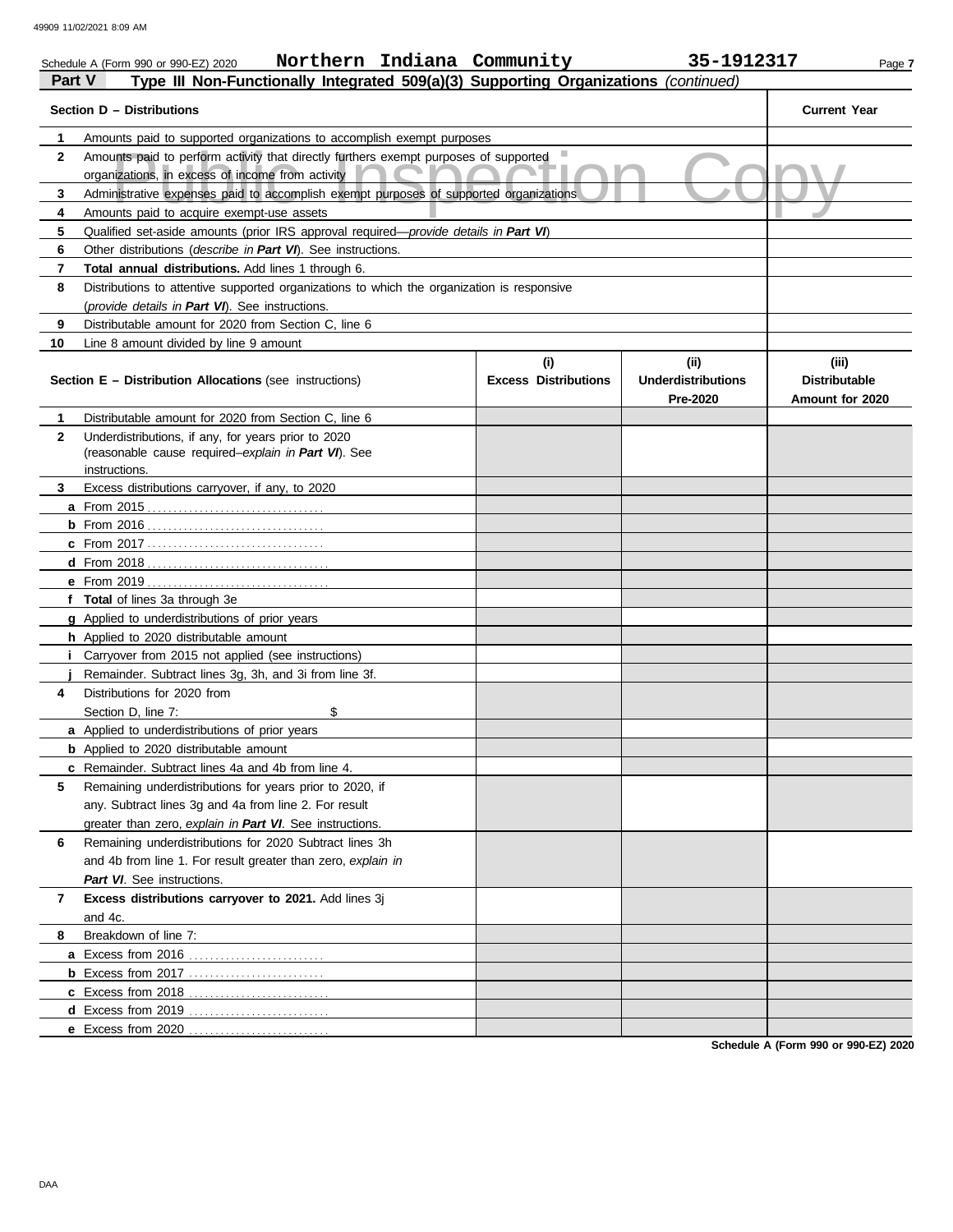|         | Schedule A (Form 990 or 990-EZ) 2020 |                                                                                                                                                                                                                                         | Northern Indiana Community | 35-1912317 | Page 8 |
|---------|--------------------------------------|-----------------------------------------------------------------------------------------------------------------------------------------------------------------------------------------------------------------------------------------|----------------------------|------------|--------|
| Part VI |                                      | Supplemental Information. Provide the explanations required by Part II, line 10; Part II, line 17a or 17b; Part<br>III, line 12; Part IV, Section A, lines 1, 2, 3b, 3c, 4b, 4c, 5a, 6, 9a, 9b, 9c, 11a, 11b, and 11c; Part IV, Section |                            |            |        |
|         |                                      | B, lines 1 and 2; Part IV, Section C, line 1; Part IV, Section D, lines 2 and 3; Part IV, Section E, lines 1c, 2a, 2b,                                                                                                                  |                            |            |        |
|         |                                      | 3a, and 3b; Part V, line 1; Part V, Section B, line 1e; Part V, Section D, lines 5, 6, and 8; and Part V, Section E,<br>lines 2, 5, and 6. Also complete this part for any additional information. (See instructions.)                  |                            |            |        |
|         |                                      |                                                                                                                                                                                                                                         |                            |            |        |
|         |                                      |                                                                                                                                                                                                                                         |                            |            |        |
|         |                                      |                                                                                                                                                                                                                                         |                            |            |        |
|         |                                      |                                                                                                                                                                                                                                         |                            |            |        |
|         |                                      |                                                                                                                                                                                                                                         |                            |            |        |
|         |                                      |                                                                                                                                                                                                                                         |                            |            |        |
|         |                                      |                                                                                                                                                                                                                                         |                            |            |        |
|         |                                      |                                                                                                                                                                                                                                         |                            |            |        |
|         |                                      |                                                                                                                                                                                                                                         |                            |            |        |
|         |                                      |                                                                                                                                                                                                                                         |                            |            |        |
|         |                                      |                                                                                                                                                                                                                                         |                            |            |        |
|         |                                      |                                                                                                                                                                                                                                         |                            |            |        |
|         |                                      |                                                                                                                                                                                                                                         |                            |            |        |
|         |                                      |                                                                                                                                                                                                                                         |                            |            |        |
|         |                                      |                                                                                                                                                                                                                                         |                            |            |        |
|         |                                      |                                                                                                                                                                                                                                         |                            |            |        |
|         |                                      |                                                                                                                                                                                                                                         |                            |            |        |
|         |                                      |                                                                                                                                                                                                                                         |                            |            |        |
|         |                                      |                                                                                                                                                                                                                                         |                            |            |        |
|         |                                      |                                                                                                                                                                                                                                         |                            |            |        |
|         |                                      |                                                                                                                                                                                                                                         |                            |            |        |
|         |                                      |                                                                                                                                                                                                                                         |                            |            |        |
|         |                                      |                                                                                                                                                                                                                                         |                            |            |        |
|         |                                      |                                                                                                                                                                                                                                         |                            |            |        |
|         |                                      |                                                                                                                                                                                                                                         |                            |            |        |
|         |                                      |                                                                                                                                                                                                                                         |                            |            |        |
|         |                                      |                                                                                                                                                                                                                                         |                            |            |        |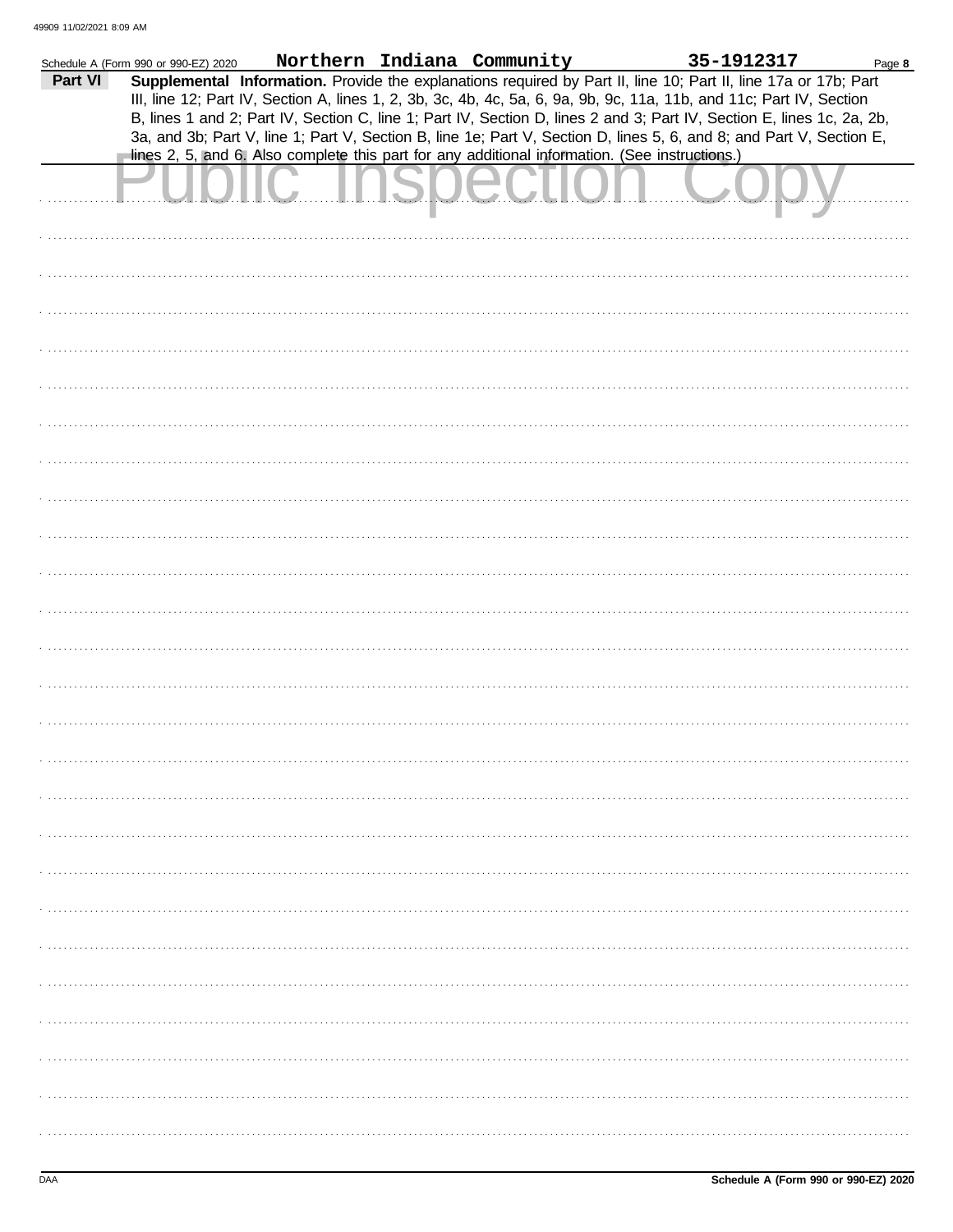|        | <b>SCHEDULE D</b>                                                                                                                                                                                                                                        |      |  |                                                                           |                       |                         | <b>Supplemental Financial Statements</b>                                                     |                |      | OMB No. 1545-0047               |           |
|--------|----------------------------------------------------------------------------------------------------------------------------------------------------------------------------------------------------------------------------------------------------------|------|--|---------------------------------------------------------------------------|-----------------------|-------------------------|----------------------------------------------------------------------------------------------|----------------|------|---------------------------------|-----------|
|        | (Form 990)                                                                                                                                                                                                                                               |      |  |                                                                           |                       |                         | u Complete if the organization answered "Yes" on Form 990,                                   |                |      |                                 |           |
|        | Department of the Treasury                                                                                                                                                                                                                               |      |  |                                                                           | u Attach to Form 990. |                         | Part IV, line 6, 7, 8, 9, 10, 11a, 11b, 11c, 11d, 11e, 11f, 12a, or 12b.                     |                |      | Open to Public                  |           |
|        | Internal Revenue Service                                                                                                                                                                                                                                 |      |  |                                                                           |                       |                         | <b>u</b> Go to www.irs.gov/Form990 for instructions and the latest information.              |                |      | <b>Inspection</b>               |           |
|        | Name of the organization                                                                                                                                                                                                                                 |      |  |                                                                           |                       |                         |                                                                                              |                |      | Employer identification number  |           |
|        | Northern Indiana Community                                                                                                                                                                                                                               |      |  |                                                                           |                       |                         |                                                                                              |                |      |                                 |           |
|        | Foundation,                                                                                                                                                                                                                                              | Inc. |  |                                                                           |                       |                         |                                                                                              | 35-1912317     |      |                                 |           |
|        | Part I                                                                                                                                                                                                                                                   |      |  | Complete if the organization answered "Yes" on Form 990, Part IV, line 6. |                       |                         | Organizations Maintaining Donor Advised Funds or Other Similar Funds or Accounts.            |                |      |                                 |           |
|        |                                                                                                                                                                                                                                                          |      |  |                                                                           |                       |                         |                                                                                              |                |      | (b) Funds and other accounts    |           |
|        |                                                                                                                                                                                                                                                          |      |  |                                                                           |                       | (a) Donor advised funds | 63                                                                                           |                |      |                                 |           |
| 1<br>2 |                                                                                                                                                                                                                                                          |      |  |                                                                           |                       |                         | 3,451,287                                                                                    |                |      |                                 |           |
| 3      |                                                                                                                                                                                                                                                          |      |  |                                                                           |                       |                         | 446,164                                                                                      |                |      |                                 |           |
|        |                                                                                                                                                                                                                                                          |      |  |                                                                           |                       |                         | 13,824,046                                                                                   |                |      |                                 |           |
| 5      | Did the organization inform all donors and donor advisors in writing that the assets held in donor advised                                                                                                                                               |      |  |                                                                           |                       |                         |                                                                                              |                |      |                                 |           |
|        | funds are the organization's property, subject to the organization's exclusive legal control?                                                                                                                                                            |      |  |                                                                           |                       |                         |                                                                                              |                |      | $ X $ Yes                       | No        |
| 6      | Did the organization inform all grantees, donors, and donor advisors in writing that grant funds can be used                                                                                                                                             |      |  |                                                                           |                       |                         |                                                                                              |                |      |                                 |           |
|        | only for charitable purposes and not for the benefit of the donor or donor advisor, or for any other purpose                                                                                                                                             |      |  |                                                                           |                       |                         |                                                                                              |                |      |                                 |           |
|        | conferring impermissible private benefit?                                                                                                                                                                                                                |      |  |                                                                           |                       |                         |                                                                                              |                |      | x <br>Yes                       | <b>No</b> |
|        | <b>Conservation Easements.</b><br>Part II                                                                                                                                                                                                                |      |  |                                                                           |                       |                         |                                                                                              |                |      |                                 |           |
|        |                                                                                                                                                                                                                                                          |      |  | Complete if the organization answered "Yes" on Form 990, Part IV, line 7. |                       |                         |                                                                                              |                |      |                                 |           |
|        | Purpose(s) of conservation easements held by the organization (check all that apply).                                                                                                                                                                    |      |  |                                                                           |                       |                         |                                                                                              |                |      |                                 |           |
|        | Preservation of land for public use (for example, recreation or education)                                                                                                                                                                               |      |  |                                                                           |                       |                         | Preservation of a historically important land area                                           |                |      |                                 |           |
|        | Protection of natural habitat                                                                                                                                                                                                                            |      |  |                                                                           |                       |                         | Preservation of a certified historic structure                                               |                |      |                                 |           |
|        | Preservation of open space                                                                                                                                                                                                                               |      |  |                                                                           |                       |                         |                                                                                              |                |      |                                 |           |
| 2      | Complete lines 2a through 2d if the organization held a qualified conservation contribution in the form of a conservation<br>easement on the last day of the tax year.                                                                                   |      |  |                                                                           |                       |                         |                                                                                              |                |      |                                 |           |
|        | Total number of conservation easements                                                                                                                                                                                                                   |      |  |                                                                           |                       |                         |                                                                                              | 2a             |      | Held at the End of the Tax Year |           |
| а      |                                                                                                                                                                                                                                                          |      |  |                                                                           |                       |                         |                                                                                              | 2 <sub>b</sub> |      |                                 |           |
|        | Number of conservation easements on a certified historic structure included in (a) [[[[[ [ [ ]]]                                                                                                                                                         |      |  |                                                                           |                       |                         |                                                                                              | 2c             |      |                                 |           |
|        | d Number of conservation easements included in (c) acquired after 7/25/06, and not on a                                                                                                                                                                  |      |  |                                                                           |                       |                         |                                                                                              |                |      |                                 |           |
|        | historic structure listed in the National Register                                                                                                                                                                                                       |      |  |                                                                           |                       |                         |                                                                                              | 2d             |      |                                 |           |
| 3      | Number of conservation easements modified, transferred, released, extinguished, or terminated by the organization during the                                                                                                                             |      |  |                                                                           |                       |                         |                                                                                              |                |      |                                 |           |
|        | tax year <b>u</b><br>.                                                                                                                                                                                                                                   |      |  |                                                                           |                       |                         |                                                                                              |                |      |                                 |           |
|        | Number of states where property subject to conservation easement is located u                                                                                                                                                                            |      |  |                                                                           |                       |                         |                                                                                              |                |      |                                 |           |
|        | Does the organization have a written policy regarding the periodic monitoring, inspection, handling of                                                                                                                                                   |      |  |                                                                           |                       |                         |                                                                                              |                |      |                                 |           |
|        |                                                                                                                                                                                                                                                          |      |  |                                                                           |                       |                         |                                                                                              |                |      | $\Box$ Yes $\Box$               | <b>No</b> |
| 6      | Staff and volunteer hours devoted to monitoring, inspecting, handling of violations, and enforcing conservation easements during the year                                                                                                                |      |  |                                                                           |                       |                         |                                                                                              |                |      |                                 |           |
|        | <b>u</b>                                                                                                                                                                                                                                                 |      |  |                                                                           |                       |                         |                                                                                              |                |      |                                 |           |
| 7      | Amount of expenses incurred in monitoring, inspecting, handling of violations, and enforcing conservation easements during the year                                                                                                                      |      |  |                                                                           |                       |                         |                                                                                              |                |      |                                 |           |
|        | $\mathbf{u} \mathbf{\$}$                                                                                                                                                                                                                                 |      |  |                                                                           |                       |                         |                                                                                              |                |      |                                 |           |
| 8      | Does each conservation easement reported on line 2(d) above satisfy the requirements of section 170(h)(4)(B)(i)                                                                                                                                          |      |  |                                                                           |                       |                         |                                                                                              |                |      |                                 |           |
|        |                                                                                                                                                                                                                                                          |      |  |                                                                           |                       |                         |                                                                                              |                |      | Yes                             | No        |
| 9      | In Part XIII, describe how the organization reports conservation easements in its revenue and expense statement and<br>balance sheet, and include, if applicable, the text of the footnote to the organization's financial statements that describes the |      |  |                                                                           |                       |                         |                                                                                              |                |      |                                 |           |
|        | organization's accounting for conservation easements.                                                                                                                                                                                                    |      |  |                                                                           |                       |                         |                                                                                              |                |      |                                 |           |
|        | Part III                                                                                                                                                                                                                                                 |      |  |                                                                           |                       |                         | Organizations Maintaining Collections of Art, Historical Treasures, or Other Similar Assets. |                |      |                                 |           |
|        |                                                                                                                                                                                                                                                          |      |  | Complete if the organization answered "Yes" on Form 990, Part IV, line 8. |                       |                         |                                                                                              |                |      |                                 |           |
|        | 1a If the organization elected, as permitted under FASB ASC 958, not to report in its revenue statement and balance sheet works                                                                                                                          |      |  |                                                                           |                       |                         |                                                                                              |                |      |                                 |           |
|        | of art, historical treasures, or other similar assets held for public exhibition, education, or research in furtherance of public                                                                                                                        |      |  |                                                                           |                       |                         |                                                                                              |                |      |                                 |           |
|        | service, provide in Part XIII the text of the footnote to its financial statements that describes these items.                                                                                                                                           |      |  |                                                                           |                       |                         |                                                                                              |                |      |                                 |           |
| b      | If the organization elected, as permitted under FASB ASC 958, to report in its revenue statement and balance sheet works of                                                                                                                              |      |  |                                                                           |                       |                         |                                                                                              |                |      |                                 |           |
|        | art, historical treasures, or other similar assets held for public exhibition, education, or research in furtherance of public service,                                                                                                                  |      |  |                                                                           |                       |                         |                                                                                              |                |      |                                 |           |
|        | provide the following amounts relating to these items:                                                                                                                                                                                                   |      |  |                                                                           |                       |                         |                                                                                              |                |      |                                 |           |
|        |                                                                                                                                                                                                                                                          |      |  |                                                                           |                       |                         |                                                                                              |                | u \$ |                                 |           |
|        | (ii) Assets included in Form 990, Part X                                                                                                                                                                                                                 |      |  |                                                                           |                       |                         |                                                                                              |                |      | $\mathbf{u}$ \$                 |           |
| 2      | If the organization received or held works of art, historical treasures, or other similar assets for financial gain, provide the                                                                                                                         |      |  |                                                                           |                       |                         |                                                                                              |                |      |                                 |           |
|        | following amounts required to be reported under FASB ASC 958 relating to these items:                                                                                                                                                                    |      |  |                                                                           |                       |                         |                                                                                              |                |      |                                 |           |
| а      |                                                                                                                                                                                                                                                          |      |  |                                                                           |                       |                         |                                                                                              |                |      | $\mathbf{u}$ \$                 |           |
|        |                                                                                                                                                                                                                                                          |      |  |                                                                           |                       |                         |                                                                                              |                |      | $\frac{1}{2}$                   |           |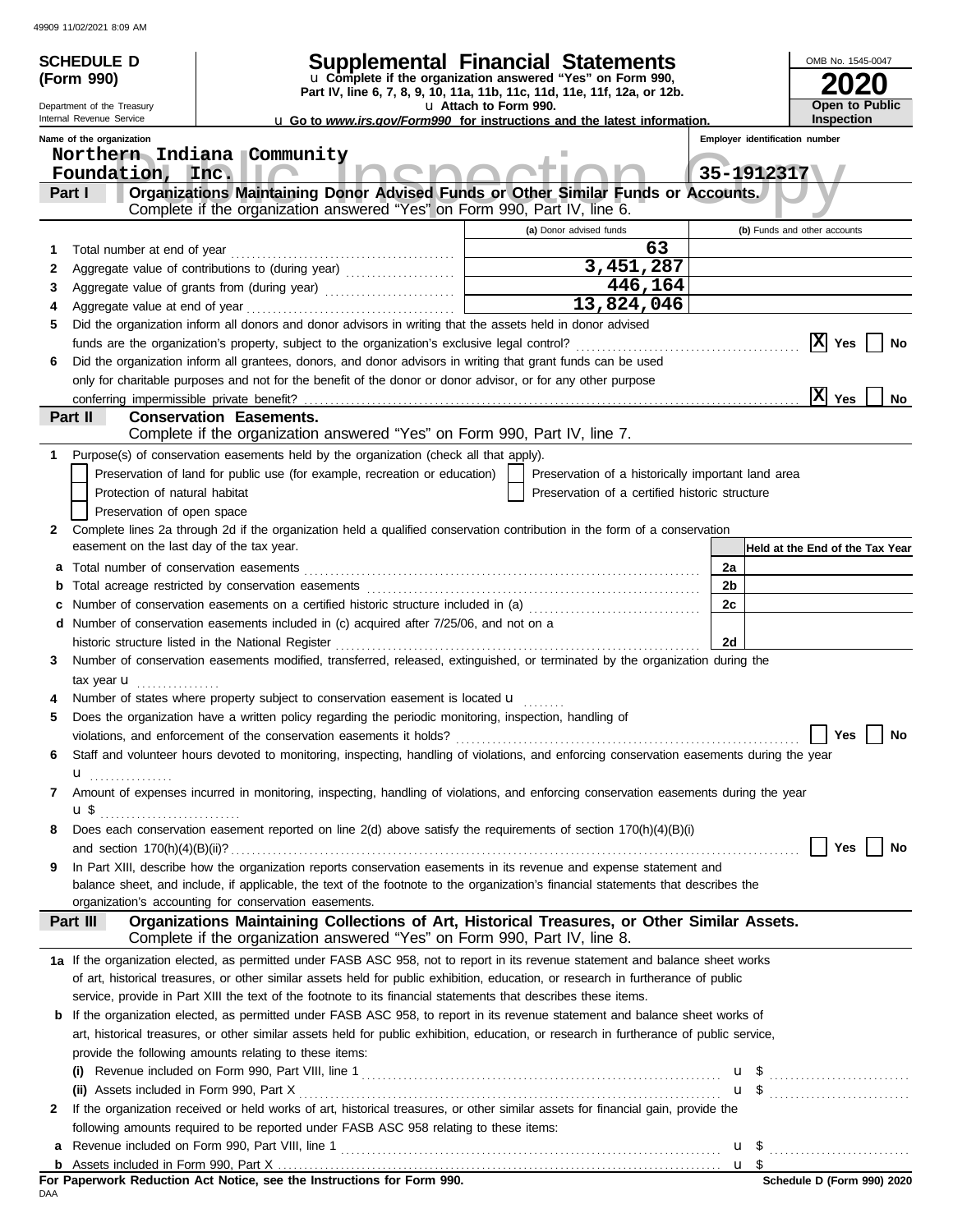| Schedule D (Form 990) 2020 Northern Indiana Community                                                                                                                         |                                         |                                    |                    | 35-1912317                      | Page 2              |
|-------------------------------------------------------------------------------------------------------------------------------------------------------------------------------|-----------------------------------------|------------------------------------|--------------------|---------------------------------|---------------------|
| Organizations Maintaining Collections of Art, Historical Treasures, or Other Similar Assets (continued)<br>Part III                                                           |                                         |                                    |                    |                                 |                     |
| 3 Using the organization's acquisition, accession, and other records, check any of the following that make significant use of its<br>collection items (check all that apply): |                                         |                                    |                    |                                 |                     |
| Public exhibition<br>a                                                                                                                                                        | d                                       | Loan or exchange program           |                    |                                 |                     |
| Scholarly research<br>b                                                                                                                                                       | е                                       | Other                              |                    |                                 |                     |
| Preservation for future generations<br>c                                                                                                                                      |                                         |                                    |                    |                                 |                     |
| Provide a description of the organization's collections and explain how they further the organization's exempt purpose in Part                                                |                                         |                                    |                    |                                 |                     |
| XIII.                                                                                                                                                                         |                                         |                                    |                    |                                 |                     |
| During the year, did the organization solicit or receive donations of art, historical treasures, or other similar<br>5                                                        |                                         |                                    |                    |                                 |                     |
| assets to be sold to raise funds rather than to be maintained as part of the organization's collection?                                                                       |                                         |                                    |                    |                                 | Yes<br>No           |
| <b>Escrow and Custodial Arrangements.</b><br>Part IV                                                                                                                          |                                         |                                    |                    |                                 |                     |
| Complete if the organization answered "Yes" on Form 990, Part IV, line 9, or reported an amount on Form<br>990, Part X, line 21.                                              |                                         |                                    |                    |                                 |                     |
| 1a Is the organization an agent, trustee, custodian or other intermediary for contributions or other assets not                                                               |                                         |                                    |                    |                                 |                     |
| included on Form 990, Part X?                                                                                                                                                 |                                         |                                    |                    |                                 | Yes<br>No           |
| <b>b</b> If "Yes," explain the arrangement in Part XIII and complete the following table:                                                                                     |                                         |                                    |                    |                                 |                     |
|                                                                                                                                                                               |                                         |                                    |                    |                                 | Amount              |
| Beginning balance                                                                                                                                                             |                                         |                                    |                    | 1c                              |                     |
|                                                                                                                                                                               |                                         |                                    |                    | 1 <sub>d</sub>                  |                     |
|                                                                                                                                                                               |                                         |                                    |                    | 1e                              |                     |
| Ending balance<br>2a Did the organization include an amount on Form 990, Part X, line 21, for escrow or custodial account liability?                                          |                                         |                                    |                    | 1f                              | <b>Yes</b>          |
|                                                                                                                                                                               |                                         |                                    |                    |                                 | No                  |
| Part V<br><b>Endowment Funds.</b>                                                                                                                                             |                                         |                                    |                    |                                 |                     |
| Complete if the organization answered "Yes" on Form 990, Part IV, line 10.                                                                                                    |                                         |                                    |                    |                                 |                     |
|                                                                                                                                                                               | (a) Current year                        | (b) Prior year                     | (c) Two years back | (d) Three years back            | (e) Four years back |
| 1a Beginning of year balance <i>minimum</i>                                                                                                                                   | 43, 454, 813                            | 34,043,736                         | 34,226,523         | 31,441,553                      | 26,732,062          |
| Contributions                                                                                                                                                                 | 5,268,554                               | 5,660,517                          | 2,064,297          | 2,043,786                       | 2,002,176           |
| c Net investment earnings, gains, and                                                                                                                                         |                                         |                                    |                    |                                 |                     |
| losses                                                                                                                                                                        | 4,885,389                               | 5,824,497                          | $-836,653$         | 3,912,479                       | 4,306,713           |
| <b>d</b> Grants or scholarships                                                                                                                                               | 1,777,571                               | 1,426,916                          | 1,243,259          | 2,524,525                       | 1,047,373           |
| e Other expenditures for facilities and                                                                                                                                       |                                         |                                    |                    |                                 |                     |
| programs                                                                                                                                                                      |                                         | 995                                |                    | 138,705                         | 57,993              |
| f Administrative expenses                                                                                                                                                     | 659,647                                 | 646,026                            | 167,172            | 508,065                         | 494,032             |
| End of year balance                                                                                                                                                           | 51, 171, 538                            | 43, 454, 813                       | 34,043,736         | 34,226,523                      | 31, 441, 553        |
| Provide the estimated percentage of the current year end balance (line 1g, column (a)) held as:<br>2                                                                          |                                         |                                    |                    |                                 |                     |
| Board designated or quasi-endowment u                                                                                                                                         | %                                       |                                    |                    |                                 |                     |
| Permanent endowment <b>u</b> 77.30 %                                                                                                                                          |                                         |                                    |                    |                                 |                     |
| Term endowment $\mathbf{u}$ 22.70 %                                                                                                                                           |                                         |                                    |                    |                                 |                     |
| The percentages on lines 2a, 2b, and 2c should equal 100%.                                                                                                                    |                                         |                                    |                    |                                 |                     |
| 3a Are there endowment funds not in the possession of the organization that are held and administered for the                                                                 |                                         |                                    |                    |                                 |                     |
| organization by:                                                                                                                                                              |                                         |                                    |                    |                                 | <b>Yes</b><br>No.   |
| (i) Unrelated organizations                                                                                                                                                   |                                         |                                    |                    |                                 | X<br>3a(i)          |
| (ii) Related organizations                                                                                                                                                    |                                         |                                    |                    |                                 | X<br>3a(ii)         |
|                                                                                                                                                                               |                                         |                                    |                    |                                 | 3b                  |
| Describe in Part XIII the intended uses of the organization's endowment funds.                                                                                                |                                         |                                    |                    |                                 |                     |
| Part VI<br>Land, Buildings, and Equipment.                                                                                                                                    |                                         |                                    |                    |                                 |                     |
| Complete if the organization answered "Yes" on Form 990, Part IV, line 11a. See Form 990, Part X, line 10.                                                                    |                                         |                                    |                    |                                 |                     |
| Description of property                                                                                                                                                       | (a) Cost or other basis<br>(investment) | (b) Cost or other basis<br>(other) |                    | (c) Accumulated<br>depreciation | (d) Book value      |
|                                                                                                                                                                               |                                         |                                    | 26,910             |                                 | 26,910              |
| <b>1a</b> Land<br><b>b</b> Buildings                                                                                                                                          |                                         |                                    | 365,015            | 29,625                          | 335,390             |
| Leasehold improvements                                                                                                                                                        |                                         |                                    |                    |                                 |                     |
|                                                                                                                                                                               |                                         |                                    | 111,797            | 93,429                          | 18,368              |
| e Other                                                                                                                                                                       |                                         |                                    |                    |                                 |                     |
| Total. Add lines 1a through 1e. (Column (d) must equal Form 990, Part X, column (B), line 10c.)                                                                               |                                         |                                    |                    | u                               | 380,668             |
|                                                                                                                                                                               |                                         |                                    |                    |                                 |                     |

**Schedule D (Form 990) 2020**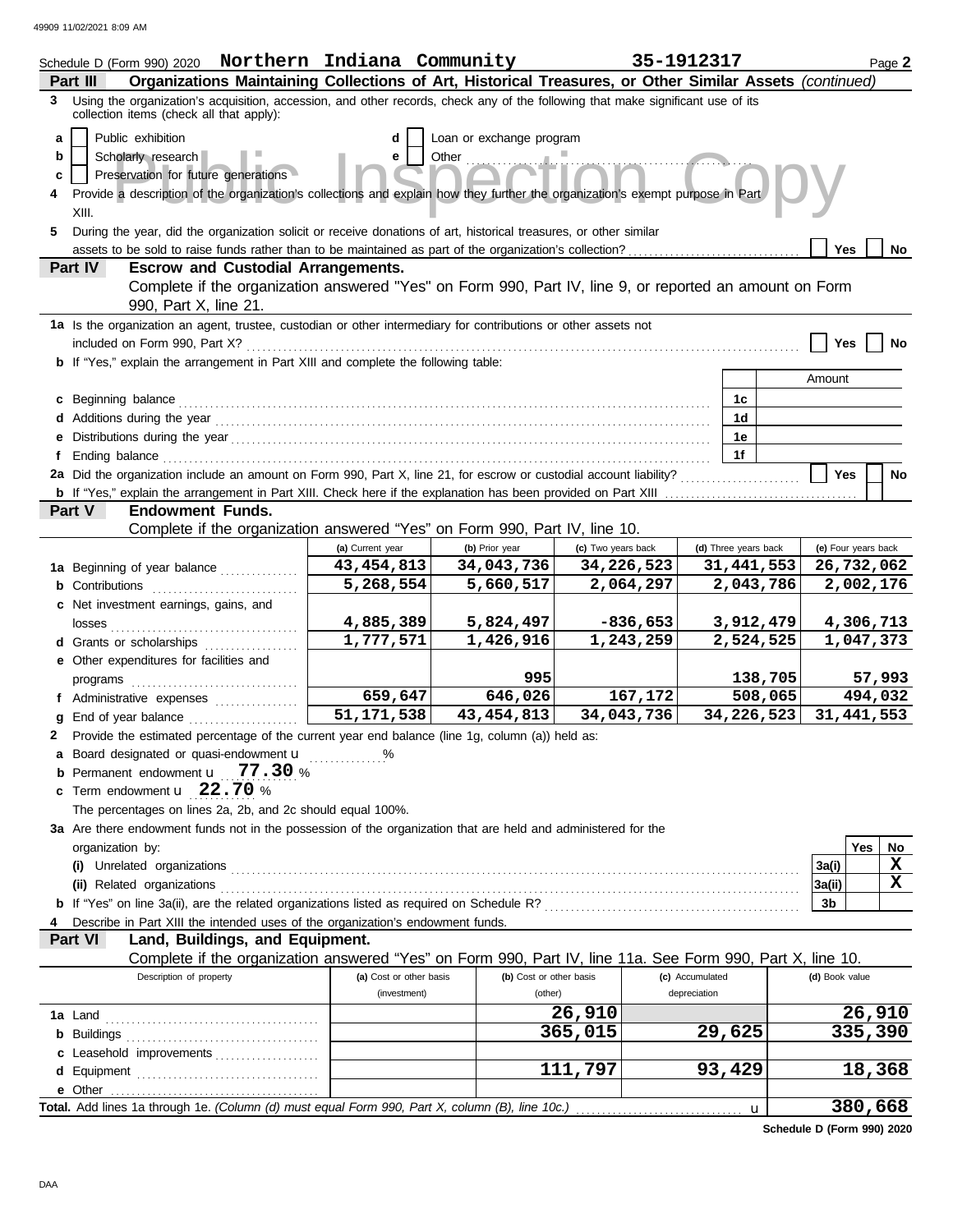|                           | Northern Indiana Community<br>Schedule D (Form 990) 2020                                                   |                | 35-1912317                                                   | Page 3         |
|---------------------------|------------------------------------------------------------------------------------------------------------|----------------|--------------------------------------------------------------|----------------|
| <b>Part VII</b>           | <b>Investments - Other Securities.</b>                                                                     |                |                                                              |                |
|                           | Complete if the organization answered "Yes" on Form 990, Part IV, line 11b. See Form 990, Part X, line 12. |                |                                                              |                |
|                           | (a) Description of security or category                                                                    | (b) Book value | (c) Method of valuation:<br>Cost or end-of-year market value |                |
|                           | (including name of security)                                                                               | ш              |                                                              |                |
| (1) Financial derivatives | (2) Closely held equity interests                                                                          |                |                                                              |                |
| $(3)$ Other               |                                                                                                            |                |                                                              |                |
| (A)                       |                                                                                                            |                |                                                              |                |
| (B)                       |                                                                                                            |                |                                                              |                |
| (C)                       |                                                                                                            |                |                                                              |                |
| (D)                       |                                                                                                            |                |                                                              |                |
| (E)                       |                                                                                                            |                |                                                              |                |
| (F)                       |                                                                                                            |                |                                                              |                |
| (G)                       |                                                                                                            |                |                                                              |                |
| (H)                       |                                                                                                            |                |                                                              |                |
| Part VIII                 | Total. (Column (b) must equal Form 990, Part X, col. (B) line 12.)<br>Investments - Program Related.       | u              |                                                              |                |
|                           | Complete if the organization answered "Yes" on Form 990, Part IV, line 11c. See Form 990, Part X, line 13. |                |                                                              |                |
|                           | (a) Description of investment                                                                              | (b) Book value | (c) Method of valuation:                                     |                |
|                           |                                                                                                            |                | Cost or end-of-year market value                             |                |
| (1)                       |                                                                                                            |                |                                                              |                |
| (2)                       |                                                                                                            |                |                                                              |                |
| (3)                       |                                                                                                            |                |                                                              |                |
| (4)                       |                                                                                                            |                |                                                              |                |
| (5)                       |                                                                                                            |                |                                                              |                |
| (6)                       |                                                                                                            |                |                                                              |                |
| (7)                       |                                                                                                            |                |                                                              |                |
| (8)<br>(9)                |                                                                                                            |                |                                                              |                |
|                           | Total. (Column (b) must equal Form 990, Part X, col. (B) line 13.)                                         | u              |                                                              |                |
| Part IX                   | Other Assets.                                                                                              |                |                                                              |                |
|                           | Complete if the organization answered "Yes" on Form 990, Part IV, line 11d. See Form 990, Part X, line 15. |                |                                                              |                |
|                           | (a) Description                                                                                            |                |                                                              | (b) Book value |
| (1)                       |                                                                                                            |                |                                                              |                |
| (2)                       |                                                                                                            |                |                                                              |                |
| (3)                       |                                                                                                            |                |                                                              |                |
| (4)                       |                                                                                                            |                |                                                              |                |
| (5)                       |                                                                                                            |                |                                                              |                |
| (6)<br>(7)                |                                                                                                            |                |                                                              |                |
| (8)                       |                                                                                                            |                |                                                              |                |
| (9)                       |                                                                                                            |                |                                                              |                |
|                           | Total. (Column (b) must equal Form 990, Part X, col. (B) line 15.)                                         |                | u                                                            |                |
| Part X                    | Other Liabilities.                                                                                         |                |                                                              |                |
|                           | Complete if the organization answered "Yes" on Form 990, Part IV, line 11e or 11f. See Form 990, Part X,   |                |                                                              |                |
|                           | line 25.                                                                                                   |                |                                                              |                |
| 1.                        | (a) Description of liability                                                                               |                |                                                              | (b) Book value |
| (1)                       | Federal income taxes<br>Agency Funds                                                                       |                |                                                              | 3,818,573      |
| (2)                       | Charitable Remainder Trust Liability                                                                       |                |                                                              | 131,924        |
| (3)<br>(4)                | Charitable Gift Annuity                                                                                    |                |                                                              | 39,806         |
| (5)                       |                                                                                                            |                |                                                              |                |
| (6)                       |                                                                                                            |                |                                                              |                |
| (7)                       |                                                                                                            |                |                                                              |                |
| (8)                       |                                                                                                            |                |                                                              |                |
| (9)                       |                                                                                                            |                |                                                              |                |
|                           | Total. (Column (b) must equal Form 990, Part X, col. (B) line 25.)                                         |                | u                                                            | 3,990,303      |

Liability for uncertain tax positions. In Part XIII, provide the text of the footnote to the organization's financial statements that reports the **2.** organization's liability for uncertain tax positions under FASB ASC 740. Check here if the text of the footnote has been provided in Part XIII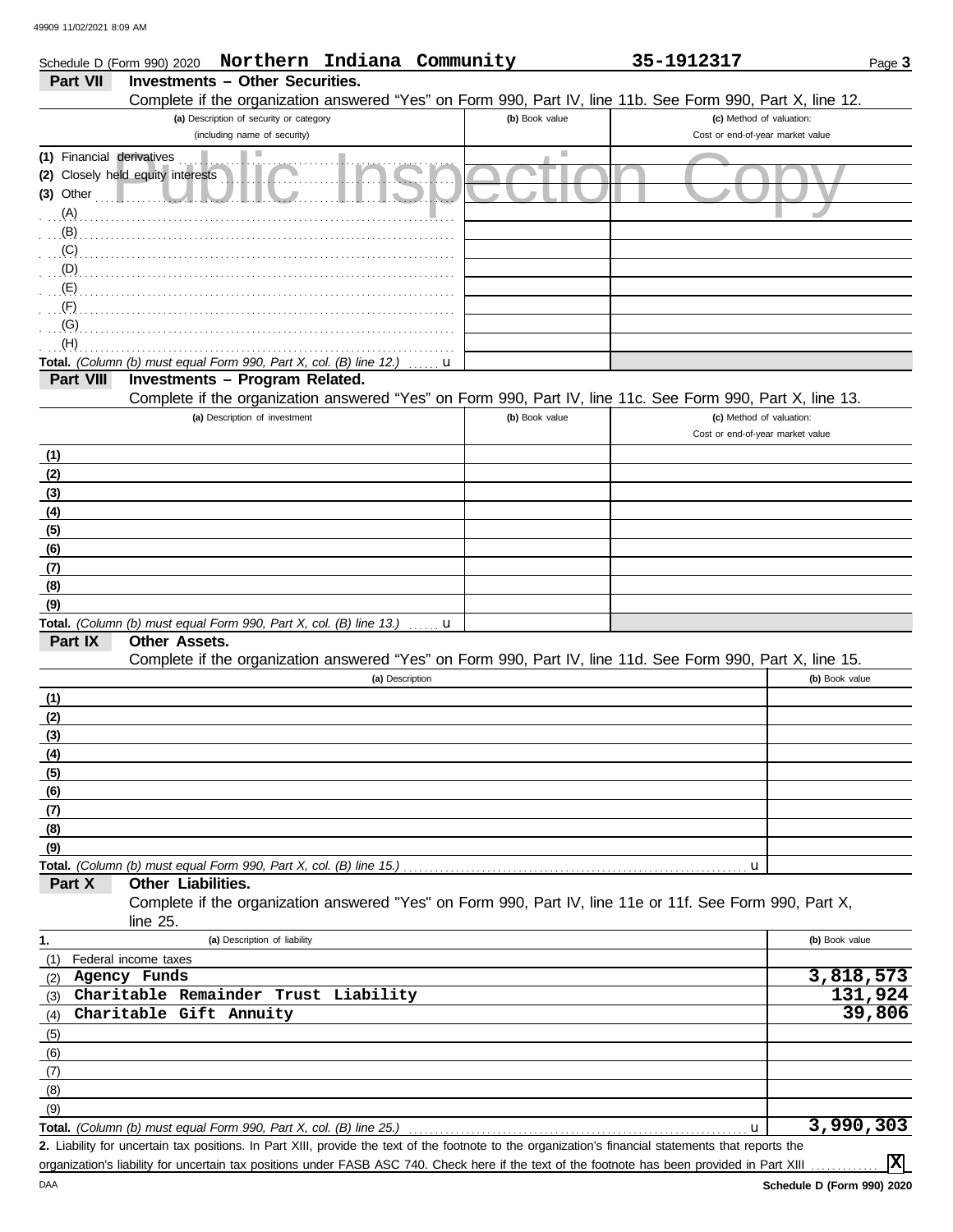|    | Schedule D (Form 990) 2020 Northern Indiana Community                                                                                                                                                                              |                | 35-1912317 |              | Page 4                  |
|----|------------------------------------------------------------------------------------------------------------------------------------------------------------------------------------------------------------------------------------|----------------|------------|--------------|-------------------------|
|    | Reconciliation of Revenue per Audited Financial Statements With Revenue per Return.<br>Part XI                                                                                                                                     |                |            |              |                         |
|    | Complete if the organization answered "Yes" on Form 990, Part IV, line 12a.                                                                                                                                                        |                |            |              |                         |
| 1  |                                                                                                                                                                                                                                    |                |            |              | $\overline{11,718,911}$ |
| 2  | Amounts included on line 1 but not on Form 990, Part VIII, line 12:                                                                                                                                                                |                |            |              |                         |
| a  | Net unrealized gains (losses) on investments                                                                                                                                                                                       | 2a             | 4,666,905  |              |                         |
| b  | Donated services and use of facilities                                                                                                                                                                                             | 2 <sub>b</sub> |            |              |                         |
| с  | Recoveries of prior year grants <b>All Manual Prior</b> Recoveries of prior year grants <b>All Manual Prior</b>                                                                                                                    | 2c             |            |              |                         |
| d  |                                                                                                                                                                                                                                    | 2d             | $-7,711$   |              |                         |
| е  | Add lines 2a through 2d [11] Add [12] Add [12] Add lines 2a through 2d [12] Add lines 2a through 2d [12] Add [12] Adding the University of the Adding District Press, and the University of the University of the University o     |                |            | 2e           | 4,659,194               |
| 3  |                                                                                                                                                                                                                                    |                |            | 3            | 7,059,717               |
|    | Amounts included on Form 990, Part VIII, line 12, but not on line 1:                                                                                                                                                               |                |            |              |                         |
| a  | Investment expenses not included on Form 990, Part VIII, line 7b [100] [100] [100] [4a]                                                                                                                                            |                | 195,608    |              |                         |
| b  |                                                                                                                                                                                                                                    | 4 <sub>b</sub> | 249,796    |              |                         |
| c  | Add lines 4a and 4b                                                                                                                                                                                                                |                |            | 4c           | 445,404                 |
|    |                                                                                                                                                                                                                                    |                |            | 5            | 7,505,121               |
|    | Reconciliation of Expenses per Audited Financial Statements With Expenses per Return.<br>Part XII                                                                                                                                  |                |            |              |                         |
|    | Complete if the organization answered "Yes" on Form 990, Part IV, line 12a.                                                                                                                                                        |                |            |              |                         |
| 1. |                                                                                                                                                                                                                                    |                |            | $\mathbf{1}$ | 3,884,613               |
| 2  | Amounts included on line 1 but not on Form 990, Part IX, line 25:                                                                                                                                                                  |                |            |              |                         |
| a  |                                                                                                                                                                                                                                    | 2a             |            |              |                         |
| b  |                                                                                                                                                                                                                                    | 2 <sub>b</sub> |            |              |                         |
| c  | Other losses <b>contracts on the contract of the contract of the contract of the contract of the contract of the contract of the contract of the contract of the contract of the contract of the contract of the contract of t</b> | 2c             |            |              |                         |
| d  |                                                                                                                                                                                                                                    | 2d             |            |              |                         |
| е  | Add lines 2a through 2d [11] Add [12] Add lines 2a through 2d [12] Add lines 2a through 2d [12] Addd lines 2.                                                                                                                      |                |            | 2e           |                         |
| 3. |                                                                                                                                                                                                                                    |                |            | 3            | 3,884,613               |
| 4  | Amounts included on Form 990, Part IX, line 25, but not on line 1:                                                                                                                                                                 |                |            |              |                         |
|    |                                                                                                                                                                                                                                    | 4a             | 195,608    |              |                         |
| b  |                                                                                                                                                                                                                                    | 4 <sub>h</sub> | 182,981    |              |                         |
|    | Add lines 4a and 4b                                                                                                                                                                                                                |                |            | 4c           | 378,589                 |
| 5. |                                                                                                                                                                                                                                    |                |            | 5            | 4,263,202               |
|    | Part XIII Supplemental Information.                                                                                                                                                                                                |                |            |              |                         |
|    | Provide the descriptions required for Part II, lines 3, 5, and 9; Part III, lines 1a and 4; Part IV, lines 1b and 2b; Part V, line 4; Part X, line                                                                                 |                |            |              |                         |
|    | 2; Part XI, lines 2d and 4b; and Part XII, lines 2d and 4b. Also complete this part to provide any additional information.                                                                                                         |                |            |              |                         |
|    | Part X - FIN 48 Footnote                                                                                                                                                                                                           |                |            |              |                         |
|    |                                                                                                                                                                                                                                    |                |            |              |                         |

| The Foundation recognizes a tax benefit only if it is more likely           |
|-----------------------------------------------------------------------------|
| than not the tax position would be sustained in a tax examination, with a   |
| tax examination being presumed to occur. The amount recognized will be the  |
| largest amount of tax benefit that is greater than 50% likely of being      |
| realized on examination. For tax positions not meeting the more-likely-     |
| than-not test, no tax benefit will be recorded. The Foundation has          |
| examined this issue and has determined there are no material contingent tax |
| liabilities.                                                                |
|                                                                             |

The Foundation's federal and state exempt organization tax returns for 2017, 2018, and 2019 are subject to examination by the Internal Revenue

. . . . . . . . . . . . . . . . . . . . . . . . . . . . . . . . . . . . . . . . . . . . . . . . . . . . . . . . . . . . . . . . . . . . . . . . . . . . . . . . . . . . . . . . . . . . . . . . . . . . . . . . . . . . . . . . . . . . . . . . . . . . . . . . . . . . . . . . . . . . . . . . . . . . . . . . . . . . . . . . . . . . . .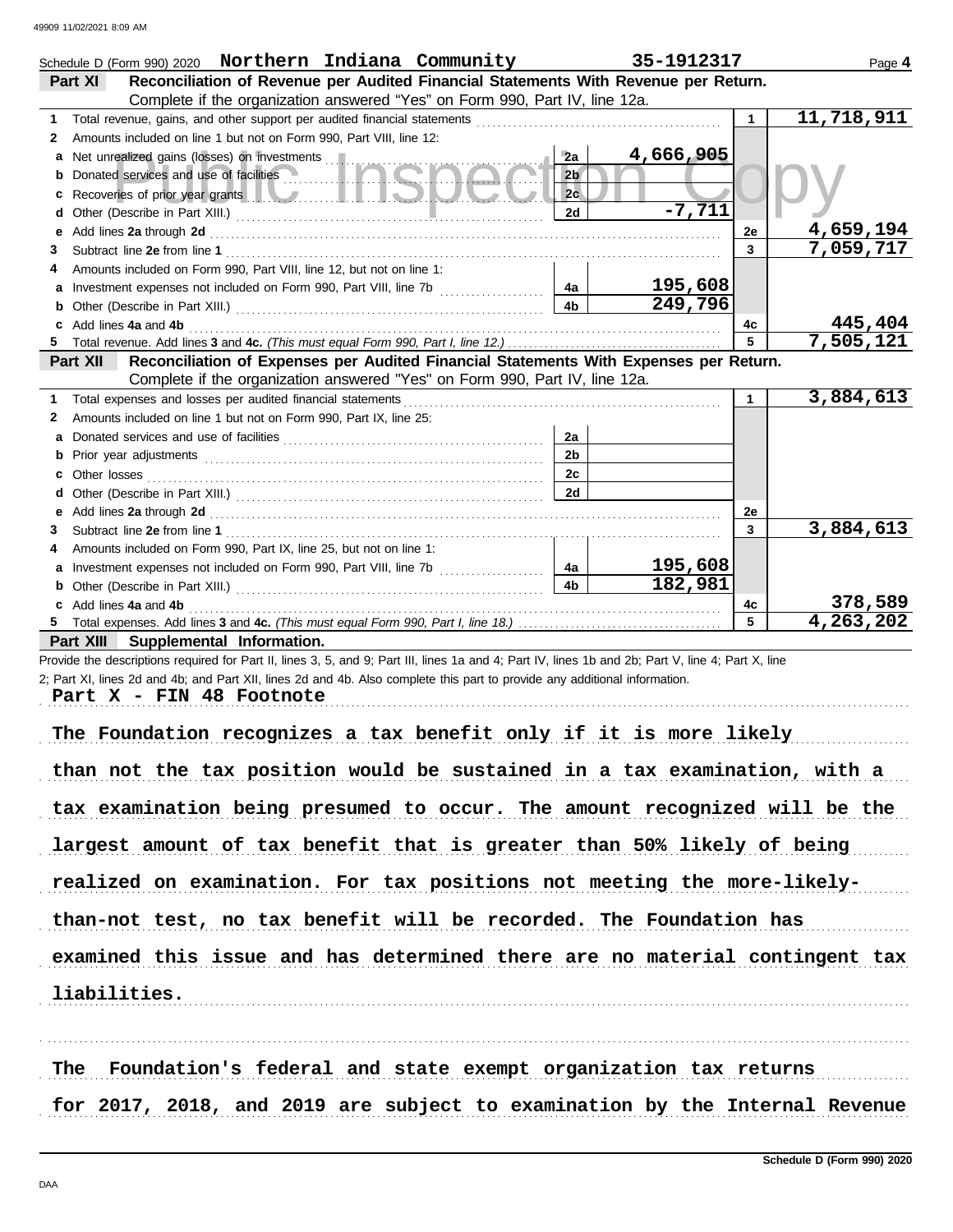| Northern Indiana Community<br>Schedule D (Form 990) 2020             | 35-1912317 | Page 5   |
|----------------------------------------------------------------------|------------|----------|
| Part XIII<br>Supplemental Information (continued)                    |            |          |
| Service and the Indiana Department of Revenue. Returns are generally |            |          |
| subject to examination for three years after they are filed.         |            |          |
| Part XI, Line 2d - Revenue Amounts Included in Financials - Other    |            |          |
| Change in value of split interest agreements                         | \$         | $-7,711$ |
|                                                                      |            |          |
| Part XI, Line 4b - Revenue Amounts Included on Return - Other        |            |          |
| Agency Fund Revenues                                                 | \$         | 249,796  |
|                                                                      |            |          |
| Part XII, Line 4b - Expense Amounts Included on Return - Other       |            |          |
| Agency Fund Expenses                                                 | \$.        | 182,981  |
|                                                                      |            |          |
|                                                                      |            |          |
|                                                                      |            |          |
|                                                                      |            |          |
|                                                                      |            |          |
|                                                                      |            |          |
|                                                                      |            |          |
|                                                                      |            |          |
|                                                                      |            |          |
|                                                                      |            |          |
|                                                                      |            |          |
|                                                                      |            |          |
|                                                                      |            |          |
|                                                                      |            |          |
|                                                                      |            |          |
|                                                                      |            |          |
|                                                                      |            |          |
|                                                                      |            |          |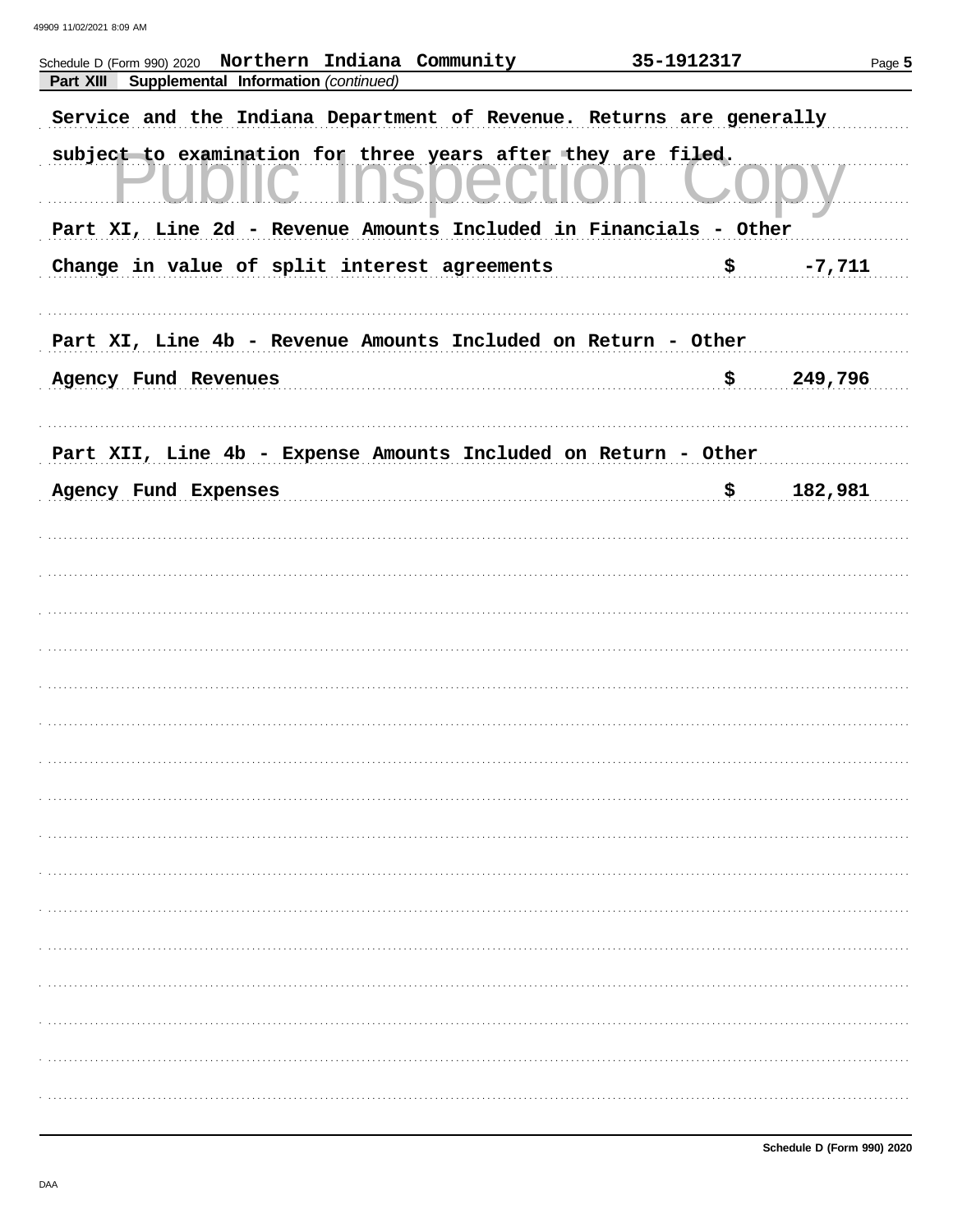| <b>SCHEDULE I</b>                                                                                                                                                                                                                                                                            |                      |                                         | Grants and Other Assistance to Organizations,                                                             |                                       |                                                             |                                          |                                | OMB No. 1545-0047                     |
|----------------------------------------------------------------------------------------------------------------------------------------------------------------------------------------------------------------------------------------------------------------------------------------------|----------------------|-----------------------------------------|-----------------------------------------------------------------------------------------------------------|---------------------------------------|-------------------------------------------------------------|------------------------------------------|--------------------------------|---------------------------------------|
| (Form 990)                                                                                                                                                                                                                                                                                   |                      |                                         | Governments, and Individuals in the United States                                                         |                                       |                                                             |                                          |                                |                                       |
|                                                                                                                                                                                                                                                                                              |                      |                                         | Complete if the organization answered "Yes" on Form 990, Part IV, line 21 or 22.<br>u Attach to Form 990. |                                       |                                                             |                                          |                                |                                       |
| Department of the Treasury<br>Internal Revenue Service                                                                                                                                                                                                                                       |                      |                                         | u Go to www.irs.gov/Form990 for the latest information.                                                   |                                       |                                                             |                                          |                                | <b>Open to Public</b><br>Inspection   |
| Northern Indiana Community<br>Name of the organization                                                                                                                                                                                                                                       |                      |                                         |                                                                                                           |                                       |                                                             |                                          | Employer identification number |                                       |
| Foundation, Inc.                                                                                                                                                                                                                                                                             |                      |                                         |                                                                                                           |                                       |                                                             |                                          | 35-1912317                     |                                       |
| <b>General Information on Grants and Assistance</b><br>Part I                                                                                                                                                                                                                                |                      |                                         |                                                                                                           |                                       |                                                             |                                          |                                |                                       |
| Does the organization maintain records to substantiate the amount of the grants or assistance, the grantees' eligibility for the grants or assistance, and<br>$\mathbf 1$<br>2 Describe in Part IV the organization's procedures for monitoring the use of grant funds in the United States. |                      |                                         |                                                                                                           |                                       |                                                             |                                          |                                | X Yes<br>  No                         |
| Grants and Other Assistance to Domestic Organizations and Domestic Governments. Complete if the organization answered "Yes" on Form 990,<br>Part II                                                                                                                                          |                      |                                         |                                                                                                           |                                       |                                                             |                                          |                                |                                       |
| Part IV, line 21, for any recipient that received more than \$5,000. Part II can be duplicated if additional space is needed.                                                                                                                                                                |                      |                                         |                                                                                                           |                                       |                                                             |                                          |                                |                                       |
| (a) Name and address of organization<br>$\mathbf{1}$<br>or government                                                                                                                                                                                                                        | $(b)$ EIN            | $(c)$ IRC<br>section<br>(if applicable) | (d) Amount of cash<br>grant                                                                               | (e) Amount of non-<br>cash assistance | (f) Method of valuation<br>(book, FMV, appraisal,<br>other) | (q) Description of<br>noncash assistance |                                | (h) Purpose of grant<br>or assistance |
| (1) Akron Lions Club / Community Ctr                                                                                                                                                                                                                                                         |                      |                                         |                                                                                                           |                                       |                                                             |                                          |                                |                                       |
| PO Box 31                                                                                                                                                                                                                                                                                    |                      |                                         |                                                                                                           |                                       |                                                             |                                          |                                | Operating Assistance                  |
| IN 46910<br>Akron                                                                                                                                                                                                                                                                            | $31 - 1056110$ 501c3 |                                         | 7,500                                                                                                     |                                       |                                                             |                                          |                                |                                       |
| (2) Akron United Methodist Church                                                                                                                                                                                                                                                            |                      |                                         |                                                                                                           |                                       |                                                             |                                          |                                |                                       |
| PO Box 6                                                                                                                                                                                                                                                                                     |                      |                                         |                                                                                                           |                                       |                                                             |                                          |                                | Operating Support                     |
| IN 46910<br>Akron                                                                                                                                                                                                                                                                            | $35 - 0899068$ 501c3 |                                         | 5,632                                                                                                     |                                       |                                                             |                                          |                                |                                       |
| (3) Ancilla College                                                                                                                                                                                                                                                                          |                      |                                         |                                                                                                           |                                       |                                                             |                                          |                                |                                       |
| PO Box 1                                                                                                                                                                                                                                                                                     |                      |                                         |                                                                                                           |                                       |                                                             |                                          |                                | Residence Life Proj.                  |
| Donaldson<br>IN 46513                                                                                                                                                                                                                                                                        | $35 - 6071917$ 501c3 |                                         | 50,241                                                                                                    |                                       |                                                             |                                          |                                |                                       |
| (4) Area Five Agency on Aging                                                                                                                                                                                                                                                                |                      |                                         |                                                                                                           |                                       |                                                             |                                          |                                |                                       |
| 1801 Smith St Ste 30                                                                                                                                                                                                                                                                         |                      |                                         |                                                                                                           |                                       |                                                             |                                          |                                | Adult Guardians Prog                  |
| IN 46947<br>Logansport                                                                                                                                                                                                                                                                       | $23 - 7444508$ 501c3 |                                         | 15,000                                                                                                    |                                       |                                                             |                                          |                                |                                       |
| (5) Beaver Dam Preschool                                                                                                                                                                                                                                                                     |                      |                                         |                                                                                                           |                                       |                                                             |                                          |                                |                                       |
| 202 E Rural St                                                                                                                                                                                                                                                                               |                      |                                         |                                                                                                           |                                       |                                                             |                                          | Scholarship                    |                                       |
| IN 46910<br>Akron                                                                                                                                                                                                                                                                            | 35-1531915   501c3   |                                         | 6,140                                                                                                     |                                       |                                                             |                                          |                                |                                       |
| (6) CASA of Fulton County                                                                                                                                                                                                                                                                    |                      |                                         |                                                                                                           |                                       |                                                             |                                          |                                |                                       |
| 420 Main St                                                                                                                                                                                                                                                                                  |                      |                                         |                                                                                                           |                                       |                                                             |                                          | General support                |                                       |
| IN 46975-1242 62-1492741 501c3<br>Rochester                                                                                                                                                                                                                                                  |                      |                                         | 6,091                                                                                                     |                                       |                                                             |                                          |                                |                                       |
| (7) Coalition Against Domestic Abuse<br>PO Box 228                                                                                                                                                                                                                                           |                      |                                         |                                                                                                           |                                       |                                                             |                                          |                                |                                       |
| IN 46534                                                                                                                                                                                                                                                                                     | 35-2035996   501c3   |                                         | 13,736                                                                                                    |                                       |                                                             |                                          | General support                |                                       |
| Knox<br>(8) Community Resource Center                                                                                                                                                                                                                                                        |                      |                                         |                                                                                                           |                                       |                                                             |                                          |                                |                                       |
| 13 E Main St                                                                                                                                                                                                                                                                                 |                      |                                         |                                                                                                           |                                       |                                                             |                                          |                                | Construction costs                    |
| IN 46970<br>Peru                                                                                                                                                                                                                                                                             | $35 - 6006704$ 501c3 |                                         | 35,000                                                                                                    |                                       |                                                             |                                          |                                |                                       |
| (9) Community Services of Starke County                                                                                                                                                                                                                                                      |                      |                                         |                                                                                                           |                                       |                                                             |                                          |                                |                                       |
| 311 E Culver Rd                                                                                                                                                                                                                                                                              |                      |                                         |                                                                                                           |                                       |                                                             |                                          |                                | COVID/Oper. Supp.                     |
| IN 46534<br>Knox                                                                                                                                                                                                                                                                             | $35 - 1424216$ 501c3 |                                         | 32,429                                                                                                    |                                       |                                                             |                                          |                                |                                       |
| Enter total number of section 501(c)(3) and government organizations listed in the line 1 table<br>$\mathbf{2}$                                                                                                                                                                              |                      |                                         |                                                                                                           |                                       |                                                             |                                          | u 67                           |                                       |
| Enter total number of other organizations listed in the line 1 table<br>3                                                                                                                                                                                                                    |                      |                                         |                                                                                                           |                                       |                                                             |                                          | u <sub>3</sub>                 |                                       |
| For Paperwork Reduction Act Notice, see the Instructions for Form 990.                                                                                                                                                                                                                       |                      |                                         |                                                                                                           |                                       |                                                             |                                          |                                | Schedule I (Form 990) (2020)          |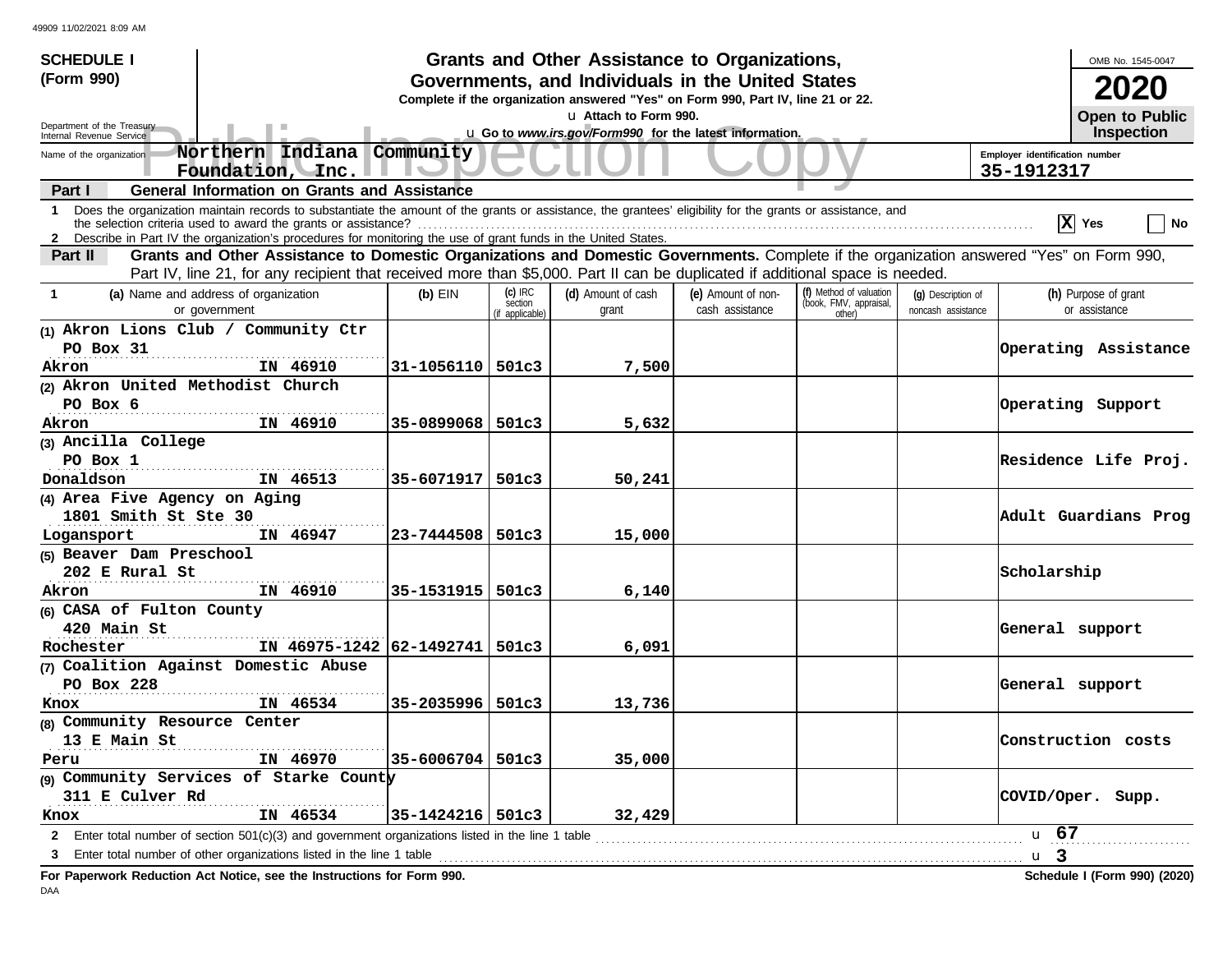| <b>SCHEDULE I</b>                                                                                                                                                                                                                                                                    |                      |                                         | Grants and Other Assistance to Organizations,                                                             |                                       |                                                             |                                          |                                              | OMB No. 1545-0047                     |  |  |
|--------------------------------------------------------------------------------------------------------------------------------------------------------------------------------------------------------------------------------------------------------------------------------------|----------------------|-----------------------------------------|-----------------------------------------------------------------------------------------------------------|---------------------------------------|-------------------------------------------------------------|------------------------------------------|----------------------------------------------|---------------------------------------|--|--|
| (Form 990)                                                                                                                                                                                                                                                                           |                      |                                         | Governments, and Individuals in the United States                                                         |                                       |                                                             |                                          |                                              | <b>2020</b>                           |  |  |
|                                                                                                                                                                                                                                                                                      |                      |                                         | Complete if the organization answered "Yes" on Form 990, Part IV, line 21 or 22.<br>u Attach to Form 990. |                                       |                                                             |                                          |                                              | Open to Public                        |  |  |
| Department of the Treasury<br>Internal Revenue Service                                                                                                                                                                                                                               |                      |                                         | u Go to www.irs.gov/Form990 for the latest information.                                                   |                                       |                                                             |                                          |                                              | Inspection                            |  |  |
| Northern Indiana Community<br>Name of the organization<br>Foundation, Inc.                                                                                                                                                                                                           |                      |                                         |                                                                                                           |                                       |                                                             |                                          | Employer identification number<br>35-1912317 |                                       |  |  |
| <b>General Information on Grants and Assistance</b><br>Part I                                                                                                                                                                                                                        |                      |                                         |                                                                                                           |                                       |                                                             |                                          |                                              |                                       |  |  |
| Does the organization maintain records to substantiate the amount of the grants or assistance, the grantees' eligibility for the grants or assistance, and<br>$\mathbf{1}$                                                                                                           |                      |                                         |                                                                                                           |                                       |                                                             |                                          |                                              | ∣ No<br>Yes                           |  |  |
| 2 Describe in Part IV the organization's procedures for monitoring the use of grant funds in the United States.                                                                                                                                                                      |                      |                                         |                                                                                                           |                                       |                                                             |                                          |                                              |                                       |  |  |
| Grants and Other Assistance to Domestic Organizations and Domestic Governments. Complete if the organization answered "Yes" on Form 990,<br>Part II<br>Part IV, line 21, for any recipient that received more than \$5,000. Part II can be duplicated if additional space is needed. |                      |                                         |                                                                                                           |                                       |                                                             |                                          |                                              |                                       |  |  |
| (a) Name and address of organization<br>$\mathbf{1}$<br>or government                                                                                                                                                                                                                | $(b)$ EIN            | $(c)$ IRC<br>section<br>(if applicable) | (d) Amount of cash<br>grant                                                                               | (e) Amount of non-<br>cash assistance | (f) Method of valuation<br>(book, FMV, appraisal,<br>other) | (q) Description of<br>noncash assistance |                                              | (h) Purpose of grant<br>or assistance |  |  |
| (1) Compassionate Health Center                                                                                                                                                                                                                                                      |                      |                                         |                                                                                                           |                                       |                                                             |                                          |                                              |                                       |  |  |
| 740 N State Rd 25                                                                                                                                                                                                                                                                    |                      |                                         |                                                                                                           |                                       |                                                             |                                          |                                              | Operating support                     |  |  |
| Rochester<br>IN 46975                                                                                                                                                                                                                                                                | $32 - 0237943$ 501c3 |                                         | 6,718                                                                                                     |                                       |                                                             |                                          |                                              |                                       |  |  |
| (2) Davis Township                                                                                                                                                                                                                                                                   |                      |                                         |                                                                                                           |                                       |                                                             |                                          |                                              |                                       |  |  |
| 7475 North 300 East                                                                                                                                                                                                                                                                  |                      |                                         |                                                                                                           |                                       |                                                             |                                          | Building/Renovation                          |                                       |  |  |
| IN 46532<br>Hamlet                                                                                                                                                                                                                                                                   | 35-1772978 501c3     |                                         | 25,000                                                                                                    |                                       |                                                             |                                          |                                              |                                       |  |  |
| (3) Denver Baptist Church                                                                                                                                                                                                                                                            |                      |                                         |                                                                                                           |                                       |                                                             |                                          |                                              |                                       |  |  |
| 111 N Yorick St                                                                                                                                                                                                                                                                      |                      |                                         |                                                                                                           |                                       |                                                             |                                          |                                              | Operating Support                     |  |  |
| IN 46926<br>Denver                                                                                                                                                                                                                                                                   |                      |                                         | 7,513                                                                                                     |                                       |                                                             |                                          |                                              |                                       |  |  |
| (4) First Baptist Church of Rochester                                                                                                                                                                                                                                                |                      |                                         |                                                                                                           |                                       |                                                             |                                          |                                              |                                       |  |  |
| 1000 Main St                                                                                                                                                                                                                                                                         |                      |                                         |                                                                                                           |                                       |                                                             |                                          | Renovations/sign                             |                                       |  |  |
| Rochester<br>IN 46975                                                                                                                                                                                                                                                                | $51 - 0155823$ 501c3 |                                         | 28,911                                                                                                    |                                       |                                                             |                                          |                                              |                                       |  |  |
| (5) Food Bank of Northern Indiana                                                                                                                                                                                                                                                    |                      |                                         |                                                                                                           |                                       |                                                             |                                          |                                              |                                       |  |  |
| 702 Chapin St                                                                                                                                                                                                                                                                        |                      |                                         |                                                                                                           |                                       |                                                             |                                          |                                              | Mobile Pantry/COVID                   |  |  |
| IN 46601<br>South Bend                                                                                                                                                                                                                                                               | 35-1898055   501c3   |                                         | 5,500                                                                                                     |                                       |                                                             |                                          |                                              |                                       |  |  |
| (6) Friends of the Fulton County Park                                                                                                                                                                                                                                                |                      |                                         |                                                                                                           |                                       |                                                             |                                          |                                              |                                       |  |  |
| PO Box 462                                                                                                                                                                                                                                                                           |                      |                                         |                                                                                                           |                                       |                                                             |                                          |                                              | Park construction                     |  |  |
| Rochester<br>IN 46975                                                                                                                                                                                                                                                                | $20 - 0676770$ 501c3 |                                         | 23,000                                                                                                    |                                       |                                                             |                                          |                                              |                                       |  |  |
| (7) Fulton County Animal Adoption &                                                                                                                                                                                                                                                  |                      |                                         |                                                                                                           |                                       |                                                             |                                          |                                              |                                       |  |  |
| 1540 Wentzel St.                                                                                                                                                                                                                                                                     |                      |                                         |                                                                                                           |                                       |                                                             |                                          |                                              | Operating Support                     |  |  |
| IN 46975<br>Rochester                                                                                                                                                                                                                                                                | 45-1601406 501c3     |                                         | 11,581                                                                                                    |                                       |                                                             |                                          |                                              |                                       |  |  |
| (8) Fulton County Council                                                                                                                                                                                                                                                            |                      |                                         |                                                                                                           |                                       |                                                             |                                          |                                              |                                       |  |  |
| 125 E 9th St                                                                                                                                                                                                                                                                         |                      |                                         |                                                                                                           |                                       |                                                             |                                          |                                              | Operating Support                     |  |  |
| Rochester<br>IN 46975                                                                                                                                                                                                                                                                |                      | GOV                                     | 7,080                                                                                                     |                                       |                                                             |                                          |                                              |                                       |  |  |
| (9) Fulton County Council on Aging                                                                                                                                                                                                                                                   |                      |                                         |                                                                                                           |                                       |                                                             |                                          |                                              |                                       |  |  |
| 625 Pontiac St                                                                                                                                                                                                                                                                       |                      |                                         |                                                                                                           |                                       |                                                             |                                          | Transportation                               |                                       |  |  |
| Rochester<br>IN 46975                                                                                                                                                                                                                                                                | $35 - 1336270$ 501c3 |                                         | 22,488                                                                                                    |                                       |                                                             |                                          |                                              |                                       |  |  |
| Enter total number of section 501(c)(3) and government organizations listed in the line 1 table<br>$\mathbf{2}$                                                                                                                                                                      |                      |                                         |                                                                                                           |                                       |                                                             |                                          | <b>u</b>                                     |                                       |  |  |
| 3                                                                                                                                                                                                                                                                                    |                      |                                         |                                                                                                           |                                       |                                                             |                                          | . <b>. u</b>                                 |                                       |  |  |
| For Paperwork Reduction Act Notice, see the Instructions for Form 990.                                                                                                                                                                                                               |                      |                                         |                                                                                                           |                                       |                                                             |                                          |                                              | Schedule I (Form 990) (2020)          |  |  |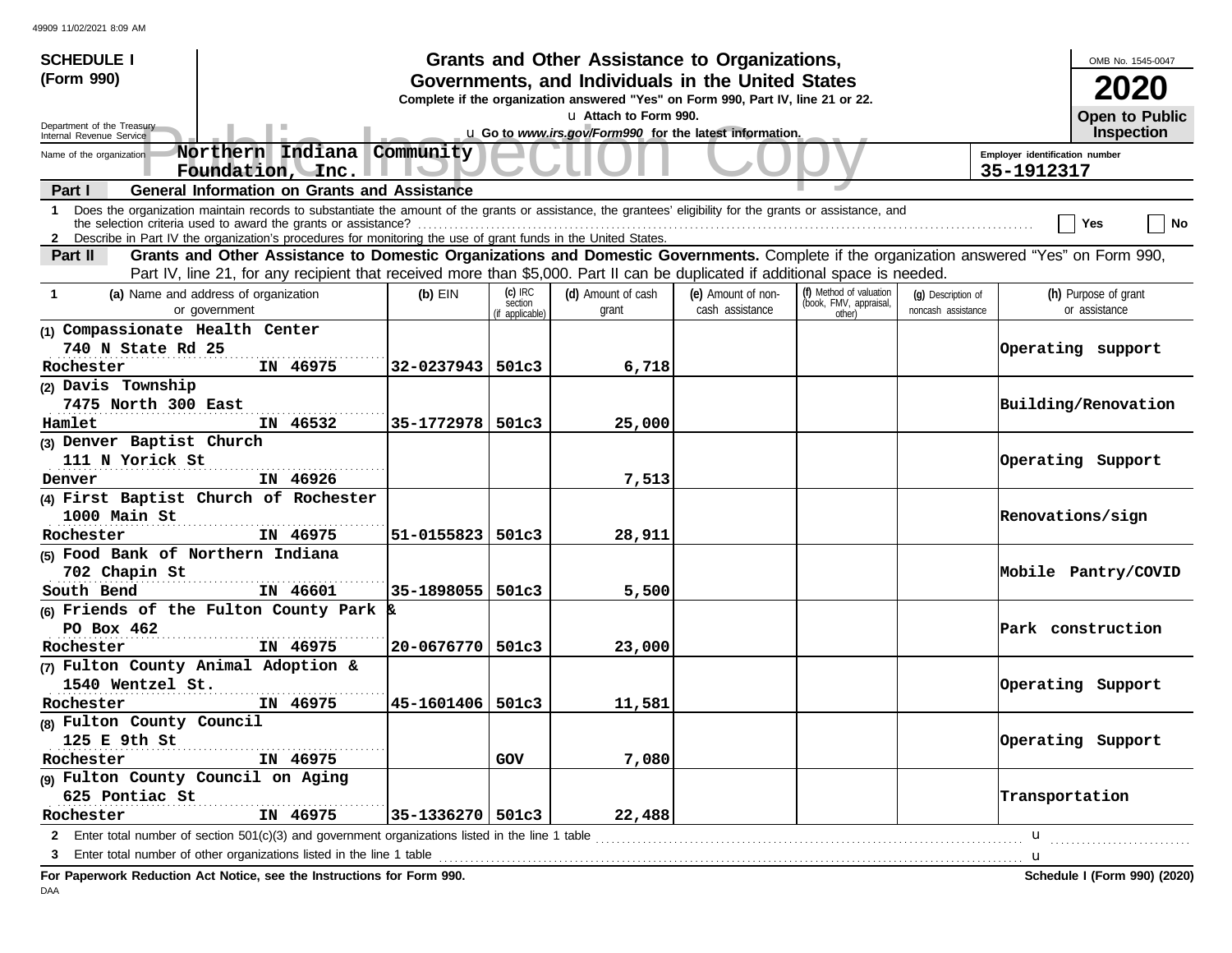| Grants and Other Assistance to Organizations,<br><b>SCHEDULE I</b><br>(Form 990)<br>Governments, and Individuals in the United States                                                                                                                                                         |                      |                                         |                                                                                  |                                       |                                                             |                                          |                                              |  |  |  |
|-----------------------------------------------------------------------------------------------------------------------------------------------------------------------------------------------------------------------------------------------------------------------------------------------|----------------------|-----------------------------------------|----------------------------------------------------------------------------------|---------------------------------------|-------------------------------------------------------------|------------------------------------------|----------------------------------------------|--|--|--|
|                                                                                                                                                                                                                                                                                               |                      |                                         | Complete if the organization answered "Yes" on Form 990, Part IV, line 21 or 22. |                                       |                                                             |                                          |                                              |  |  |  |
| Department of the Treasury                                                                                                                                                                                                                                                                    |                      |                                         | u Attach to Form 990.                                                            |                                       |                                                             |                                          | <b>Open to Public</b>                        |  |  |  |
| Internal Revenue Service                                                                                                                                                                                                                                                                      |                      |                                         | u Go to www.irs.gov/Form990 for the latest information.                          |                                       |                                                             |                                          | <b>Inspection</b>                            |  |  |  |
| Northern Indiana Community<br>Name of the organization<br>Foundation, Inc.                                                                                                                                                                                                                    |                      |                                         |                                                                                  |                                       |                                                             |                                          | Employer identification number<br>35-1912317 |  |  |  |
| <b>General Information on Grants and Assistance</b><br>Part I                                                                                                                                                                                                                                 |                      |                                         |                                                                                  |                                       |                                                             |                                          |                                              |  |  |  |
| Does the organization maintain records to substantiate the amount of the grants or assistance, the grantees' eligibility for the grants or assistance, and<br>$\mathbf{1}$<br>2 Describe in Part IV the organization's procedures for monitoring the use of grant funds in the United States. |                      |                                         |                                                                                  |                                       |                                                             |                                          | Yes<br>No                                    |  |  |  |
| Grants and Other Assistance to Domestic Organizations and Domestic Governments. Complete if the organization answered "Yes" on Form 990,<br>Part II                                                                                                                                           |                      |                                         |                                                                                  |                                       |                                                             |                                          |                                              |  |  |  |
| Part IV, line 21, for any recipient that received more than \$5,000. Part II can be duplicated if additional space is needed.                                                                                                                                                                 |                      |                                         |                                                                                  |                                       |                                                             |                                          |                                              |  |  |  |
| (a) Name and address of organization<br>$\mathbf{1}$<br>or government                                                                                                                                                                                                                         | $(b)$ EIN            | $(c)$ IRC<br>section<br>(if applicable) | (d) Amount of cash<br>grant                                                      | (e) Amount of non-<br>cash assistance | (f) Method of valuation<br>(book, FMV, appraisal,<br>other) | (q) Description of<br>noncash assistance | (h) Purpose of grant<br>or assistance        |  |  |  |
| (1) Fulton County EMS                                                                                                                                                                                                                                                                         |                      |                                         |                                                                                  |                                       |                                                             |                                          |                                              |  |  |  |
| 2006 E State Rd 14                                                                                                                                                                                                                                                                            |                      |                                         |                                                                                  |                                       |                                                             |                                          | <b>Equipment</b>                             |  |  |  |
| IN 46975<br>Rochester                                                                                                                                                                                                                                                                         | 35-6000147   501c3   |                                         | 32,000                                                                           |                                       |                                                             |                                          |                                              |  |  |  |
| (2) Fulton County Historical Society                                                                                                                                                                                                                                                          |                      |                                         |                                                                                  |                                       |                                                             |                                          |                                              |  |  |  |
| 37 E 375 N                                                                                                                                                                                                                                                                                    |                      |                                         |                                                                                  |                                       |                                                             |                                          | Operating Support                            |  |  |  |
| IN 46975-8384 51-0136761 501c3<br>Rochester                                                                                                                                                                                                                                                   |                      |                                         | 15,741                                                                           |                                       |                                                             |                                          |                                              |  |  |  |
| (3) Fulton County Solid Waste                                                                                                                                                                                                                                                                 |                      |                                         |                                                                                  |                                       |                                                             |                                          |                                              |  |  |  |
| PO Box 721                                                                                                                                                                                                                                                                                    |                      |                                         |                                                                                  |                                       |                                                             |                                          | Operating Support                            |  |  |  |
| IN 46975<br>Rochester                                                                                                                                                                                                                                                                         | 35-1837675   501c3   |                                         | 10,288                                                                           |                                       |                                                             |                                          |                                              |  |  |  |
| (4) Grace United Methodist Church                                                                                                                                                                                                                                                             |                      |                                         |                                                                                  |                                       |                                                             |                                          |                                              |  |  |  |
| 201 W 7th St                                                                                                                                                                                                                                                                                  |                      |                                         |                                                                                  |                                       |                                                             |                                          | Meal program                                 |  |  |  |
| IN 46975<br>Rochester                                                                                                                                                                                                                                                                         | 35-1177906   501c3   |                                         | 10,690                                                                           |                                       |                                                             |                                          |                                              |  |  |  |
| (5) Grass Creek Lions Club Park Fund                                                                                                                                                                                                                                                          |                      |                                         |                                                                                  |                                       |                                                             |                                          |                                              |  |  |  |
| 7312 S. State Road 17                                                                                                                                                                                                                                                                         |                      |                                         |                                                                                  |                                       |                                                             |                                          | Roof                                         |  |  |  |
| IN 46939<br>Kewanna                                                                                                                                                                                                                                                                           | 31-1206840   501c3   |                                         | 16,325                                                                           |                                       |                                                             |                                          |                                              |  |  |  |
| (6) Hoosier Valley Railroad Museum                                                                                                                                                                                                                                                            |                      |                                         |                                                                                  |                                       |                                                             |                                          |                                              |  |  |  |
| PO Box 75                                                                                                                                                                                                                                                                                     |                      |                                         |                                                                                  |                                       |                                                             |                                          | Operating Support                            |  |  |  |
| North Judson<br>IN 46366                                                                                                                                                                                                                                                                      | $35 - 1690284$ 501c3 |                                         | 5,889                                                                            |                                       |                                                             |                                          |                                              |  |  |  |
| (7) Hoosiers Feeding the Hungry                                                                                                                                                                                                                                                               |                      |                                         |                                                                                  |                                       |                                                             |                                          |                                              |  |  |  |
| 4490A State Rd 327                                                                                                                                                                                                                                                                            |                      |                                         |                                                                                  |                                       |                                                             |                                          | Food processing fees                         |  |  |  |
| IN 46738<br>Garrett                                                                                                                                                                                                                                                                           | 41-6584870   501c3   |                                         | 15,500                                                                           |                                       |                                                             |                                          |                                              |  |  |  |
| (8) Indiana Children's Wish Fund                                                                                                                                                                                                                                                              |                      |                                         |                                                                                  |                                       |                                                             |                                          |                                              |  |  |  |
| 6081 E 82nd St Ste 120                                                                                                                                                                                                                                                                        |                      |                                         |                                                                                  |                                       |                                                             |                                          | Wish program                                 |  |  |  |
| Indianapolis<br>IN 46250                                                                                                                                                                                                                                                                      | 35-1610742   501c3   |                                         | 10,000                                                                           |                                       |                                                             |                                          |                                              |  |  |  |
| (9) Ivy Tech Foundation                                                                                                                                                                                                                                                                       |                      |                                         |                                                                                  |                                       |                                                             |                                          |                                              |  |  |  |
| 1815 E Morgan St                                                                                                                                                                                                                                                                              |                      |                                         |                                                                                  |                                       |                                                             |                                          | Operating Support                            |  |  |  |
| IN 46903-1373 23-7073977 501c3<br>Kokomo                                                                                                                                                                                                                                                      |                      |                                         | 15,000                                                                           |                                       |                                                             |                                          |                                              |  |  |  |
|                                                                                                                                                                                                                                                                                               |                      |                                         |                                                                                  |                                       |                                                             |                                          | $\mathbf{u}$                                 |  |  |  |
| Enter total number of other organizations listed in the line 1 table <i>manufacture in the content of the line</i> 1 table manufacture in the line 1 table manufacture in the line of the line 1 table<br>3                                                                                   |                      |                                         |                                                                                  |                                       |                                                             |                                          |                                              |  |  |  |
| Fer Denomicule Dedication, Act Notice, and the Inctrustions for Form                                                                                                                                                                                                                          |                      |                                         |                                                                                  |                                       |                                                             |                                          | Cahadule I (Farm 000) (2020)                 |  |  |  |

**For Paperwork Reduction Act Notice, see the Instructions for Form 990. Schedule I (Form 990) (2020)** DAA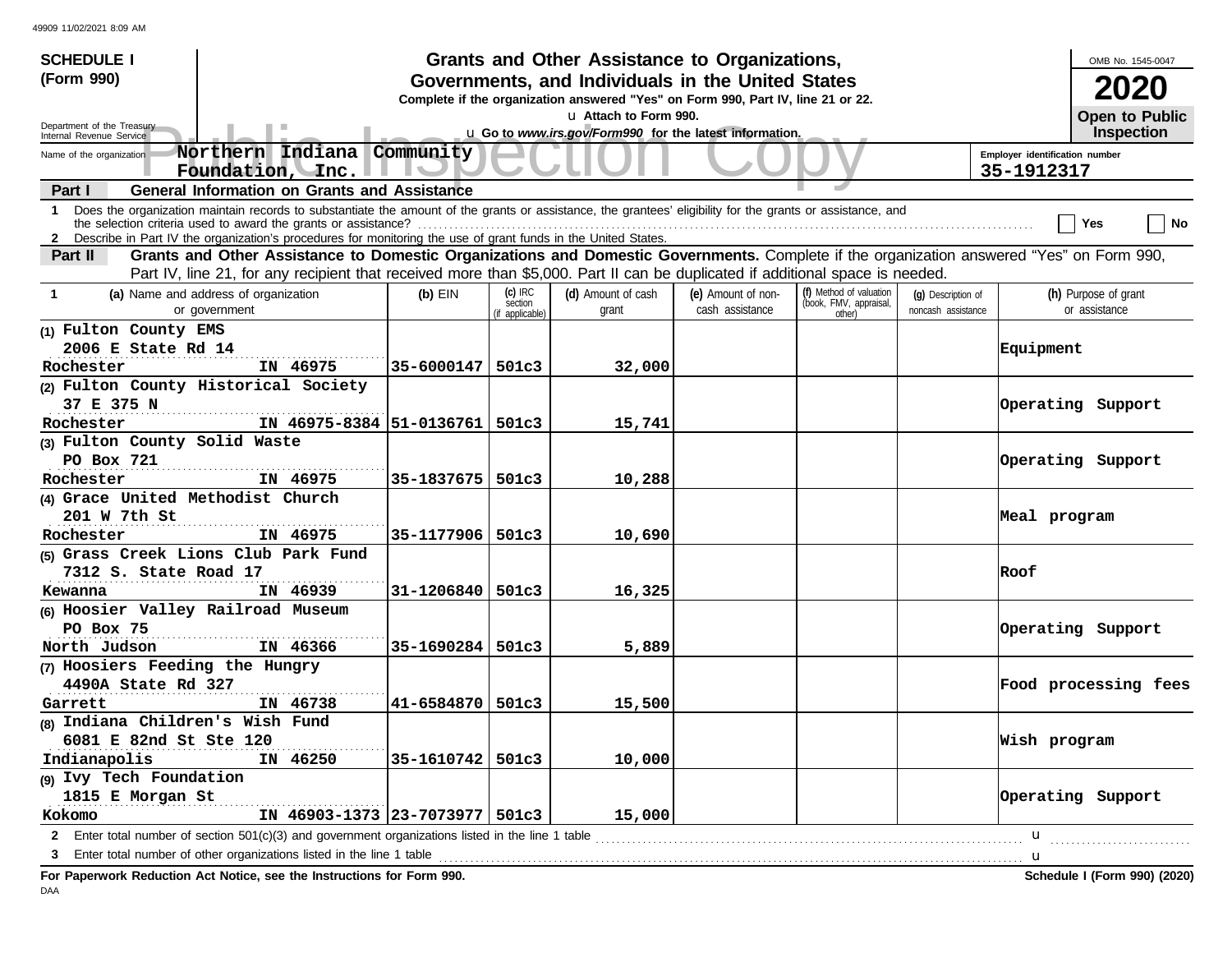| <b>SCHEDULE I</b>                                                                                                                                                                                                                                                                            |                       |                                         | Grants and Other Assistance to Organizations,                                                                                         |                                       |                                                             |                                          |                                              | OMB No. 1545-0047                     |  |  |
|----------------------------------------------------------------------------------------------------------------------------------------------------------------------------------------------------------------------------------------------------------------------------------------------|-----------------------|-----------------------------------------|---------------------------------------------------------------------------------------------------------------------------------------|---------------------------------------|-------------------------------------------------------------|------------------------------------------|----------------------------------------------|---------------------------------------|--|--|
| (Form 990)                                                                                                                                                                                                                                                                                   |                       |                                         | Governments, and Individuals in the United States<br>Complete if the organization answered "Yes" on Form 990, Part IV, line 21 or 22. |                                       |                                                             |                                          |                                              | 2020                                  |  |  |
|                                                                                                                                                                                                                                                                                              |                       |                                         | u Attach to Form 990.                                                                                                                 |                                       |                                                             |                                          |                                              | Open to Public                        |  |  |
| Department of the Treasury<br>Internal Revenue Service                                                                                                                                                                                                                                       |                       |                                         | u Go to www.irs.gov/Form990 for the latest information.                                                                               |                                       |                                                             |                                          |                                              | <b>Inspection</b>                     |  |  |
| Northern Indiana Community<br>Name of the organization<br>Foundation, Inc.                                                                                                                                                                                                                   |                       |                                         |                                                                                                                                       |                                       |                                                             |                                          | Employer identification number<br>35-1912317 |                                       |  |  |
| <b>General Information on Grants and Assistance</b><br>Part I                                                                                                                                                                                                                                |                       |                                         |                                                                                                                                       |                                       |                                                             |                                          |                                              |                                       |  |  |
| Does the organization maintain records to substantiate the amount of the grants or assistance, the grantees' eligibility for the grants or assistance, and<br>$\mathbf 1$<br>2 Describe in Part IV the organization's procedures for monitoring the use of grant funds in the United States. |                       |                                         |                                                                                                                                       |                                       |                                                             |                                          |                                              | No<br>Yes                             |  |  |
| <b>Part II</b>                                                                                                                                                                                                                                                                               |                       |                                         |                                                                                                                                       |                                       |                                                             |                                          |                                              |                                       |  |  |
| Grants and Other Assistance to Domestic Organizations and Domestic Governments. Complete if the organization answered "Yes" on Form 990,<br>Part IV, line 21, for any recipient that received more than \$5,000. Part II can be duplicated if additional space is needed.                    |                       |                                         |                                                                                                                                       |                                       |                                                             |                                          |                                              |                                       |  |  |
| (a) Name and address of organization<br>$\mathbf{1}$<br>or government                                                                                                                                                                                                                        | $(b)$ EIN             | $(c)$ IRC<br>section<br>(if applicable) | (d) Amount of cash<br>grant                                                                                                           | (e) Amount of non-<br>cash assistance | (f) Method of valuation<br>(book, FMV, appraisal,<br>other) | (q) Description of<br>noncash assistance |                                              | (h) Purpose of grant<br>or assistance |  |  |
| (1) Koontz Lake Oregon Twp Fire Dept                                                                                                                                                                                                                                                         |                       |                                         |                                                                                                                                       |                                       |                                                             |                                          |                                              |                                       |  |  |
| 7784 N Hwy 23                                                                                                                                                                                                                                                                                |                       |                                         |                                                                                                                                       |                                       |                                                             |                                          |                                              | Construction project                  |  |  |
| Walkerton<br>IN 46574                                                                                                                                                                                                                                                                        | 86-1649544   501c3    |                                         | 25,000                                                                                                                                |                                       |                                                             |                                          |                                              |                                       |  |  |
| (2) Lake Manitou Association                                                                                                                                                                                                                                                                 |                       |                                         |                                                                                                                                       |                                       |                                                             |                                          |                                              |                                       |  |  |
| PO Box 376                                                                                                                                                                                                                                                                                   |                       |                                         |                                                                                                                                       |                                       |                                                             |                                          |                                              | Aquatic control/map                   |  |  |
| IN 46975<br>Rochester                                                                                                                                                                                                                                                                        | $ 23 - 7074534 501c3$ |                                         | 15,700                                                                                                                                |                                       |                                                             |                                          |                                              |                                       |  |  |
| (3) Main Street United Methodist Church                                                                                                                                                                                                                                                      |                       |                                         |                                                                                                                                       |                                       |                                                             |                                          |                                              |                                       |  |  |
| 81 W Main St                                                                                                                                                                                                                                                                                 |                       |                                         |                                                                                                                                       |                                       |                                                             |                                          |                                              | Operating Support                     |  |  |
| IN 46970<br>Peru                                                                                                                                                                                                                                                                             | 35-0988614 501c3      |                                         | 25,082                                                                                                                                |                                       |                                                             |                                          |                                              |                                       |  |  |
| (4) Manchester University Financial Aid                                                                                                                                                                                                                                                      |                       |                                         |                                                                                                                                       |                                       |                                                             |                                          |                                              |                                       |  |  |
| PO Box 365                                                                                                                                                                                                                                                                                   |                       |                                         |                                                                                                                                       |                                       |                                                             |                                          | Scholarships                                 |                                       |  |  |
| North Manchester<br><b>IN 46962</b>                                                                                                                                                                                                                                                          | 35-0868127   501c3    |                                         | 6,197                                                                                                                                 |                                       |                                                             |                                          |                                              |                                       |  |  |
| (5) Marshall-Starke Development Center                                                                                                                                                                                                                                                       |                       |                                         |                                                                                                                                       |                                       |                                                             |                                          |                                              |                                       |  |  |
| 1901 Pidco Dr                                                                                                                                                                                                                                                                                |                       |                                         |                                                                                                                                       |                                       |                                                             |                                          |                                              | Utility Assistance                    |  |  |
| Plymouth                                                                                                                                                                                                                                                                                     | 35-1118481   501c3    |                                         | 11,525                                                                                                                                |                                       |                                                             |                                          |                                              |                                       |  |  |
| (6) Matthew's Market                                                                                                                                                                                                                                                                         |                       |                                         |                                                                                                                                       |                                       |                                                             |                                          |                                              |                                       |  |  |
| 100 W Third St                                                                                                                                                                                                                                                                               |                       |                                         |                                                                                                                                       |                                       |                                                             |                                          |                                              | Operating support                     |  |  |
| IN 46975<br>Rochester                                                                                                                                                                                                                                                                        | 27-1002516   501c3    |                                         | 10,875                                                                                                                                |                                       |                                                             |                                          |                                              |                                       |  |  |
| (7) Miami County Amateur Radio Club                                                                                                                                                                                                                                                          |                       |                                         |                                                                                                                                       |                                       |                                                             |                                          |                                              |                                       |  |  |
| PO Box 903                                                                                                                                                                                                                                                                                   |                       |                                         |                                                                                                                                       |                                       |                                                             |                                          | Comm network                                 |                                       |  |  |
| IN 46970<br>Peru                                                                                                                                                                                                                                                                             | 81-4954331   501c3    |                                         | 6,266                                                                                                                                 |                                       |                                                             |                                          |                                              |                                       |  |  |
| (8) Miami County Helping Hands                                                                                                                                                                                                                                                               |                       |                                         |                                                                                                                                       |                                       |                                                             |                                          |                                              |                                       |  |  |
| 176 N Broadway                                                                                                                                                                                                                                                                               |                       |                                         |                                                                                                                                       |                                       |                                                             |                                          |                                              | Operating Support                     |  |  |
| IN 46970<br>Peru                                                                                                                                                                                                                                                                             | 35-2138549   501c3    |                                         | 30,978                                                                                                                                |                                       |                                                             |                                          |                                              |                                       |  |  |
| (9) Miami County Historical Society                                                                                                                                                                                                                                                          |                       |                                         |                                                                                                                                       |                                       |                                                             |                                          |                                              |                                       |  |  |
| 51 W Broadway                                                                                                                                                                                                                                                                                |                       |                                         |                                                                                                                                       |                                       |                                                             |                                          |                                              | Operating Support                     |  |  |
| IN 46970-2237 31-1068757 501c3<br>Peru                                                                                                                                                                                                                                                       |                       |                                         | 46,699                                                                                                                                |                                       |                                                             |                                          |                                              |                                       |  |  |
| 2 Enter total number of section 501(c)(3) and government organizations listed in the line 1 table                                                                                                                                                                                            |                       |                                         |                                                                                                                                       |                                       |                                                             |                                          | $\mathbf{u}$                                 |                                       |  |  |
| 3                                                                                                                                                                                                                                                                                            |                       |                                         |                                                                                                                                       |                                       |                                                             |                                          | $\mathbf u$                                  |                                       |  |  |
| For Paperwork Reduction Act Notice, see the Instructions for Form 990.                                                                                                                                                                                                                       |                       |                                         |                                                                                                                                       |                                       |                                                             |                                          |                                              | Schedule I (Form 990) (2020)          |  |  |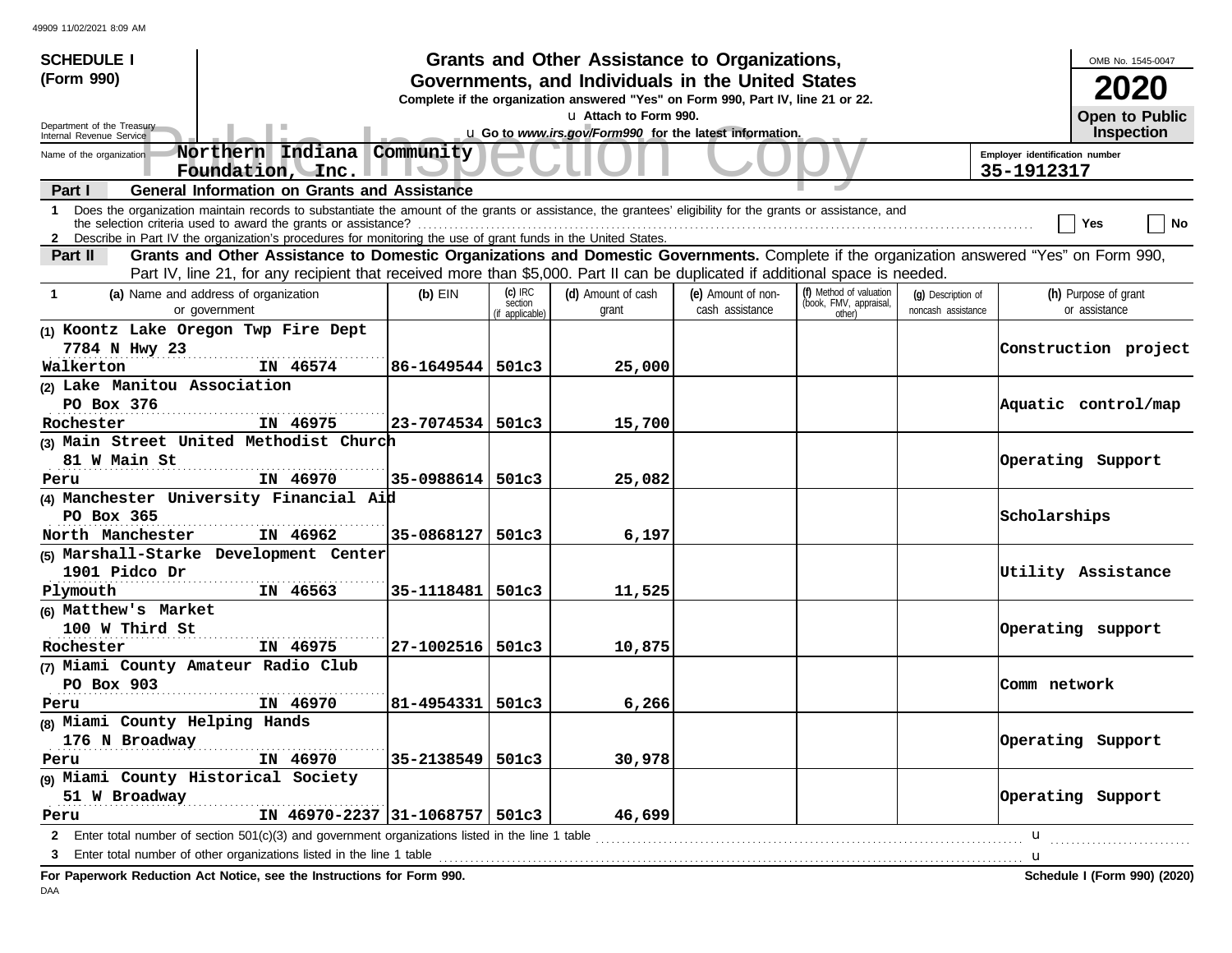| <b>SCHEDULE I</b>                                                                                                                                                                                                                                           |                      |                      | Grants and Other Assistance to Organizations,                                                                                         |                                       |                                                   |                                          |                                              | OMB No. 1545-0047                     |  |  |  |
|-------------------------------------------------------------------------------------------------------------------------------------------------------------------------------------------------------------------------------------------------------------|----------------------|----------------------|---------------------------------------------------------------------------------------------------------------------------------------|---------------------------------------|---------------------------------------------------|------------------------------------------|----------------------------------------------|---------------------------------------|--|--|--|
| (Form 990)                                                                                                                                                                                                                                                  |                      |                      | Governments, and Individuals in the United States<br>Complete if the organization answered "Yes" on Form 990, Part IV, line 21 or 22. |                                       |                                                   |                                          |                                              | 2020                                  |  |  |  |
|                                                                                                                                                                                                                                                             |                      |                      | u Attach to Form 990.                                                                                                                 |                                       |                                                   |                                          |                                              | Open to Public                        |  |  |  |
| Department of the Treasury<br>Internal Revenue Service                                                                                                                                                                                                      |                      |                      | u Go to www.irs.gov/Form990 for the latest information.                                                                               |                                       |                                                   |                                          |                                              | Inspection                            |  |  |  |
| Northern Indiana Community<br>Name of the organization<br>Foundation, Inc.                                                                                                                                                                                  |                      |                      |                                                                                                                                       |                                       |                                                   |                                          | Employer identification number<br>35-1912317 |                                       |  |  |  |
| <b>General Information on Grants and Assistance</b><br>Part I                                                                                                                                                                                               |                      |                      |                                                                                                                                       |                                       |                                                   |                                          |                                              |                                       |  |  |  |
| Does the organization maintain records to substantiate the amount of the grants or assistance, the grantees' eligibility for the grants or assistance, and<br>$\mathbf 1$<br>the selection criteria used to award the grants or assistance?                 |                      |                      |                                                                                                                                       |                                       |                                                   |                                          |                                              | ∣ No<br>Yes                           |  |  |  |
| 2 Describe in Part IV the organization's procedures for monitoring the use of grant funds in the United States.<br>Grants and Other Assistance to Domestic Organizations and Domestic Governments. Complete if the organization answered "Yes" on Form 990, |                      |                      |                                                                                                                                       |                                       |                                                   |                                          |                                              |                                       |  |  |  |
| Part II<br>Part IV, line 21, for any recipient that received more than \$5,000. Part II can be duplicated if additional space is needed.                                                                                                                    |                      |                      |                                                                                                                                       |                                       |                                                   |                                          |                                              |                                       |  |  |  |
| (a) Name and address of organization<br>$\mathbf{1}$<br>or government                                                                                                                                                                                       | $(b)$ EIN            | $(c)$ IRC<br>section | (d) Amount of cash<br>grant                                                                                                           | (e) Amount of non-<br>cash assistance | (f) Method of valuation<br>(book, FMV, appraisal, | (q) Description of<br>noncash assistance |                                              | (h) Purpose of grant<br>or assistance |  |  |  |
| (1) Miami County YMCA                                                                                                                                                                                                                                       |                      | (if applicable)      |                                                                                                                                       |                                       | other)                                            |                                          |                                              |                                       |  |  |  |
| 34 E 6th St                                                                                                                                                                                                                                                 |                      |                      |                                                                                                                                       |                                       |                                                   |                                          |                                              | Operating Support                     |  |  |  |
| IN 46970<br>Peru                                                                                                                                                                                                                                            | $35 - 0893512$ 501c3 |                      | 61,140                                                                                                                                |                                       |                                                   |                                          |                                              |                                       |  |  |  |
| (2) NJSP Community Schools                                                                                                                                                                                                                                  |                      |                      |                                                                                                                                       |                                       |                                                   |                                          |                                              |                                       |  |  |  |
| 1 Bluejay Dr                                                                                                                                                                                                                                                |                      |                      |                                                                                                                                       |                                       |                                                   |                                          |                                              | Educational Programs                  |  |  |  |
| North Judson<br>IN 46366                                                                                                                                                                                                                                    | 35-1098261   501c3   |                      | 13,397                                                                                                                                |                                       |                                                   |                                          |                                              |                                       |  |  |  |
| (3) North Judson - Wayne Township                                                                                                                                                                                                                           |                      |                      |                                                                                                                                       |                                       |                                                   |                                          |                                              |                                       |  |  |  |
| 208 Keller Ave                                                                                                                                                                                                                                              |                      |                      |                                                                                                                                       |                                       |                                                   |                                          |                                              | Operating Support                     |  |  |  |
| North Judson<br>IN 46366                                                                                                                                                                                                                                    | 35-1070801   501c3   |                      | 7,468                                                                                                                                 |                                       |                                                   |                                          |                                              |                                       |  |  |  |
| (4) North Judson Society of St Vincent                                                                                                                                                                                                                      |                      |                      |                                                                                                                                       |                                       |                                                   |                                          |                                              |                                       |  |  |  |
| 303 Keller Ave                                                                                                                                                                                                                                              |                      |                      |                                                                                                                                       |                                       |                                                   |                                          | Oper Support                                 |                                       |  |  |  |
| North Judson<br>IN 46366                                                                                                                                                                                                                                    | 35-1570270   501c3   |                      | 7,167                                                                                                                                 |                                       |                                                   |                                          |                                              |                                       |  |  |  |
| (5) North Judson United Methodist                                                                                                                                                                                                                           |                      |                      |                                                                                                                                       |                                       |                                                   |                                          |                                              |                                       |  |  |  |
| 210 W Central Ave                                                                                                                                                                                                                                           |                      |                      |                                                                                                                                       |                                       |                                                   |                                          | Program support                              |                                       |  |  |  |
| North Judson<br>IN 46366                                                                                                                                                                                                                                    | 35-0996114   501c3   |                      | 46,568                                                                                                                                |                                       |                                                   |                                          |                                              |                                       |  |  |  |
| (6) North Judson Volunteer Fire Dept                                                                                                                                                                                                                        |                      |                      |                                                                                                                                       |                                       |                                                   |                                          |                                              |                                       |  |  |  |
| 306 Jones St                                                                                                                                                                                                                                                |                      |                      |                                                                                                                                       |                                       |                                                   |                                          | <b>LUCAS device</b>                          |                                       |  |  |  |
| North Judson<br>IN 46366                                                                                                                                                                                                                                    | 35-6001142 GOV       |                      | 17,350                                                                                                                                |                                       |                                                   |                                          |                                              |                                       |  |  |  |
| (7) Ole Olsen Memorial Theatre, Inc.                                                                                                                                                                                                                        |                      |                      |                                                                                                                                       |                                       |                                                   |                                          |                                              |                                       |  |  |  |
| 154 S Broadway                                                                                                                                                                                                                                              |                      |                      |                                                                                                                                       |                                       |                                                   |                                          |                                              | Operating Support                     |  |  |  |
| IN 46970<br>Peru                                                                                                                                                                                                                                            | 31-0889238   501c3   |                      | 12,872                                                                                                                                |                                       |                                                   |                                          |                                              |                                       |  |  |  |
| (8) Oregon Davis Elementary School                                                                                                                                                                                                                          |                      |                      |                                                                                                                                       |                                       |                                                   |                                          |                                              |                                       |  |  |  |
| 5860 N 750 E                                                                                                                                                                                                                                                |                      |                      |                                                                                                                                       |                                       |                                                   |                                          |                                              | Preschool Support                     |  |  |  |
| Hamlet<br>IN 46532                                                                                                                                                                                                                                          |                      | GOV                  | 5,079                                                                                                                                 |                                       |                                                   |                                          |                                              |                                       |  |  |  |
| (9) Parkview United Methodist Church                                                                                                                                                                                                                        |                      |                      |                                                                                                                                       |                                       |                                                   |                                          | Operating Support                            |                                       |  |  |  |
| 1785 S State Rd 19<br>IN 46970                                                                                                                                                                                                                              |                      |                      |                                                                                                                                       |                                       |                                                   |                                          |                                              |                                       |  |  |  |
| Peru                                                                                                                                                                                                                                                        | $35 - 1288241$ 501c3 |                      | 7,367                                                                                                                                 |                                       |                                                   |                                          |                                              |                                       |  |  |  |
| 2 Enter total number of section 501(c)(3) and government organizations listed in the line 1 table [1] content to the section 501(c)(3) and government organizations listed in the line 1 table [1] content to response the sec                              |                      |                      |                                                                                                                                       |                                       |                                                   |                                          | $\mathbf{u}$                                 |                                       |  |  |  |
| 3                                                                                                                                                                                                                                                           |                      |                      |                                                                                                                                       |                                       |                                                   |                                          | . <b>. u</b>                                 |                                       |  |  |  |
| For Paperwork Reduction Act Notice, see the Instructions for Form 990.                                                                                                                                                                                      |                      |                      |                                                                                                                                       |                                       |                                                   |                                          |                                              | Schedule I (Form 990) (2020)          |  |  |  |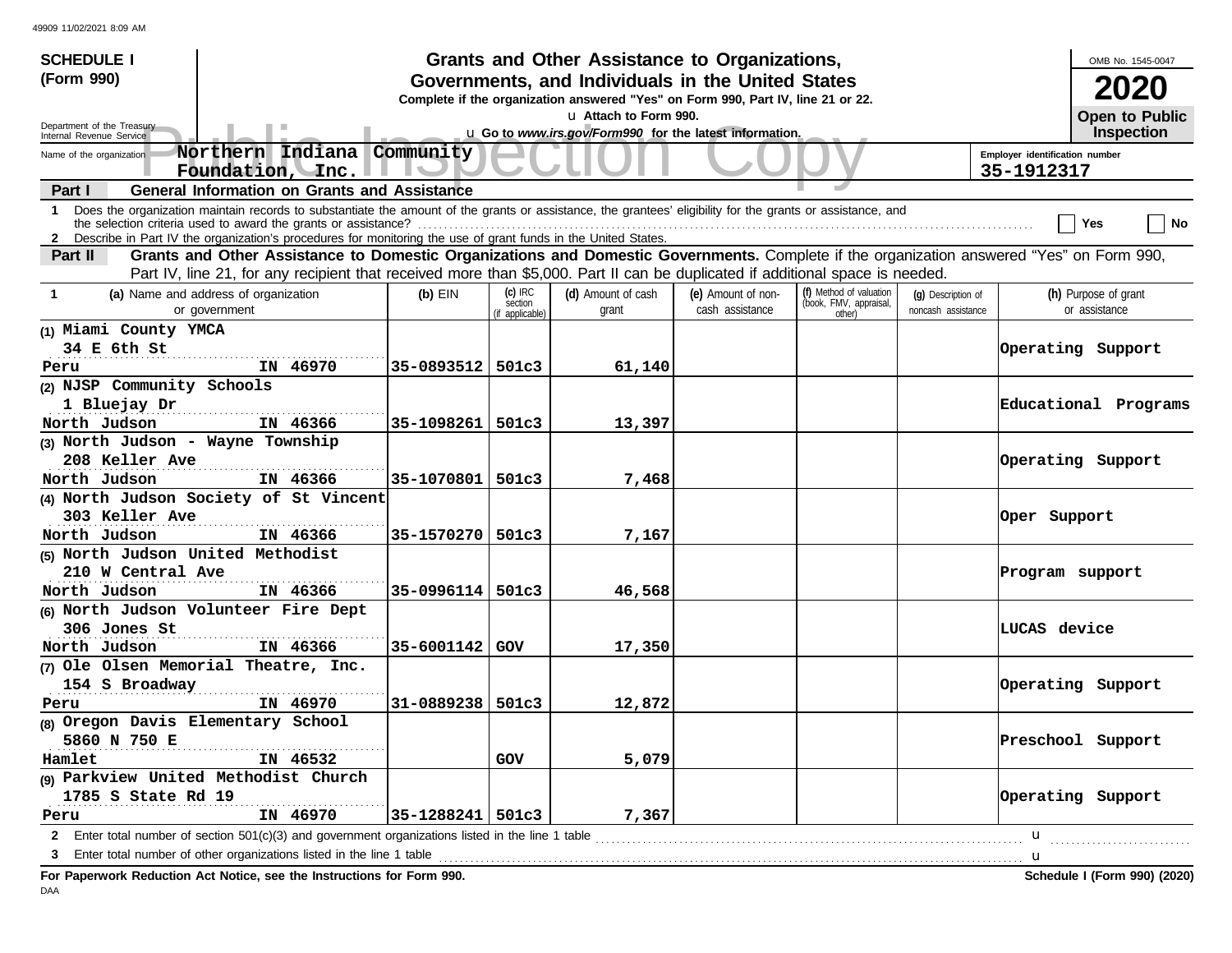| <b>SCHEDULE I</b>                                                                                                                                                                                                                                                         |                      |                                         | Grants and Other Assistance to Organizations,                                                                                         |                                       |                                                             |                                          |                                              | OMB No. 1545-0047                     |  |  |
|---------------------------------------------------------------------------------------------------------------------------------------------------------------------------------------------------------------------------------------------------------------------------|----------------------|-----------------------------------------|---------------------------------------------------------------------------------------------------------------------------------------|---------------------------------------|-------------------------------------------------------------|------------------------------------------|----------------------------------------------|---------------------------------------|--|--|
| (Form 990)                                                                                                                                                                                                                                                                |                      |                                         | Governments, and Individuals in the United States<br>Complete if the organization answered "Yes" on Form 990, Part IV, line 21 or 22. |                                       |                                                             |                                          |                                              | <b>2020</b>                           |  |  |
|                                                                                                                                                                                                                                                                           |                      |                                         | La Attach to Form 990.                                                                                                                |                                       |                                                             |                                          |                                              | Open to Public                        |  |  |
| Department of the Treasury<br>Internal Revenue Service                                                                                                                                                                                                                    |                      |                                         | u Go to www.irs.gov/Form990 for the latest information.                                                                               |                                       |                                                             |                                          |                                              | <b>Inspection</b>                     |  |  |
| Northern Indiana Community<br>Name of the organization<br>Foundation, Inc.                                                                                                                                                                                                |                      |                                         |                                                                                                                                       |                                       |                                                             |                                          | Employer identification number<br>35-1912317 |                                       |  |  |
| <b>General Information on Grants and Assistance</b><br>Part I                                                                                                                                                                                                             |                      |                                         |                                                                                                                                       |                                       |                                                             |                                          |                                              |                                       |  |  |
| Does the organization maintain records to substantiate the amount of the grants or assistance, the grantees' eligibility for the grants or assistance, and<br>$\mathbf{1}$                                                                                                |                      |                                         |                                                                                                                                       |                                       |                                                             |                                          |                                              | ∣ No<br>Yes                           |  |  |
| 2 Describe in Part IV the organization's procedures for monitoring the use of grant funds in the United States.<br>Part II                                                                                                                                                |                      |                                         |                                                                                                                                       |                                       |                                                             |                                          |                                              |                                       |  |  |
| Grants and Other Assistance to Domestic Organizations and Domestic Governments. Complete if the organization answered "Yes" on Form 990,<br>Part IV, line 21, for any recipient that received more than \$5,000. Part II can be duplicated if additional space is needed. |                      |                                         |                                                                                                                                       |                                       |                                                             |                                          |                                              |                                       |  |  |
| (a) Name and address of organization<br>$\mathbf{1}$<br>or government                                                                                                                                                                                                     | $(b)$ EIN            | $(c)$ IRC<br>section<br>(if applicable) | (d) Amount of cash<br>grant                                                                                                           | (e) Amount of non-<br>cash assistance | (f) Method of valuation<br>(book, FMV, appraisal,<br>other) | (q) Description of<br>noncash assistance |                                              | (h) Purpose of grant<br>or assistance |  |  |
| (1) Peru Public Library                                                                                                                                                                                                                                                   |                      |                                         |                                                                                                                                       |                                       |                                                             |                                          |                                              |                                       |  |  |
| 102 E Main St                                                                                                                                                                                                                                                             |                      |                                         |                                                                                                                                       |                                       |                                                             |                                          | Support/books                                |                                       |  |  |
| IN 46970<br>Peru                                                                                                                                                                                                                                                          | 35-1098066   501c3   |                                         | 7,073                                                                                                                                 |                                       |                                                             |                                          |                                              |                                       |  |  |
| (2) Pike Memorial Park Trustees                                                                                                                                                                                                                                           |                      |                                         |                                                                                                                                       |                                       |                                                             |                                          |                                              |                                       |  |  |
| PO Box 356                                                                                                                                                                                                                                                                |                      |                                         |                                                                                                                                       |                                       |                                                             |                                          | Operating Support                            |                                       |  |  |
| IN 46910<br>Akron                                                                                                                                                                                                                                                         | 35-2048554   501c3   |                                         | 5,833                                                                                                                                 |                                       |                                                             |                                          |                                              |                                       |  |  |
| (3) Purdue Christian Campus House                                                                                                                                                                                                                                         |                      |                                         |                                                                                                                                       |                                       |                                                             |                                          |                                              |                                       |  |  |
| 1000 W State St.                                                                                                                                                                                                                                                          |                      |                                         |                                                                                                                                       |                                       |                                                             |                                          |                                              | Operating Support                     |  |  |
| IN 47906<br>West Lafayette                                                                                                                                                                                                                                                | $27 - 7126799$ 501c3 |                                         | 7,283                                                                                                                                 |                                       |                                                             |                                          |                                              |                                       |  |  |
| (4) Rochester Community School                                                                                                                                                                                                                                            |                      |                                         |                                                                                                                                       |                                       |                                                             |                                          |                                              |                                       |  |  |
| PO Box 108                                                                                                                                                                                                                                                                |                      |                                         |                                                                                                                                       |                                       |                                                             |                                          |                                              | Educational Programs                  |  |  |
| Rochester<br>IN 46975                                                                                                                                                                                                                                                     | 35-6002789   501c3   |                                         | 107,316                                                                                                                               |                                       |                                                             |                                          |                                              |                                       |  |  |
| (5) Rochester High School                                                                                                                                                                                                                                                 |                      |                                         |                                                                                                                                       |                                       |                                                             |                                          |                                              |                                       |  |  |
| PO Box 108                                                                                                                                                                                                                                                                |                      |                                         |                                                                                                                                       |                                       |                                                             |                                          |                                              | Educational Programs                  |  |  |
| IN 46975<br>Rochester                                                                                                                                                                                                                                                     | 35-6002789   501c3   |                                         | 8,000                                                                                                                                 |                                       |                                                             |                                          |                                              |                                       |  |  |
| (6) Salvation Army-Miami County                                                                                                                                                                                                                                           |                      |                                         |                                                                                                                                       |                                       |                                                             |                                          |                                              |                                       |  |  |
| 5550 Praire Stone Parkway                                                                                                                                                                                                                                                 |                      |                                         |                                                                                                                                       |                                       |                                                             |                                          |                                              | Operating Support                     |  |  |
| Hoffman Estates<br>IL 60192                                                                                                                                                                                                                                               | $36 - 2167910$ 501c3 |                                         | 15,372                                                                                                                                |                                       |                                                             |                                          |                                              |                                       |  |  |
| (7) St. Charles Borromeo Catholic                                                                                                                                                                                                                                         |                      |                                         |                                                                                                                                       |                                       |                                                             |                                          |                                              |                                       |  |  |
| 58 W 5th St                                                                                                                                                                                                                                                               |                      |                                         |                                                                                                                                       |                                       |                                                             |                                          |                                              | Operations/Schol.                     |  |  |
| IN 46970<br>Peru                                                                                                                                                                                                                                                          | 35-0992125           |                                         | 36,143                                                                                                                                |                                       |                                                             |                                          |                                              |                                       |  |  |
| (8) St. Peter Lutheran School                                                                                                                                                                                                                                             |                      |                                         |                                                                                                                                       |                                       |                                                             |                                          |                                              |                                       |  |  |
| 810 W Talmer Ave                                                                                                                                                                                                                                                          |                      |                                         |                                                                                                                                       |                                       |                                                             |                                          |                                              | Preschool Support                     |  |  |
| North Judson<br>IN 46366                                                                                                                                                                                                                                                  |                      |                                         | 14,172                                                                                                                                |                                       |                                                             |                                          |                                              |                                       |  |  |
| (9) Starke County Emergency Mangagement<br>PO Box 353                                                                                                                                                                                                                     |                      |                                         |                                                                                                                                       |                                       |                                                             |                                          | Stretchers                                   |                                       |  |  |
| IN 46534                                                                                                                                                                                                                                                                  |                      |                                         |                                                                                                                                       |                                       |                                                             |                                          |                                              |                                       |  |  |
| Knox                                                                                                                                                                                                                                                                      | $35 - 6000198$ GOV   |                                         | 17,500                                                                                                                                |                                       |                                                             |                                          |                                              |                                       |  |  |
| Enter total number of section $501(c)(3)$ and government organizations listed in the line 1 table<br>$\mathbf{2}$                                                                                                                                                         |                      |                                         |                                                                                                                                       |                                       |                                                             |                                          | u                                            |                                       |  |  |
| 3                                                                                                                                                                                                                                                                         |                      |                                         |                                                                                                                                       |                                       |                                                             |                                          | . <b>. u</b>                                 |                                       |  |  |
| For Paperwork Reduction Act Notice, see the Instructions for Form 990.                                                                                                                                                                                                    |                      |                                         |                                                                                                                                       |                                       |                                                             |                                          |                                              | Schedule I (Form 990) (2020)          |  |  |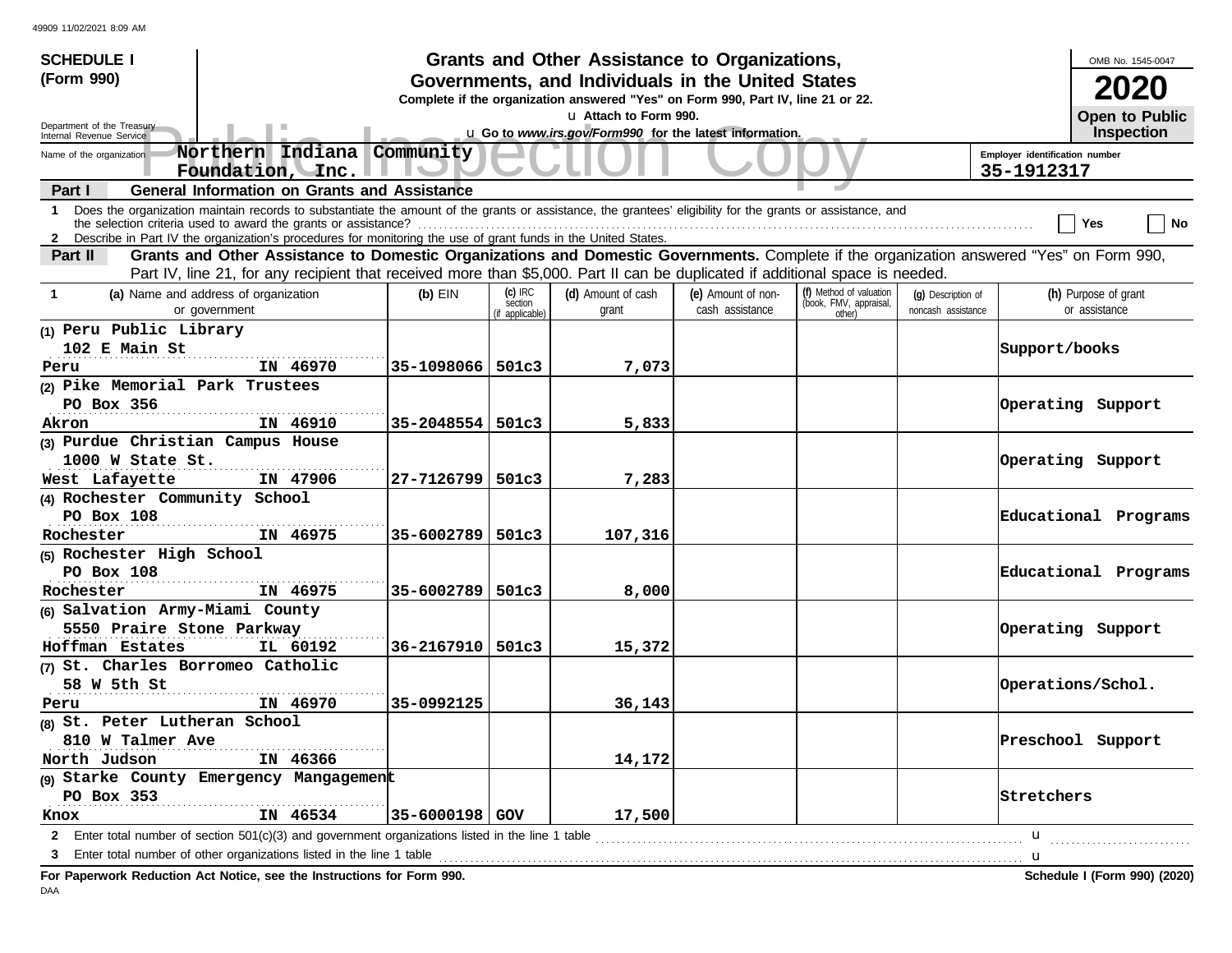| <b>SCHEDULE I</b>                                                                                                                                                                                                                                                                                                                                               |                      |                                         | Grants and Other Assistance to Organizations,                                                                                         |                                       |                                                             |                                          |               | OMB No. 1545-0047                     |
|-----------------------------------------------------------------------------------------------------------------------------------------------------------------------------------------------------------------------------------------------------------------------------------------------------------------------------------------------------------------|----------------------|-----------------------------------------|---------------------------------------------------------------------------------------------------------------------------------------|---------------------------------------|-------------------------------------------------------------|------------------------------------------|---------------|---------------------------------------|
| (Form 990)                                                                                                                                                                                                                                                                                                                                                      |                      |                                         | Governments, and Individuals in the United States<br>Complete if the organization answered "Yes" on Form 990, Part IV, line 21 or 22. |                                       |                                                             |                                          |               | 2020                                  |
|                                                                                                                                                                                                                                                                                                                                                                 |                      |                                         | La Attach to Form 990.                                                                                                                |                                       |                                                             |                                          |               | Open to Public                        |
| Department of the Treasury<br>Internal Revenue Service                                                                                                                                                                                                                                                                                                          |                      |                                         | u Go to www.irs.gov/Form990 for the latest information.                                                                               |                                       |                                                             |                                          |               | Inspection                            |
| Northern Indiana Community<br>Name of the organization<br>Foundation, Inc.                                                                                                                                                                                                                                                                                      |                      | 35-1912317                              | Employer identification number                                                                                                        |                                       |                                                             |                                          |               |                                       |
| <b>General Information on Grants and Assistance</b><br>Part I                                                                                                                                                                                                                                                                                                   |                      |                                         |                                                                                                                                       |                                       |                                                             |                                          |               |                                       |
| Does the organization maintain records to substantiate the amount of the grants or assistance, the grantees' eligibility for the grants or assistance, and<br>$\mathbf{1}$<br>the selection criteria used to award the grants or assistance?<br>2 Describe in Part IV the organization's procedures for monitoring the use of grant funds in the United States. |                      |                                         |                                                                                                                                       |                                       |                                                             |                                          |               | ∣ No<br>Yes                           |
| Grants and Other Assistance to Domestic Organizations and Domestic Governments. Complete if the organization answered "Yes" on Form 990,<br>Part II                                                                                                                                                                                                             |                      |                                         |                                                                                                                                       |                                       |                                                             |                                          |               |                                       |
| Part IV, line 21, for any recipient that received more than \$5,000. Part II can be duplicated if additional space is needed.                                                                                                                                                                                                                                   |                      |                                         |                                                                                                                                       |                                       |                                                             |                                          |               |                                       |
| (a) Name and address of organization<br>$\mathbf{1}$<br>or government                                                                                                                                                                                                                                                                                           | $(b)$ EIN            | $(c)$ IRC<br>section<br>(if applicable) | (d) Amount of cash<br>grant                                                                                                           | (e) Amount of non-<br>cash assistance | (f) Method of valuation<br>(book, FMV, appraisal,<br>other) | (q) Description of<br>noncash assistance |               | (h) Purpose of grant<br>or assistance |
| (1) Starke County Historical Society                                                                                                                                                                                                                                                                                                                            |                      |                                         |                                                                                                                                       |                                       |                                                             |                                          |               |                                       |
| 401 S Main St                                                                                                                                                                                                                                                                                                                                                   |                      |                                         |                                                                                                                                       |                                       |                                                             |                                          |               | Capital Campaign                      |
| IN 46534<br>Knox                                                                                                                                                                                                                                                                                                                                                | 34-1435788   501c3   |                                         | 21,815                                                                                                                                |                                       |                                                             |                                          |               |                                       |
| (2) Starke County Humane Society                                                                                                                                                                                                                                                                                                                                |                      |                                         |                                                                                                                                       |                                       |                                                             |                                          |               |                                       |
| 0104 W State Rd 10                                                                                                                                                                                                                                                                                                                                              |                      |                                         |                                                                                                                                       |                                       |                                                             |                                          |               | Operating Support                     |
| North Judson<br>IN 46366                                                                                                                                                                                                                                                                                                                                        | $35 - 1504717$ 501c3 |                                         | 13,481                                                                                                                                |                                       |                                                             |                                          |               |                                       |
| (3) Starke County Park Board                                                                                                                                                                                                                                                                                                                                    |                      |                                         |                                                                                                                                       |                                       |                                                             |                                          |               |                                       |
| 53 E Mound St                                                                                                                                                                                                                                                                                                                                                   |                      |                                         |                                                                                                                                       |                                       |                                                             |                                          |               | Veterans Memorial                     |
| IN 46534<br>Know                                                                                                                                                                                                                                                                                                                                                | $35 - 6000198$ GOV   |                                         | 28,500                                                                                                                                |                                       |                                                             |                                          |               |                                       |
| (4) Starke County Scholarship Found.                                                                                                                                                                                                                                                                                                                            |                      |                                         |                                                                                                                                       |                                       |                                                             |                                          |               |                                       |
| 2480 S 350 E                                                                                                                                                                                                                                                                                                                                                    |                      |                                         |                                                                                                                                       |                                       |                                                             |                                          |               | Operating Support                     |
| IN 46534<br>Knox                                                                                                                                                                                                                                                                                                                                                | 35-2030996   501c3   |                                         | 11,336                                                                                                                                |                                       |                                                             |                                          |               |                                       |
| (5) The Starke County Youth Club, Inc                                                                                                                                                                                                                                                                                                                           |                      |                                         |                                                                                                                                       |                                       |                                                             |                                          |               |                                       |
| PO Box $442$                                                                                                                                                                                                                                                                                                                                                    |                      |                                         |                                                                                                                                       |                                       |                                                             |                                          |               | Operating Support                     |
| IN 46534<br>Knox                                                                                                                                                                                                                                                                                                                                                | 35-2108731   501c3   |                                         | 17,529                                                                                                                                |                                       |                                                             |                                          |               |                                       |
| (6) Times Theater, Inc                                                                                                                                                                                                                                                                                                                                          |                      |                                         |                                                                                                                                       |                                       |                                                             |                                          |               |                                       |
| PO Box 168                                                                                                                                                                                                                                                                                                                                                      |                      |                                         |                                                                                                                                       |                                       |                                                             |                                          |               | Operating Support                     |
| IN 46975<br>Rochester                                                                                                                                                                                                                                                                                                                                           | $81 - 2030311$ 501c3 |                                         | 31,350                                                                                                                                |                                       |                                                             |                                          |               |                                       |
| (7) Town of Akron                                                                                                                                                                                                                                                                                                                                               |                      |                                         |                                                                                                                                       |                                       |                                                             |                                          |               |                                       |
| 206 W Rochester St                                                                                                                                                                                                                                                                                                                                              |                      |                                         |                                                                                                                                       |                                       |                                                             |                                          |               | Hiking/biking trails                  |
| IN 46910<br>Akron                                                                                                                                                                                                                                                                                                                                               | 35-6000934 GOV       |                                         | 30,000                                                                                                                                |                                       |                                                             |                                          |               |                                       |
| (8) Toyz for Kidz                                                                                                                                                                                                                                                                                                                                               |                      |                                         |                                                                                                                                       |                                       |                                                             |                                          |               |                                       |
| 2380 S 450 E                                                                                                                                                                                                                                                                                                                                                    |                      |                                         |                                                                                                                                       |                                       |                                                             |                                          |               | Christmas program                     |
| IN 46534<br>Knox                                                                                                                                                                                                                                                                                                                                                | 84-3712201   50c3    |                                         | 14,464                                                                                                                                |                                       |                                                             |                                          |               |                                       |
| (9) United Ministries of Fulton County                                                                                                                                                                                                                                                                                                                          |                      |                                         |                                                                                                                                       |                                       |                                                             |                                          |               |                                       |
| PO Box 531                                                                                                                                                                                                                                                                                                                                                      |                      |                                         |                                                                                                                                       |                                       |                                                             |                                          | Support/COVID |                                       |
| Rochester<br>IN 46975                                                                                                                                                                                                                                                                                                                                           | 35-1301700   501c3   |                                         | 52,966                                                                                                                                |                                       |                                                             |                                          |               |                                       |
| Enter total number of section 501(c)(3) and government organizations listed in the line 1 table<br>$\mathbf{2}$                                                                                                                                                                                                                                                 |                      |                                         |                                                                                                                                       |                                       |                                                             |                                          | u             |                                       |
| 3                                                                                                                                                                                                                                                                                                                                                               |                      |                                         |                                                                                                                                       |                                       |                                                             |                                          | . <b>. u</b>  |                                       |
| For Paperwork Reduction Act Notice, see the Instructions for Form 990.                                                                                                                                                                                                                                                                                          |                      |                                         |                                                                                                                                       |                                       |                                                             |                                          |               | Schedule I (Form 990) (2020)          |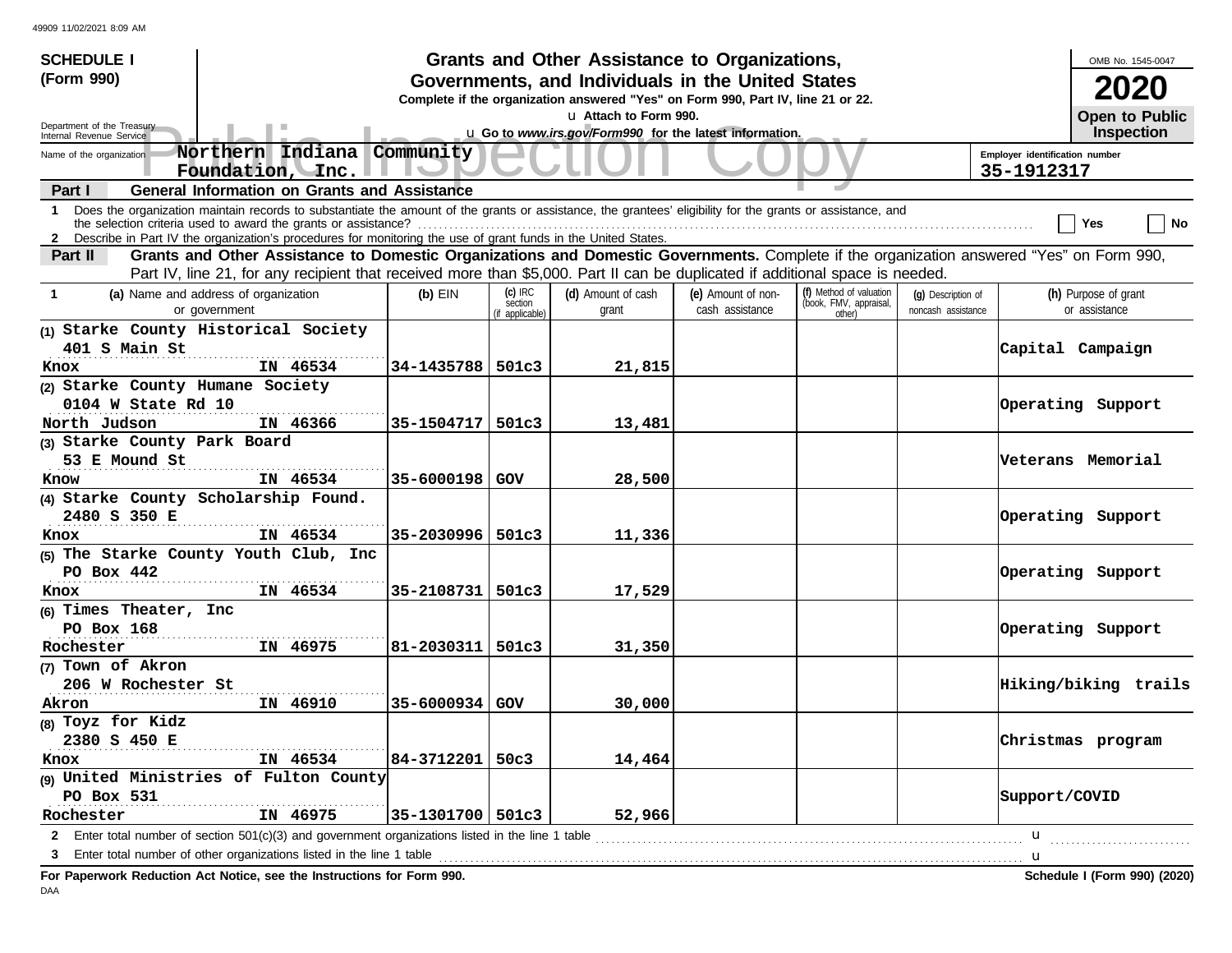| <b>SCHEDULE I</b>                                                                                                                                                                                                                                                                                                                                              |                      |                                         | Grants and Other Assistance to Organizations,                                                                                         |                                       |                                                             |                                          |                 | OMB No. 1545-0047                     |
|----------------------------------------------------------------------------------------------------------------------------------------------------------------------------------------------------------------------------------------------------------------------------------------------------------------------------------------------------------------|----------------------|-----------------------------------------|---------------------------------------------------------------------------------------------------------------------------------------|---------------------------------------|-------------------------------------------------------------|------------------------------------------|-----------------|---------------------------------------|
| (Form 990)                                                                                                                                                                                                                                                                                                                                                     |                      |                                         | Governments, and Individuals in the United States<br>Complete if the organization answered "Yes" on Form 990, Part IV, line 21 or 22. |                                       |                                                             |                                          |                 |                                       |
|                                                                                                                                                                                                                                                                                                                                                                |                      |                                         | u Attach to Form 990.                                                                                                                 |                                       |                                                             |                                          |                 | <b>Open to Public</b>                 |
| Department of the Treasury<br>Internal Revenue Service                                                                                                                                                                                                                                                                                                         |                      |                                         | u Go to www.irs.gov/Form990 for the latest information.                                                                               |                                       |                                                             |                                          |                 | Inspection                            |
| Northern Indiana Community<br>Name of the organization<br>Foundation, Inc.                                                                                                                                                                                                                                                                                     |                      |                                         | Employer identification number<br>35-1912317                                                                                          |                                       |                                                             |                                          |                 |                                       |
| <b>General Information on Grants and Assistance</b><br>Part I                                                                                                                                                                                                                                                                                                  |                      |                                         |                                                                                                                                       |                                       |                                                             |                                          |                 |                                       |
| Does the organization maintain records to substantiate the amount of the grants or assistance, the grantees' eligibility for the grants or assistance, and<br>$\mathbf 1$<br>the selection criteria used to award the grants or assistance?<br>2 Describe in Part IV the organization's procedures for monitoring the use of grant funds in the United States. |                      |                                         |                                                                                                                                       |                                       |                                                             |                                          |                 | ∣ No<br>Yes                           |
| Grants and Other Assistance to Domestic Organizations and Domestic Governments. Complete if the organization answered "Yes" on Form 990,<br>Part II                                                                                                                                                                                                            |                      |                                         |                                                                                                                                       |                                       |                                                             |                                          |                 |                                       |
| Part IV, line 21, for any recipient that received more than \$5,000. Part II can be duplicated if additional space is needed.                                                                                                                                                                                                                                  |                      |                                         |                                                                                                                                       |                                       |                                                             |                                          |                 |                                       |
| (a) Name and address of organization<br>$\mathbf{1}$<br>or government                                                                                                                                                                                                                                                                                          | $(b)$ EIN            | $(c)$ IRC<br>section<br>(if applicable) | (d) Amount of cash<br>grant                                                                                                           | (e) Amount of non-<br>cash assistance | (f) Method of valuation<br>(book, FMV, appraisal,<br>other) | (q) Description of<br>noncash assistance |                 | (h) Purpose of grant<br>or assistance |
| (1) United Way of Fulton County, Inc.<br>PO Box 583                                                                                                                                                                                                                                                                                                            |                      |                                         |                                                                                                                                       |                                       |                                                             |                                          |                 | Operating Support                     |
| Rochester<br>IN 46975                                                                                                                                                                                                                                                                                                                                          | $35 - 6247727$ 501c3 |                                         | 16,444                                                                                                                                |                                       |                                                             |                                          |                 |                                       |
| (2) United Way of Miami County, Inc                                                                                                                                                                                                                                                                                                                            |                      |                                         |                                                                                                                                       |                                       |                                                             |                                          |                 |                                       |
| 13 E Main St                                                                                                                                                                                                                                                                                                                                                   |                      |                                         |                                                                                                                                       |                                       |                                                             |                                          | Annual Campaign |                                       |
| IN 46970<br>Peru                                                                                                                                                                                                                                                                                                                                               | $35 - 6006704$ 501c3 |                                         | 10,322                                                                                                                                |                                       |                                                             |                                          |                 |                                       |
| (3) United Way of St. Joseph County                                                                                                                                                                                                                                                                                                                            |                      |                                         |                                                                                                                                       |                                       |                                                             |                                          |                 |                                       |
| 3517 E Jefferson Blvd                                                                                                                                                                                                                                                                                                                                          |                      |                                         |                                                                                                                                       |                                       |                                                             |                                          |                 | Community Center                      |
| South Bend<br>IN 46615                                                                                                                                                                                                                                                                                                                                         | 35-1063368   501c3   |                                         | 8,600                                                                                                                                 |                                       |                                                             |                                          |                 |                                       |
| (4) United We Stand Ministries                                                                                                                                                                                                                                                                                                                                 |                      |                                         |                                                                                                                                       |                                       |                                                             |                                          |                 |                                       |
| PO Box 173                                                                                                                                                                                                                                                                                                                                                     |                      |                                         |                                                                                                                                       |                                       |                                                             |                                          | <b>COVID</b>    |                                       |
| IN 46910<br>Akron                                                                                                                                                                                                                                                                                                                                              | $30 - 0291609$ 501c3 |                                         | 9,850                                                                                                                                 |                                       |                                                             |                                          |                 |                                       |
| (5) Woodlawn Foundation                                                                                                                                                                                                                                                                                                                                        |                      |                                         |                                                                                                                                       |                                       |                                                             |                                          |                 |                                       |
| 1400 E 9th St<br>IN 46975                                                                                                                                                                                                                                                                                                                                      | 27-1049823   501c3   |                                         |                                                                                                                                       |                                       |                                                             |                                          |                 | Operating Support                     |
| Rochester<br>(6) Woodlawn Hospital Foundation                                                                                                                                                                                                                                                                                                                  |                      |                                         | 5,661                                                                                                                                 |                                       |                                                             |                                          |                 |                                       |
| 1400 E 9th St                                                                                                                                                                                                                                                                                                                                                  |                      |                                         |                                                                                                                                       |                                       |                                                             |                                          | Ventilator      |                                       |
| IN 46975<br>Rochester                                                                                                                                                                                                                                                                                                                                          | 27-1049823   501c3   |                                         | 20,450                                                                                                                                |                                       |                                                             |                                          |                 |                                       |
| (7) WVPE Public Radio                                                                                                                                                                                                                                                                                                                                          |                      |                                         |                                                                                                                                       |                                       |                                                             |                                          |                 |                                       |
| 2424 California Rd                                                                                                                                                                                                                                                                                                                                             |                      |                                         |                                                                                                                                       |                                       |                                                             |                                          |                 | Operating Support                     |
| IN 46514<br>Elkhart                                                                                                                                                                                                                                                                                                                                            | 35-1123802   501c3   |                                         | 5,250                                                                                                                                 |                                       |                                                             |                                          |                 |                                       |
| (8)                                                                                                                                                                                                                                                                                                                                                            |                      |                                         |                                                                                                                                       |                                       |                                                             |                                          |                 |                                       |
|                                                                                                                                                                                                                                                                                                                                                                |                      |                                         |                                                                                                                                       |                                       |                                                             |                                          |                 |                                       |
| (9)                                                                                                                                                                                                                                                                                                                                                            |                      |                                         |                                                                                                                                       |                                       |                                                             |                                          |                 |                                       |
|                                                                                                                                                                                                                                                                                                                                                                |                      |                                         |                                                                                                                                       |                                       |                                                             |                                          |                 |                                       |
| Enter total number of section 501(c)(3) and government organizations listed in the line 1 table entertional content content or the line 1 table enterties and the line of table and the line of table and the line of the line<br>$\mathbf{2}$                                                                                                                 |                      |                                         |                                                                                                                                       |                                       |                                                             |                                          | u               |                                       |
| 3                                                                                                                                                                                                                                                                                                                                                              |                      |                                         |                                                                                                                                       |                                       |                                                             |                                          | <u></u> u       |                                       |
| For Paperwork Reduction Act Notice, see the Instructions for Form 990.                                                                                                                                                                                                                                                                                         |                      |                                         |                                                                                                                                       |                                       |                                                             |                                          |                 | Schedule I (Form 990) (2020)          |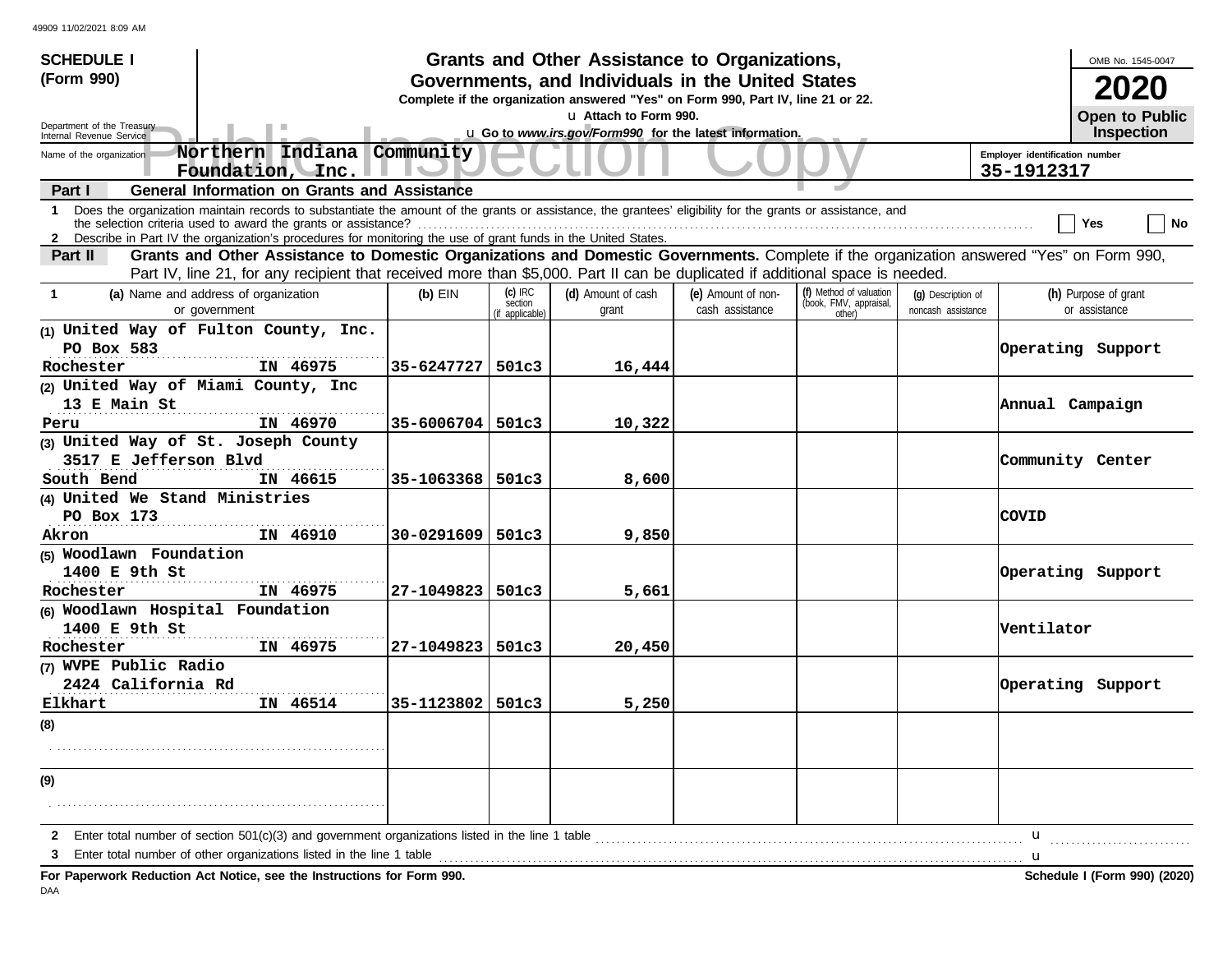|                |                                 | Schedule I (Form 990) (2020) Northern Indiana Community                     |               | 35-1912317         |                                                                                                                                           | Page 2                                                                     |
|----------------|---------------------------------|-----------------------------------------------------------------------------|---------------|--------------------|-------------------------------------------------------------------------------------------------------------------------------------------|----------------------------------------------------------------------------|
| Part III       |                                 |                                                                             |               |                    | Grants and Other Assistance to Domestic Individuals. Complete if the organization answered "Yes" on Form 990, Part IV, line 22.           |                                                                            |
|                |                                 | Part III can be duplicated if additional space is needed.                   |               |                    |                                                                                                                                           |                                                                            |
|                | (a) Type of grant or assistance | (b) Number of                                                               | (c) Amount of | (d) Amount of      | (e) Method of valuation (book,                                                                                                            | (f) Description of noncash assistance                                      |
|                |                                 | recipients                                                                  | cash grant    | noncash assistance | FMV, appraisal, other)                                                                                                                    |                                                                            |
|                | 1 Scholarships                  | 61                                                                          | 392,970       |                    |                                                                                                                                           |                                                                            |
|                |                                 |                                                                             |               |                    |                                                                                                                                           |                                                                            |
| $\overline{2}$ |                                 |                                                                             |               |                    |                                                                                                                                           |                                                                            |
|                |                                 |                                                                             |               |                    |                                                                                                                                           |                                                                            |
| $\mathbf{3}$   |                                 |                                                                             |               |                    |                                                                                                                                           |                                                                            |
|                |                                 |                                                                             |               |                    |                                                                                                                                           |                                                                            |
|                |                                 |                                                                             |               |                    |                                                                                                                                           |                                                                            |
|                |                                 |                                                                             |               |                    |                                                                                                                                           |                                                                            |
| 5              |                                 |                                                                             |               |                    |                                                                                                                                           |                                                                            |
| 6              |                                 |                                                                             |               |                    |                                                                                                                                           |                                                                            |
|                |                                 |                                                                             |               |                    |                                                                                                                                           |                                                                            |
| 7              |                                 |                                                                             |               |                    |                                                                                                                                           |                                                                            |
| Part IV        |                                 |                                                                             |               |                    | Supplemental Information. Provide the information required in Part I, line 2; Part III, column (b); and any other additional information. |                                                                            |
|                |                                 | Part I, Line 2 - Procedures for Monitoring the Use of Grant Funds           |               |                    |                                                                                                                                           |                                                                            |
|                |                                 |                                                                             |               |                    |                                                                                                                                           | When an organization submits a grant application, the organization must    |
|                |                                 |                                                                             |               |                    |                                                                                                                                           | complete a "Post Grant Reporting Requirement" statement. This statement is |
|                |                                 | signed by the organization's president/executive director. The Organization |               |                    |                                                                                                                                           |                                                                            |
|                |                                 |                                                                             |               |                    |                                                                                                                                           | must agree to the reporting requirements before the grant funds are        |
|                |                                 |                                                                             |               |                    |                                                                                                                                           | distributed. When the grant funds are awarded for equipment or a           |
|                |                                 |                                                                             |               |                    |                                                                                                                                           | construction project, an on-site visit may be conducted with the grantee.  |
|                |                                 |                                                                             |               |                    |                                                                                                                                           |                                                                            |
|                |                                 |                                                                             |               |                    |                                                                                                                                           |                                                                            |
|                |                                 |                                                                             |               |                    |                                                                                                                                           |                                                                            |
|                |                                 |                                                                             |               |                    |                                                                                                                                           |                                                                            |
|                |                                 |                                                                             |               |                    |                                                                                                                                           |                                                                            |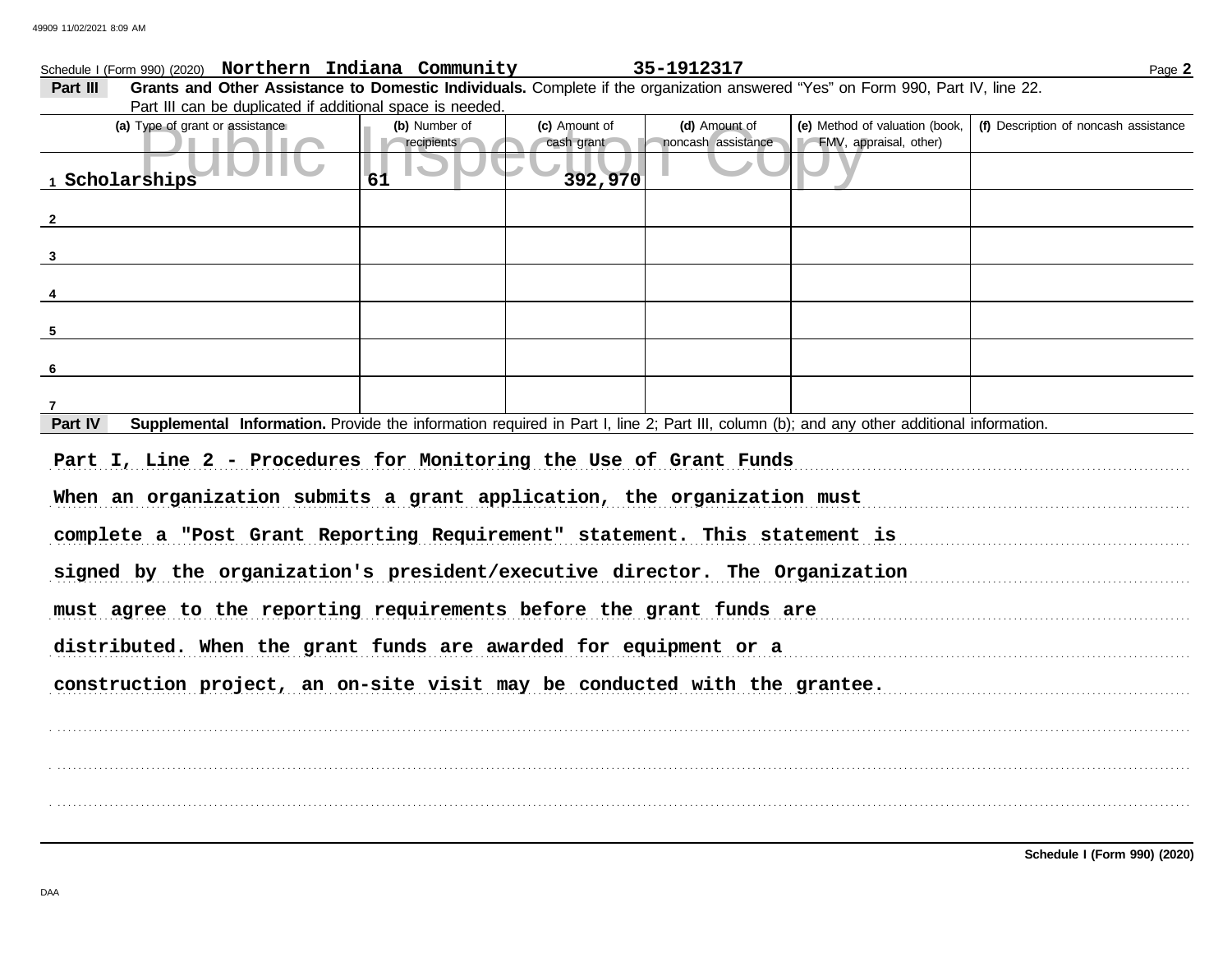|              | <b>SCHEDULE M</b>                                                                                                  |                          |             |                                                                                       |      |                                   |  |                              |     |           |    |                                       |                       | OMB No. 1545-0047 |     |     |
|--------------|--------------------------------------------------------------------------------------------------------------------|--------------------------|-------------|---------------------------------------------------------------------------------------|------|-----------------------------------|--|------------------------------|-----|-----------|----|---------------------------------------|-----------------------|-------------------|-----|-----|
|              | (Form 990)                                                                                                         |                          |             |                                                                                       |      |                                   |  | <b>Noncash Contributions</b> |     |           |    |                                       |                       |                   |     |     |
|              |                                                                                                                    |                          |             | La Complete if the organizations answered "Yes" on Form 990, Part IV, lines 29 or 30. |      |                                   |  |                              |     |           |    |                                       |                       | 2020              |     |     |
|              | Department of the Treasury                                                                                         |                          |             | <b>u</b> Attach to Form 990.                                                          |      |                                   |  |                              |     |           |    |                                       | <b>Open To Public</b> |                   |     |     |
|              | Internal Revenue Service                                                                                           |                          |             | <b>u</b> Go to www.irs.gov/Form990 for instructions and the latest information.       |      |                                   |  |                              |     |           |    |                                       |                       | Inspection        |     |     |
|              | Name of the organization                                                                                           |                          | Northern    | Indiana Community                                                                     |      |                                   |  |                              |     | H.        |    | <b>Employer identification number</b> |                       |                   |     |     |
|              |                                                                                                                    |                          | Foundation, |                                                                                       | Inc. |                                   |  |                              |     |           |    |                                       | 35-1912317            |                   |     |     |
|              | Part I                                                                                                             | <b>Types of Property</b> |             | D                                                                                     |      | $\blacksquare$                    |  |                              | (c) |           |    |                                       |                       |                   |     |     |
|              |                                                                                                                    |                          |             | (a)<br>Check if                                                                       |      | (b)<br>Number of contributions or |  | Noncash contribution         |     |           |    | (d)<br>Method of determining          |                       |                   |     |     |
|              |                                                                                                                    |                          |             | applicable                                                                            |      | items contributed                 |  | amounts reported on          |     |           |    | noncash contribution amounts          |                       |                   |     |     |
| 1            |                                                                                                                    |                          |             |                                                                                       |      |                                   |  | Form 990, Part VIII, line 1g |     |           |    |                                       |                       |                   |     |     |
| $\mathbf{2}$ | Art - Works of art<br>Art - Historical treasures                                                                   |                          |             |                                                                                       |      |                                   |  |                              |     |           |    |                                       |                       |                   |     |     |
| 3            | Art - Fractional interests                                                                                         |                          |             |                                                                                       |      |                                   |  |                              |     |           |    |                                       |                       |                   |     |     |
| 4            | Books and publications                                                                                             |                          |             |                                                                                       |      |                                   |  |                              |     |           |    |                                       |                       |                   |     |     |
| 5            | Clothing and household                                                                                             |                          |             |                                                                                       |      |                                   |  |                              |     |           |    |                                       |                       |                   |     |     |
|              |                                                                                                                    |                          |             |                                                                                       |      |                                   |  |                              |     |           |    |                                       |                       |                   |     |     |
| 6            | Cars and other vehicles                                                                                            |                          |             |                                                                                       |      |                                   |  |                              |     |           |    |                                       |                       |                   |     |     |
| 7            | Boats and planes                                                                                                   |                          |             |                                                                                       |      |                                   |  |                              |     |           |    |                                       |                       |                   |     |     |
| 8            |                                                                                                                    |                          |             |                                                                                       |      |                                   |  |                              |     |           |    |                                       |                       |                   |     |     |
| 9            | Securities - Publicly traded                                                                                       |                          |             | X                                                                                     | 4    |                                   |  |                              |     | 3,416,137 |    | Avg high/low date of gift             |                       |                   |     |     |
| 10           | Securities - Closely held stock                                                                                    |                          |             |                                                                                       |      |                                   |  |                              |     |           |    |                                       |                       |                   |     |     |
| 11           | Securities - Partnership, LLC,                                                                                     |                          |             |                                                                                       |      |                                   |  |                              |     |           |    |                                       |                       |                   |     |     |
|              | or trust interests                                                                                                 |                          |             |                                                                                       |      |                                   |  |                              |     |           |    |                                       |                       |                   |     |     |
| 12           | Securities - Miscellaneous                                                                                         |                          |             |                                                                                       |      |                                   |  |                              |     |           |    |                                       |                       |                   |     |     |
| 13           | Qualified conservation                                                                                             |                          |             |                                                                                       |      |                                   |  |                              |     |           |    |                                       |                       |                   |     |     |
|              | contribution - Historic                                                                                            |                          |             |                                                                                       |      |                                   |  |                              |     |           |    |                                       |                       |                   |     |     |
|              |                                                                                                                    |                          |             |                                                                                       |      |                                   |  |                              |     |           |    |                                       |                       |                   |     |     |
| 14           | Qualified conservation                                                                                             |                          |             |                                                                                       |      |                                   |  |                              |     |           |    |                                       |                       |                   |     |     |
|              |                                                                                                                    |                          |             |                                                                                       |      |                                   |  |                              |     |           |    |                                       |                       |                   |     |     |
| 15           | Real estate - Residential                                                                                          |                          |             |                                                                                       |      |                                   |  |                              |     |           |    |                                       |                       |                   |     |     |
| 16           | Real estate - Commercial                                                                                           |                          |             |                                                                                       |      |                                   |  |                              |     |           |    |                                       |                       |                   |     |     |
| 17           | Real estate - Other                                                                                                |                          |             |                                                                                       |      |                                   |  |                              |     |           |    |                                       |                       |                   |     |     |
| 18           |                                                                                                                    |                          |             |                                                                                       |      |                                   |  |                              |     |           |    |                                       |                       |                   |     |     |
| 19           | Food inventory                                                                                                     |                          |             |                                                                                       |      |                                   |  |                              |     |           |    |                                       |                       |                   |     |     |
| 20           | Drugs and medical supplies                                                                                         |                          |             |                                                                                       |      |                                   |  |                              |     |           |    |                                       |                       |                   |     |     |
| 21           |                                                                                                                    |                          |             |                                                                                       |      |                                   |  |                              |     |           |    |                                       |                       |                   |     |     |
| 22           | Historical artifacts                                                                                               |                          |             |                                                                                       |      |                                   |  |                              |     |           |    |                                       |                       |                   |     |     |
| 23           | Scientific specimens                                                                                               |                          |             |                                                                                       |      |                                   |  |                              |     |           |    |                                       |                       |                   |     |     |
| 24           | Archeological artifacts                                                                                            |                          |             |                                                                                       |      |                                   |  |                              |     |           |    |                                       |                       |                   |     |     |
| 25<br>26     | Other $\mathbf{u}(\dots, \dots, \dots, \dots, \dots)$                                                              |                          |             |                                                                                       |      |                                   |  |                              |     |           |    |                                       |                       |                   |     |     |
| 27           | Other $\mathbf{u}(\dots, \dots, \dots, \dots, \dots)$                                                              |                          |             |                                                                                       |      |                                   |  |                              |     |           |    |                                       |                       |                   |     |     |
| 28           | Other $\mathbf{u}(\dots, \dots, \dots, \dots, \dots)$<br>Other $\mathbf{u}$ (                                      |                          |             |                                                                                       |      |                                   |  |                              |     |           |    |                                       |                       |                   |     |     |
| 29           | Number of Forms 8283 received by the organization during the tax year for contributions for                        |                          |             |                                                                                       |      |                                   |  |                              |     |           |    |                                       |                       |                   |     |     |
|              | which the organization completed Form 8283, Part IV, Donee Acknowledgement [ [ [ [ [ ] ] ]                         |                          |             |                                                                                       |      |                                   |  |                              |     |           | 29 |                                       |                       |                   |     |     |
|              |                                                                                                                    |                          |             |                                                                                       |      |                                   |  |                              |     |           |    |                                       |                       |                   | Yes | No. |
| 30a          | During the year, did the organization receive by contribution any property reported in Part I, lines 1 through     |                          |             |                                                                                       |      |                                   |  |                              |     |           |    |                                       |                       |                   |     |     |
|              | 28, that it must hold for at least three years from the date of the initial contribution, and which isn't required |                          |             |                                                                                       |      |                                   |  |                              |     |           |    |                                       |                       |                   |     |     |
|              |                                                                                                                    |                          |             |                                                                                       |      |                                   |  |                              |     |           |    |                                       |                       | 30a               |     | x   |
| b            | If "Yes," describe the arrangement in Part II.                                                                     |                          |             |                                                                                       |      |                                   |  |                              |     |           |    |                                       |                       |                   |     |     |
| 31           | Does the organization have a gift acceptance policy that requires the review of any nonstandard                    |                          |             |                                                                                       |      |                                   |  |                              |     |           |    |                                       |                       |                   |     |     |
|              | contributions?                                                                                                     |                          |             |                                                                                       |      |                                   |  |                              |     |           |    |                                       |                       | 31                | х   |     |
| 32a          | Does the organization hire or use third parties or related organizations to solicit, process, or sell noncash      |                          |             |                                                                                       |      |                                   |  |                              |     |           |    |                                       |                       |                   |     |     |
|              | contributions?                                                                                                     |                          |             |                                                                                       |      |                                   |  |                              |     |           |    |                                       |                       | 32a               |     | x   |
| b            | If "Yes," describe in Part II.                                                                                     |                          |             |                                                                                       |      |                                   |  |                              |     |           |    |                                       |                       |                   |     |     |
| 33           | If the organization didn't report an amount in column (c) for a type of property for which column (a) is checked,  |                          |             |                                                                                       |      |                                   |  |                              |     |           |    |                                       |                       |                   |     |     |
|              | describe in Part II.                                                                                               |                          |             |                                                                                       |      |                                   |  |                              |     |           |    |                                       |                       |                   |     |     |

**For Paperwork Reduction Act Notice, see the Instructions for Form 990. Schedule M (Form 990) 2020**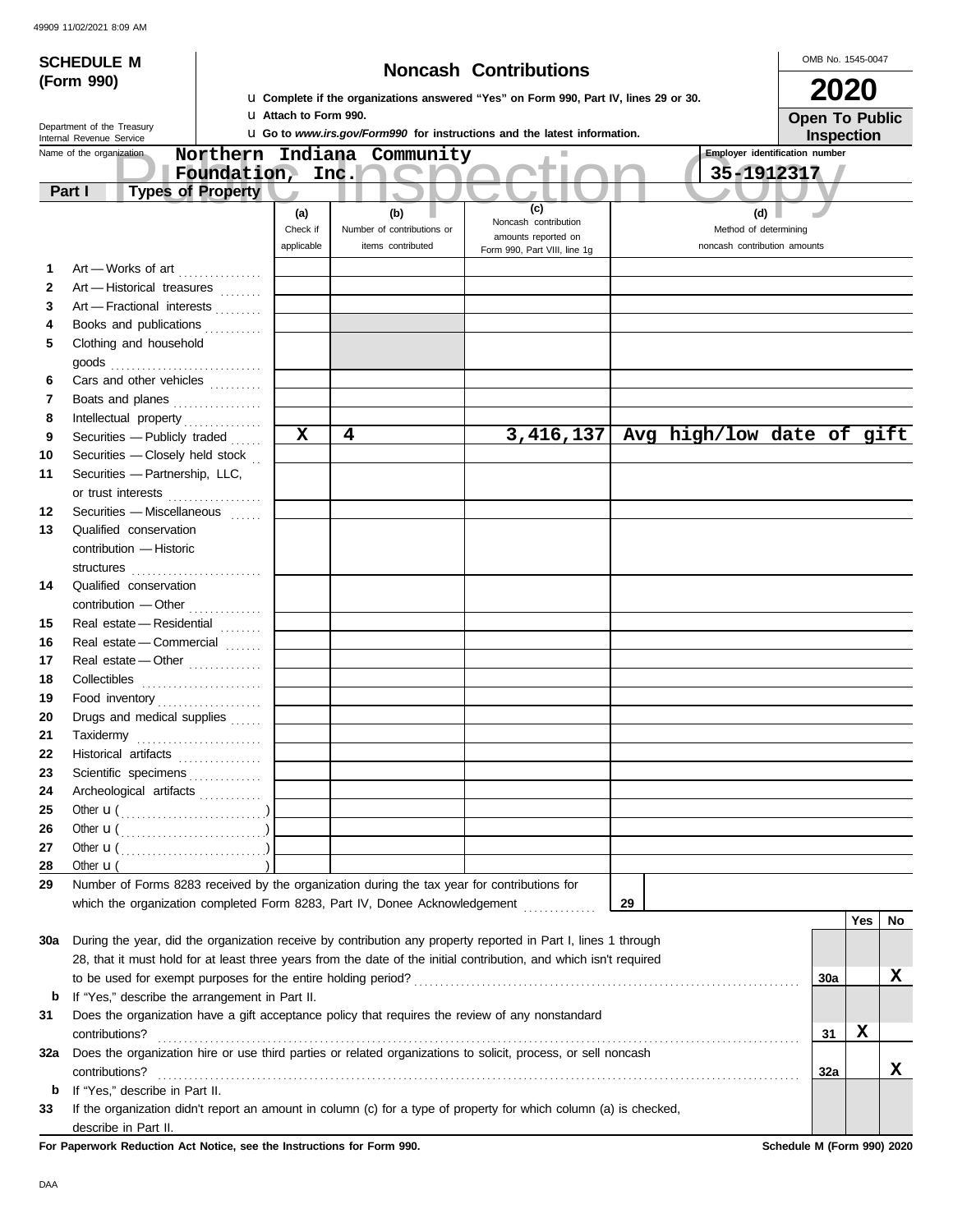| Schedule M (Form 990) 2020 Northern Indiana Community                                                                                                                                                                                   | 35-1912317 | Page 2 |
|-----------------------------------------------------------------------------------------------------------------------------------------------------------------------------------------------------------------------------------------|------------|--------|
| Supplemental Information. Provide the information required by Part I, lines 30b, 32b, and 33, and whether<br>Part II<br>the organization is reporting in Part I, column (b), the number of contributions, the number of items received, |            |        |
| or a combination of both. Also complete this part for any additional information.                                                                                                                                                       |            |        |
| <b>Public Inspection Copy</b>                                                                                                                                                                                                           |            |        |
|                                                                                                                                                                                                                                         |            |        |
|                                                                                                                                                                                                                                         |            |        |
|                                                                                                                                                                                                                                         |            |        |
|                                                                                                                                                                                                                                         |            |        |
|                                                                                                                                                                                                                                         |            |        |
|                                                                                                                                                                                                                                         |            |        |
|                                                                                                                                                                                                                                         |            |        |
|                                                                                                                                                                                                                                         |            |        |
|                                                                                                                                                                                                                                         |            |        |
|                                                                                                                                                                                                                                         |            |        |
|                                                                                                                                                                                                                                         |            |        |
|                                                                                                                                                                                                                                         |            |        |
|                                                                                                                                                                                                                                         |            |        |
|                                                                                                                                                                                                                                         |            |        |
|                                                                                                                                                                                                                                         |            |        |
|                                                                                                                                                                                                                                         |            |        |
|                                                                                                                                                                                                                                         |            |        |
|                                                                                                                                                                                                                                         |            |        |
|                                                                                                                                                                                                                                         |            |        |
|                                                                                                                                                                                                                                         |            |        |
|                                                                                                                                                                                                                                         |            |        |
|                                                                                                                                                                                                                                         |            |        |
|                                                                                                                                                                                                                                         |            |        |
|                                                                                                                                                                                                                                         |            |        |
|                                                                                                                                                                                                                                         |            |        |
|                                                                                                                                                                                                                                         |            |        |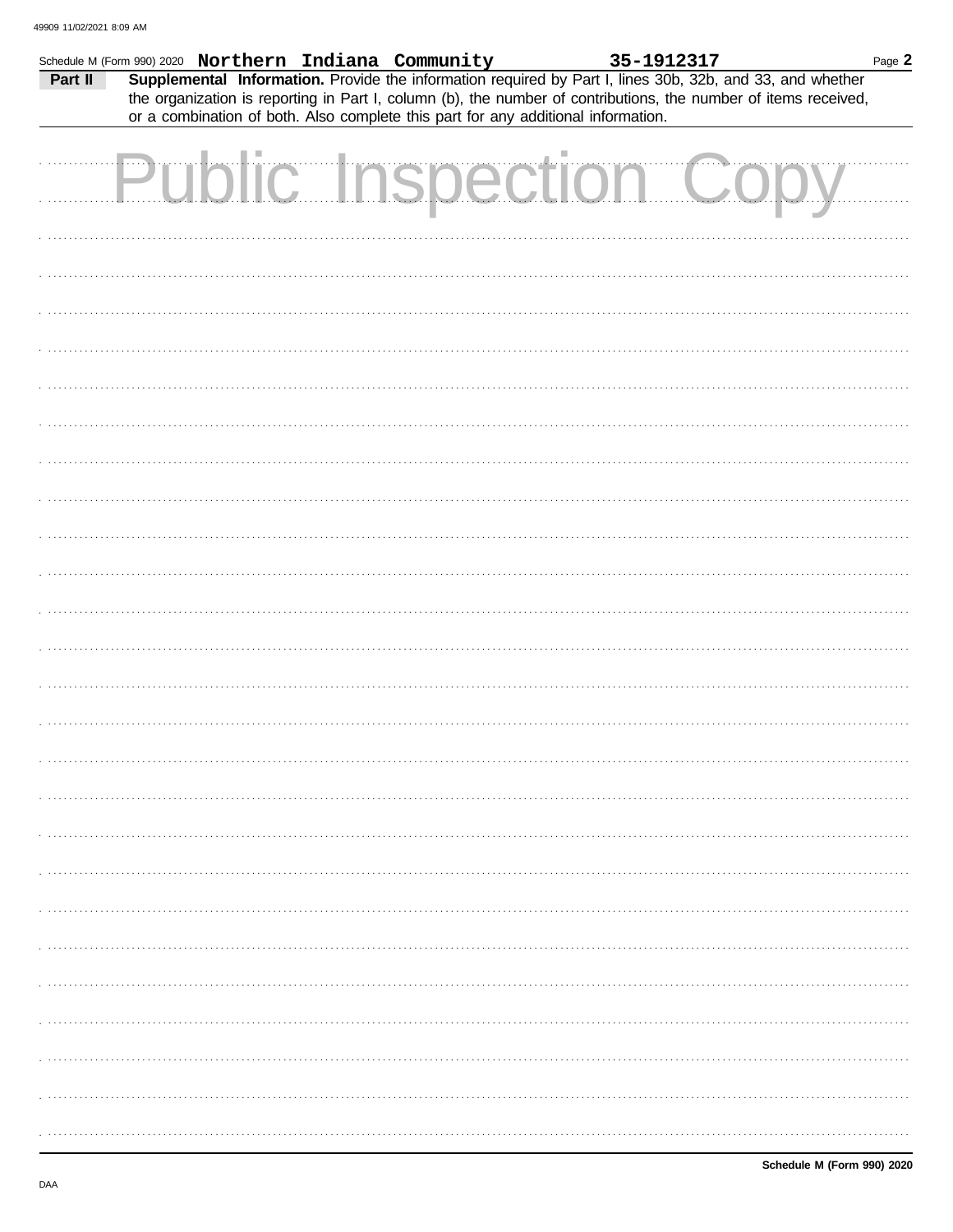| 49909 11/02/2021 8:09 AM                               |                                                                                                                                        |                                       |
|--------------------------------------------------------|----------------------------------------------------------------------------------------------------------------------------------------|---------------------------------------|
| <b>SCHEDULE O</b>                                      | Supplemental Information to Form 990 or 990-EZ                                                                                         | OMB No. 1545-0047                     |
| (Form 990 or 990-EZ)                                   | Complete to provide information for responses to specific questions on<br>Form 990 or 990-EZ or to provide any additional information. | 2020                                  |
| Department of the Treasury<br>Internal Revenue Service | La Attach to Form 990 or 990-EZ.<br>u Go to www.irs.gov/Form990 for the latest information.                                            | Open to Public<br><b>Inspection</b>   |
| Name of the organization                               | Northern Indiana Community                                                                                                             | <b>Employer identification number</b> |
|                                                        | Foundation, Inc.                                                                                                                       | 35-1912317                            |
|                                                        | Form 990, Part VI, Line 11b - Organization's Process to Review Form 990                                                                |                                       |
|                                                        | The finance committee reviews the Form 990 before it is filed and makes a                                                              |                                       |
|                                                        | recommendation for approval (or conditional approval pending revisions) for                                                            |                                       |
|                                                        | distribution to the full board of directors. The Form 990 is then made                                                                 |                                       |
|                                                        | available for full review by any board member for a reasonable period of                                                               |                                       |
|                                                        | time before it is filed.                                                                                                               |                                       |
|                                                        |                                                                                                                                        |                                       |
|                                                        | Form 990, Part VI, Line 12c - Enforcement of Conflicts Policy                                                                          |                                       |
|                                                        | The Community Foundation has a conflict of interest policy that is given to                                                            |                                       |
|                                                        | all volunteers at the begining of every year. Each volunteer completes a                                                               |                                       |
|                                                        | conflict of interest statement. The conflict of interest statements are                                                                |                                       |
|                                                        | kept at the Community Foundation office and are available upon request                                                                 |                                       |
|                                                        | during the grant and scholarship process. Additional conflict of interest                                                              |                                       |
|                                                        | statements are obtained from committee members.                                                                                        |                                       |
|                                                        |                                                                                                                                        |                                       |
|                                                        | Form 990, Part VI, Line 15a - Compensation Process for Top Official                                                                    |                                       |
|                                                        | The president of the Community Foundation Board of Directors distributes an                                                            |                                       |
|                                                        | annual evaluation to all board members in September. Upon receipt of the                                                               |                                       |
|                                                        | evaluations, the president prepares a summary and then reports back to the                                                             |                                       |
|                                                        | executive committee, which then meets with the executive director.                                                                     |                                       |
|                                                        |                                                                                                                                        |                                       |
|                                                        | Form 990, Part VI, Line 15b - Compensation Process for Officers                                                                        |                                       |

The president of the Community Foundation Board of Directors distributes an annual evaluation to all board members in September. Upon receipt of the evaluations, the president prepares a summary and then reports back to the